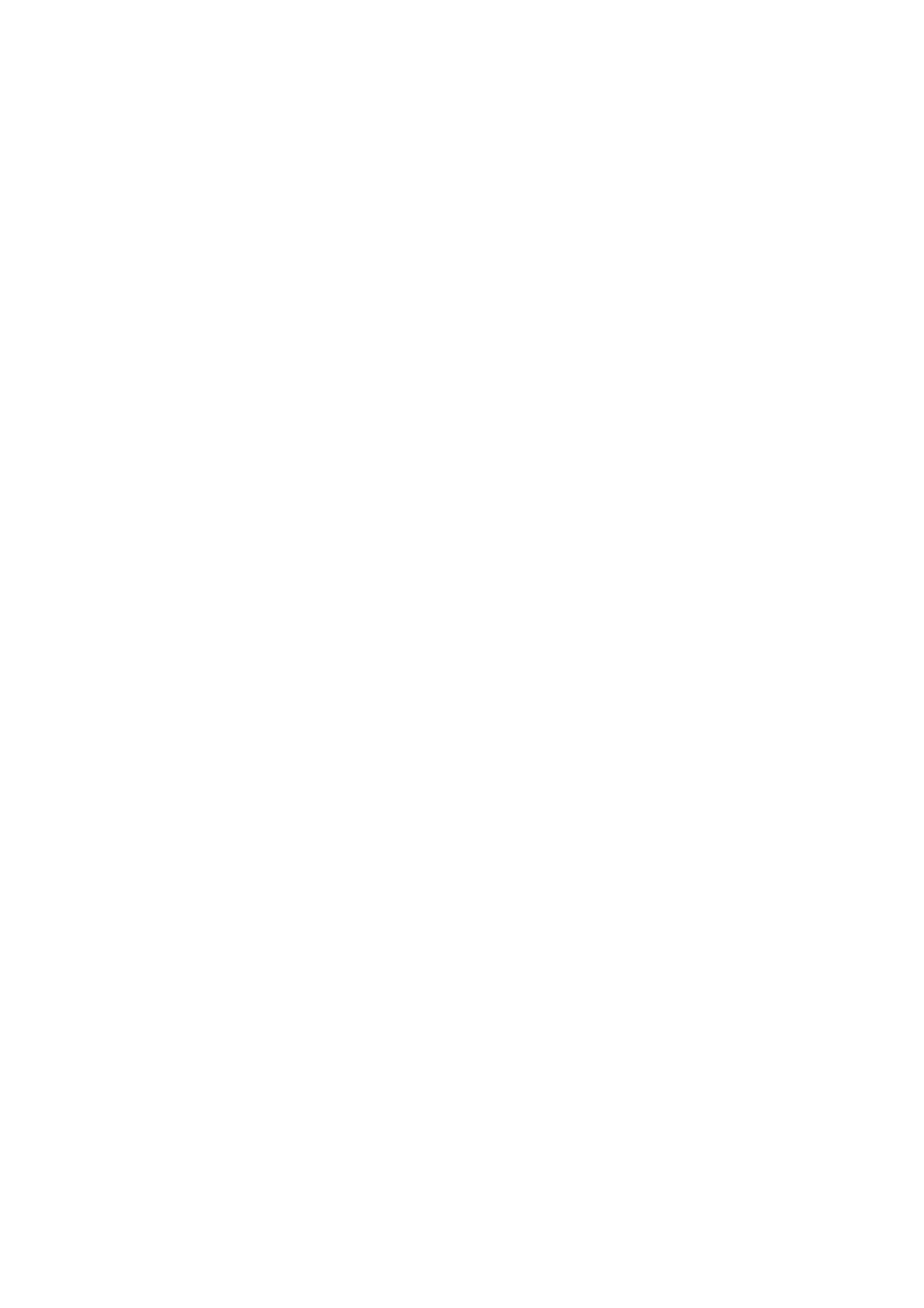# **Contents**

| • The Euro Area<br>• The Western Non-Euro EU Member States<br>• The United States<br>·Japan<br>• The Eastern EU Member States<br>• The Rest of the World<br>·Main uncertainties surrounding the 2007-2013 projection                                                                            |
|-------------------------------------------------------------------------------------------------------------------------------------------------------------------------------------------------------------------------------------------------------------------------------------------------|
|                                                                                                                                                                                                                                                                                                 |
| • The Euro Area<br>• The Western Non-Euro EU Member States<br>• The United States<br>$\bullet$ Japan<br>• The Eastern EU Member States<br>• The Rest of the World<br>.95% confidence intervals for selected variables<br>• Euro area: Detailed probability distributions for selected variables |
|                                                                                                                                                                                                                                                                                                 |
|                                                                                                                                                                                                                                                                                                 |
|                                                                                                                                                                                                                                                                                                 |
|                                                                                                                                                                                                                                                                                                 |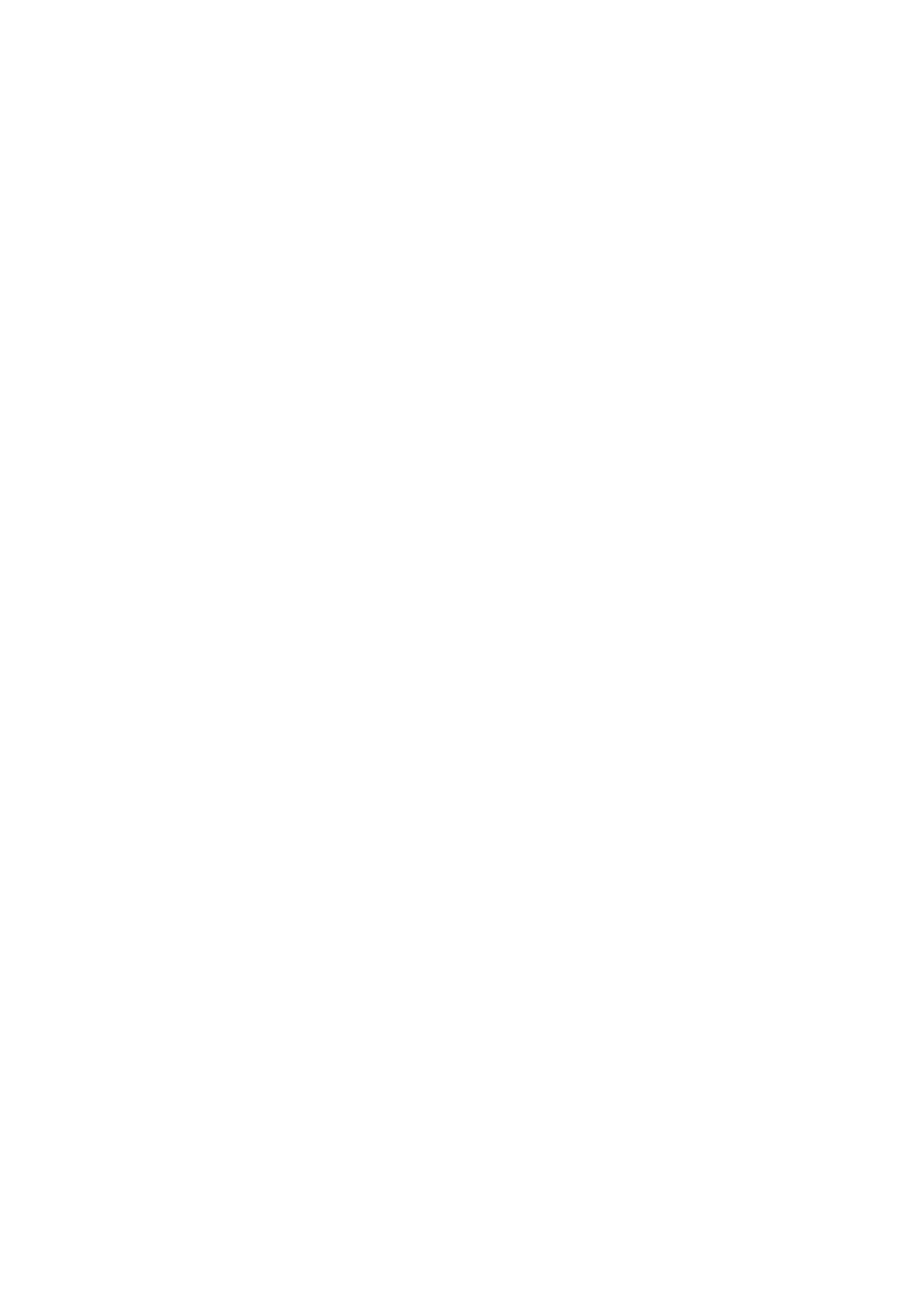<span id="page-4-0"></span>**Executive Summary of the 2007-2013 NIME Outlook for the World Economy**

### **Introduction**

This August 2007 issue of the "NIME Outlook for the World Economy" (NEO) presents readers with a macroeconomic outlook for the major areas of the world economy for the period 2007-2013. The outlook was prepared using the latest version of the Belgian Federal Planning Bureau's NIME macroeconometric world model. It constitutes an update to the January 2007 NEO, following the release of new data and the subsequent re-estimation of the model's parameter values.

This NEO builds on the data provided in the European Commission's May 2007 AMECO database, which accompanied its May 2007 Economic Forecasts. These forecasts provided us with first approximations for overall economic activity in 2007. However, following a string of data updates and new releases since May 2007, we have adjusted the Commission's initial estimates for 2007 so as to better reflect recent historical data, new short-term analyses and leading indicators that provide us with new insights on the most probable course of the world economy through December 2007. The NIME model is then simulated through 2013 so as to provide us with a coherent model-based outlook for the major economic areas of the world over the entire 2007-2013 period.

The NEO ends with an appendix outlining the main assumptions underlying this medium-term world outlook and presenting the NIME model's basic structure. The assumptions, which reflect the essential underlying determinants of the model's projections, differ from one area to another, reflecting current macroeconomic trends. It is these differences in underlying determinants that lead to sometimes significant medium-term contrasts in forecasts for the different areas of the world economy.

Finally, the usual caveat applies with respect to our projection for the world economy: We draw the reader's attention to the fact that the short-term forecasts and medium-term projections that the Federal Planning Bureau provides for the Belgian economy do not make use of the coherent model-based projections produced with the NIME model and presented in our regular publications. Rather, they resort to a wide range of external data and expert opinions.

### Summary of the 2007-2013 Economic Outlook

World output growth in 2006 was underpinned mainly by the solid performance of the economies of the United States (US) and major emerging market countries such as China and India, accompanied by an upswing of growth in Europe and Japan. In 2007, despite a cooling of real gross domestic product (GDP) growth in the euro area and in the US, world economic activity is expected to remain firm and to become increasingly broad-based. Oil prices are generally on the rise and should continue to weigh on world growth and inflation prospects; at the same time, the global cycle of monetary tightening that began in 2006 should continue to help avert any second-round wage and price effects and keep inflation expectations sufficiently well anchored.

Worldwide output growth is projected to progress steadily through 2013, though at a declining pace. Over the projection horizon, output growth should be primarily supported by robust productivity growth, with the noticeable exception of the euro area where labour productivity growth remains stubbornly around the 1 per cent mark. Inflation remains generally contained, due to the noticeable upward trend in nominal interest rates in the European Union and Japan. The projection also indicates that demographic developments will crimp growth prospects, as the working-age population declines in both the EU and Japan at the end of the projection period.

In the *euro area,* real GDP is projected to rise at an average annual rate of 1.9 per cent over the 2007-2013 period. Growth in the euro area should build on the components of domestic demand, with a small negative contribution to GDP growth stemming from net foreign trade. Moreover, economic growth is set to fall below the period average from 2010 as growth in the labour supply begins to decline due to the area's rapidly ageing population. Consumer price inflation - as measured by the change in the deflator of private consumption - should average 1.9 per cent per annum, held in check by a vigilant monetary policy while effective demand surpasses potential output levels. The nominal short-term interest rate is projected to rise from a year average level of 4.1 per cent in 2007 to 5.8 per cent in 2013. The euro's nominal effective exchange rate is projected to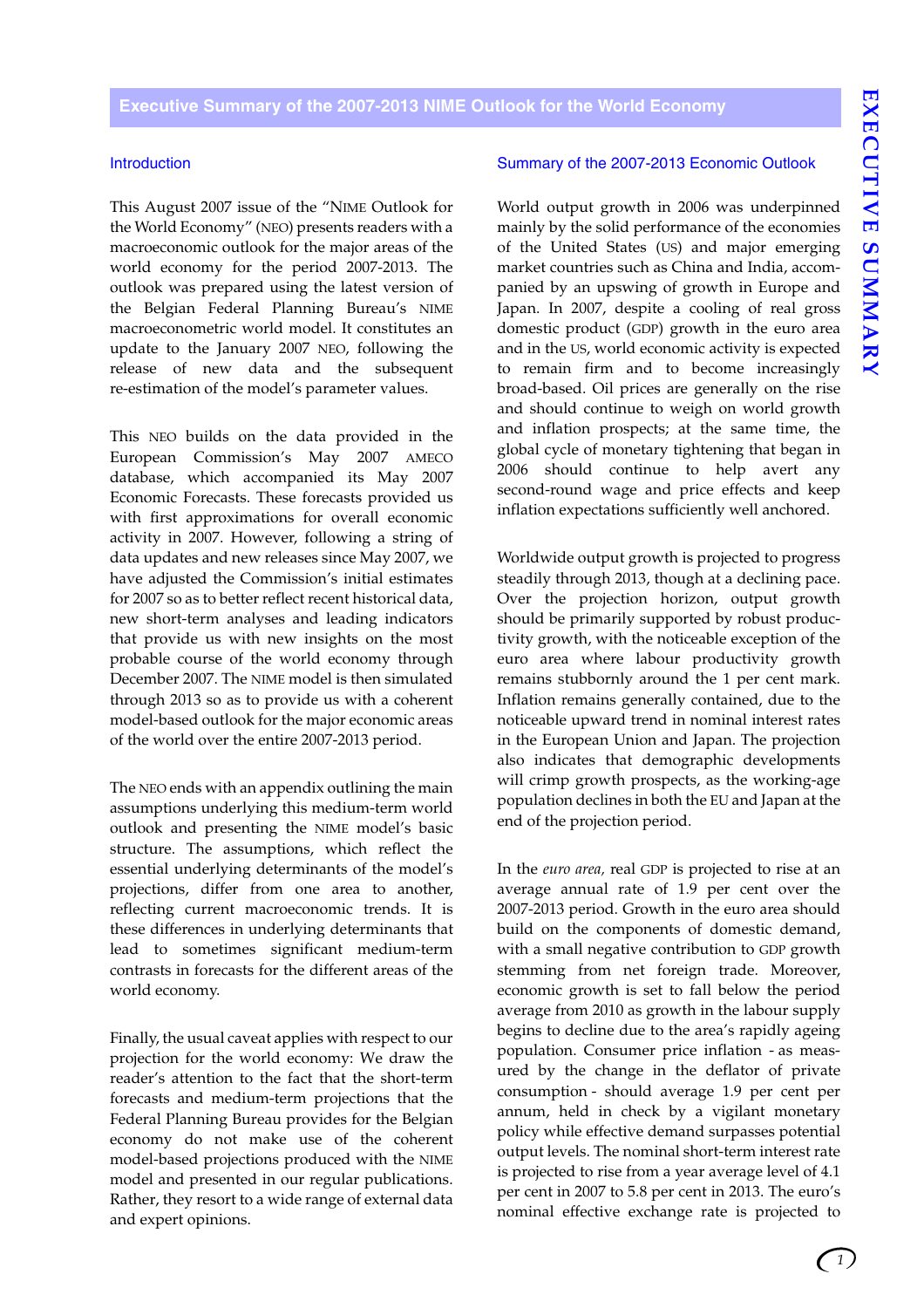appreciate on average by 2.5 per cent per year over 2007-2013 due to a combination of higher average inflation in the rest of the world and interest rates in the euro area than in other parts of the world economy. Substantial progress is expected with respect to fiscal consolidation over the projection horizon; indeed the area's fiscal position is projected to return to balance in 2010 and remain in surplus thereafter.

Real GDP growth in the *Western non-euro EU Member States*<sup>1</sup> is projected to average 3.1 per cent per annum over the 2007-2013 period; at the same time, consumer prices are expected to rise at an average annual rate of 2.3 per cent. The area's growth is projected to be predominantly based on domestic demand, with a contribution of net exports to overall GDP growth that is of no more than 0.1 percentage point (p.p.) on average. The area's nominal short-term interest rate is expected to rise from a year average level of 5.3 per cent in 2007 to 7.1 per cent at the end of the period. Progress in consolidation of the area's fiscal position should lead to an overall budget surplus by 2010, which should then be sustained through 2013. The area's current account deficit is projected to rise from 1.9 per cent of GDP in 2007 to 2.3 per cent in 2011 and to level out thereafter.

In the *United States*, GDP growth is expected to average 2.8 per cent per annum over 2007-2013. Growth is expected to rise from an uninspiring 1.9 per cent in 2007 to 3.8 per cent in 2009, hit a trough of 2.1 in 2011 and rebound to 2.6 per cent in 2013 with the scheduled expiry of a number of significant tax cut provisions under current US laws and policies. Net exports should provide significant traction in 2007 and 2008 but then subtract an average 0.1 p.p. from growth between 2009 and 2013. Consumer price inflation is projected to average 2 per cent per annum over the projection period, while the nominal short-term interest rate is projected to register an annual average level of 4.7 per cent. In 2007, the dollar's nominal effective exchange rate is expected to depreciate by a massive 7.9 per cent, bringing it noticeably out of line with its fundamentals. As of 2008, the dollar should reverse course and appreciate in nominal effective terms by an average of 4.5 per cent per annum through 2013. As tax cuts expire over the projection period, the US fiscal deficit is projected to decline to just 0.3 per cent of GDP in 2013. Finally, the US current account deficit is projected to recede from 5.7 per cent of GDP in 2007 to just 4.6 per cent of GDP at the end of the projection period.

*Japanese* real GDP is projected to rise at an average annual rate of 1.3 per cent over the 2007-2013 period. However, this period average conceals a markedly declining growth profile. Growth is projected to show a sturdy progression of 2.4 per cent in both 2007 and 2008, but then tumble to just 0.4 per cent in 2013 as Japan's total population, working-age population and labour force all decline. Japanese consumer prices are currently expected to remain slightly negative or nil in 2007, and a similar result is currently pencilled in for 2008. Consumer price inflation should turn positive on a year average basis only as of 2009, with the deflator of private consumption rising by 0.5 per cent year-on-year; positive inflation should then become more firmly entrenched and reach 1.9 per cent in 2013. Japanese short-term interest rates should gradually normalise, rising from a year average level of 0.7 per cent in 2007 to 4.2 per cent in 2013, in the wake of escalating capacity constraints. Assuming that the government's current medium-term fiscal policy agenda is fully implemented, Japan should post a net primary fiscal surplus in 2010. The overall budget deficit is expected to fall from 3.8 per cent of GDP in 2007 to 3 per cent in 2009; the fiscal shortfall should then increase once again to 4.5 per cent in 2013 due to rising public sector wages, transfers to households and debt interest payments.

The *objective risks* surrounding the current medium-term outlook are of two types. First, there are risks linked to the statistical properties of the model that is used. These risks can be inferred directly from the NIME model's structure and from the observed historical fluctuations in economic variables. The analysis of the projection's underlying risk structure indicates that the 95 per cent confidence interval around GDP growth in the euro area for 2008 lies between 1.5 and 2.8 per cent. The analysis also shows that, throughout the projection period, there exists only a very low probability that GDP growth in the euro area will exceed 2.9 per cent, or that it will fall below 0.5 per cent. In comparison, GDP growth in the United States is unlikely to exceed 4.7 per cent or to fall below 1.1 per cent. This evaluation of the risks underlying the NIME outlook can be accompanied by an appreciation of other, less quantifiable, uncertainties currently weighing on our prospects for the world economy. In our view, the current major medium-term downside uncertainty - in light of its potential to curtail worldwide economic growth - can be seen in a continued sharp increase in world energy prices. A possible upside risk is currently seen in a possible underestimation of trend productivity growth, especially in the European Union and Japan.

The "Western non-euro EU Member States" comprise Denmark, Sweden and the United Kingdom.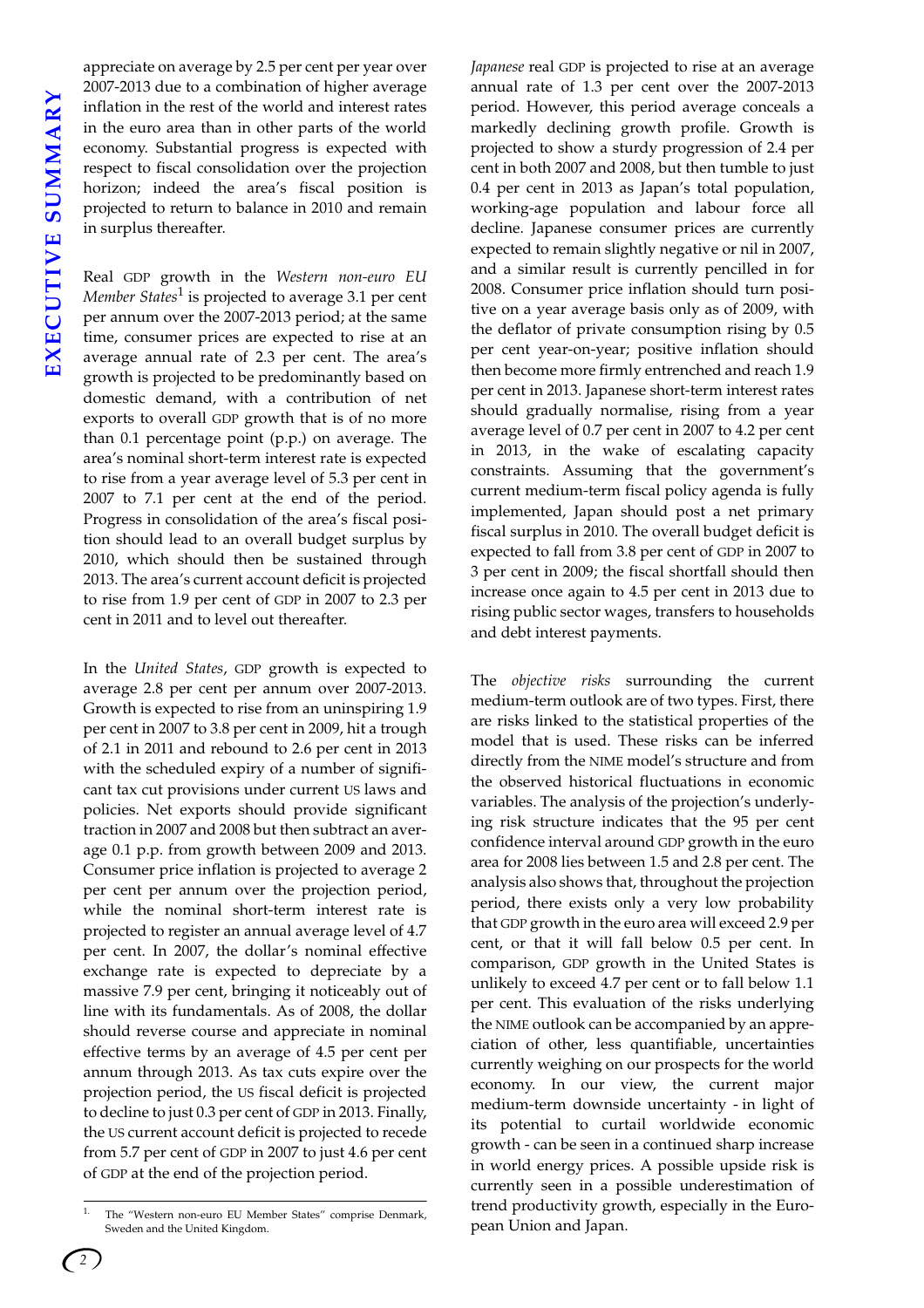# **Summary World Area Table - Main results**

|                                                          | 2006   | 2007   | 2008   | 2009   | 2010   | 2011   | 2012   | 2013   | Average<br>2007-2013 | Average<br>2000-2006 |
|----------------------------------------------------------|--------|--------|--------|--------|--------|--------|--------|--------|----------------------|----------------------|
| I. Euro area                                             |        |        |        |        |        |        |        |        |                      |                      |
| 1. Gross domestic product                                | 2.7    | 2.5    | 2.1    | 1.9    | 1.6    | 1.8    | 1.7    | 1.7    | 1.9                  | 1.9                  |
| 2. Deflator of private consumption                       | 2.0    | 1.9    | 2.1    | 1.8    | 1.8    | 1.9    | 1.9    | 1.9    | 1.9                  | 2.1                  |
| 3. Unemployment rate (level, % of civilian labour force) | 7.9    | 7.3    | 7.0    | 6.9    | 6.8    | 6.8    | 6.9    | 7.0    | 6.9                  | 8.3                  |
| 4. Short-term interest rate (level)                      | 3.1    | 4.1    | 4.3    | 4.4    | 4.7    | 5.0    | 5.4    | 5.8    | 4.8                  | 3.1                  |
| 5. Nominal effective exchange rate (+: depreciation)     | 0.0    | 0.3    | $-2.3$ | $-2.4$ | $-2.8$ | $-3.2$ | $-3.5$ | $-3.8$ | $-2.5$               | $-2.3$               |
| 6. Government net lending (level, % of GDP)              | $-1.6$ | $-1.0$ | $-0.7$ | $-0.3$ | 0.1    | 0.4    | 0.6    | 0.8    | $-0.0$               | $-2.0$               |
| 7. Current account (level, % of GDP)                     | $-0.0$ | 0.4    | 1.2    | 1.4    | 1.3    | 1.3    | 1.1    | 0.9    | 1.1                  | 0.3                  |
|                                                          |        |        |        |        |        |        |        |        |                      |                      |
| II. Western non-euro EU Member States                    |        |        |        |        |        |        |        |        |                      |                      |
| 1. Gross domestic product                                | 2.9    | 3.0    | 2.8    | 3.1    | 3.4    | 3.3    | 3.1    | 2.8    | 3.1                  | 2.6                  |
| 2. Deflator of private consumption                       | 2.2    | 2.3    | 2.0    | 1.9    | 2.2    | 2.4    | 2.5    | 2.6    | 2.3                  | 1.8                  |
| 3. Unemployment rate (level, % of civilian labour force) | 5.4    | 5.1    | 4.7    | 4.4    | 4.3    | 4.4    | 4.6    | 4.6    | 4.6                  | 5.2                  |
| 4. Short-term interest rate (level)                      | 4.3    | 5.3    | 5.4    | 5.5    | 5.8    | 6.2    | 6.7    | 7.1    | 6.0                  | 4.3                  |
| 5. Nominal effective exchange rate (+: depreciation)     | $-0.4$ | $-2.0$ | $-1.8$ | $-2.4$ | $-2.5$ | $-2.7$ | $-2.9$ | $-3.0$ | $-2.5$               | $-1.3$               |
| 6. Government net lending (level, % of GDP)              | $-1.5$ | $-1.4$ | $-1.0$ | $-0.2$ | 0.3    | 0.6    | 0.6    | 0.4    | $-0.1$               | $-0.6$               |
| 7. Current account (level, % of GDP)                     | $-1.5$ | $-1.9$ | $-1.8$ | $-2.1$ | $-2.3$ | $-2.3$ | $-2.3$ | $-2.2$ | $-2.1$               | $-0.7$               |
|                                                          |        |        |        |        |        |        |        |        |                      |                      |
| <b>III. United States</b>                                |        |        |        |        |        |        |        |        |                      |                      |
| 1. Gross domestic product                                | 2.9    | 1.9    | 3.5    | 3.8    | 3.0    | 2.1    | 2.3    | 2.6    | 2.8                  | 2.7                  |
| 2. Deflator of private consumption                       | 2.8    | 2.1    | 2.2    | 1.9    | 2.0    | 2.0    | 2.0    | 2.0    | 2.0                  | 2.3                  |
| 3. Unemployment rate (level, % of civilian labour force) | 4.6    | 4.7    | 4.4    | 4.3    | 4.2    | 5.0    | 5.4    | 5.5    | 4.8                  | 5.1                  |
| 4. Short-term interest rate (level)                      | 5.2    | 5.3    | 4.9    | 4.6    | 4.5    | 4.5    | 4.5    | 4.6    | 4.7                  | 3.4                  |
| 5. Nominal effective exchange rate (+: depreciation)     | 0.4    | 7.9    | $-6.0$ | $-5.8$ | $-4.6$ | $-3.7$ | $-3.5$ | $-3.3$ | $-2.7$               | $-0.1$               |
| 6. Government net lending (level, % of GDP)              | $-2.6$ | $-2.6$ | $-2.1$ | $-1.9$ | $-1.5$ | $-0.7$ | $-0.3$ | $-0.3$ | $-1.4$               | $-2.6$               |
| 7. Current account (level, % of GDP)                     | $-6.0$ | $-5.7$ | $-5.3$ | $-5.4$ | $-5.4$ | $-5.1$ | $-4.8$ | $-4.6$ | $-5.2$               | $-4.9$               |
|                                                          |        |        |        |        |        |        |        |        |                      |                      |
| IV. Japan                                                |        |        |        |        |        |        |        |        |                      |                      |
| 1. Gross domestic product                                | 2.2    | 2.4    | 2.4    | 1.6    | 1.0    | 0.7    | 0.7    | 0.4    | 1.3                  | 1.7                  |
| 2. Deflator of private consumption                       | $-0.3$ | $-0.1$ | $-0.0$ | 0.5    | 1.1    | 1.6    | 1.9    | 1.9    | 1.0                  | $-0.9$               |
| 3. Unemployment rate (level, % of civilian labour force) | 4.1    | 4.1    | 4.1    | 4.3    | 4.5    | 4.8    | 4.9    | 5.1    | 4.5                  | 4.8                  |
| 4. Short-term interest rate (level)                      | 0.3    | 0.7    | 1.7    | 2.8    | 3.5    | 4.0    | 4.2    | 4.2    | 3.0                  | 0.1                  |
| 5. Nominal effective exchange rate (+: depreciation)     | 6.4    | 7.2    | 0.5    | $-1.9$ | $-4.3$ | $-5.2$ | $-5.5$ | $-5.5$ | $-2.1$               | 0.4                  |
| 6. Government net lending (level, % of GDP)              | $-4.6$ | $-3.8$ | $-3.0$ | $-3.0$ | $-3.1$ | $-3.4$ | $-3.9$ | $-4.5$ | $-3.5$               | $-6.7$               |
| 7. Current account (level, % of GDP)                     | 4.0    | 4.1    | 4.6    | 4.9    | 4.9    | 4.5    | 3.9    | 3.4    | 4.3                  | 3.2                  |
| V. Eastern EU Member States                              |        |        |        |        |        |        |        |        |                      |                      |
| 1. Gross domestic product                                | 6.2    | 5.7    | 6.4    | 6.5    | 6.0    | 5.6    | 5.4    | 5.3    | 5.8                  | 4.3                  |
| 2. Deflator of private consumption                       | 1.2    | 3.8    | 3.9    | 4.0    | 4.1    | 4.2    | 4.2    | 4.3    | 4.1                  | 6.6                  |
| 3. Short-term interest rate (level)                      | 3.6    | 4.1    | 5.3    | 6.3    | 7.1    | 7.8    | 8.4    | 8.9    | 6.8                  | 7.7                  |
| 4. Nominal effective exchange rate (+: depreciation)     | $-3.3$ | $-2.8$ | $-1.7$ | $-2.2$ | $-2.5$ | $-2.5$ | $-2.5$ | $-2.5$ | $-2.4$               | 0.4                  |
| 5. Current account (level, % of GDP)                     | $-3.5$ | $-3.0$ | $-1.5$ | $-1.4$ | $-1.8$ | $-2.4$ | $-3.1$ | $-3.8$ | $-2.4$               | $-3.7$               |
|                                                          |        |        |        |        |        |        |        |        |                      |                      |
| VI. Rest of the world                                    |        |        |        |        |        |        |        |        |                      |                      |
| 1. Gross output                                          | 7.4    | 6.8    | 7.0    | 6.8    | 6.7    | 6.6    | 6.6    | 6.5    | 6.7                  | 6.2                  |
| 2. Output deflator                                       | 4.8    | 4.9    | 4.9    | 4.9    | 4.9    | 4.9    | 4.9    | 4.9    | 4.9                  | 4.8                  |
| 3. Nominal effective exchange rate (+: depreciation)     | $-0.9$ | $-4.8$ | 5.9    | 6.6    | 6.9    | 6.9    | 7.2    | 7.3    | 5.1                  | 2.2                  |
| 4. Price of oil (Brent, \$US/bbl)                        | 66.2   | 67.7   | 70.9   | 70.3   | 70.0   | 69.8   | 69.6   | 69.4   | 69.7                 | 38.0                 |

US data for 2006 depart from source AMECO data following the release on 27 July 2007 of the annual revision of the NIPAs.

All figures are year-on-year growth rates of yearly averages, unless otherwise noted.

Slovenia became a full member of the euro area on 1 January 2007. On 10 July 2007, the Council of the European Union decided to allow Cyprus and<br>Malta to join the euro area as of 1 January 2008. For practical purposes how

The "Western non-euro EU Member States" comprise Denmark, Sweden and the United Kingdom.

The "Eastern EU Member States" comprise Bulgaria, Cyprus, the Czech Republic, Estonia, Hungary, Latvia, Lithuania, Malta, Poland, Romania, Slovakia and Slovenia.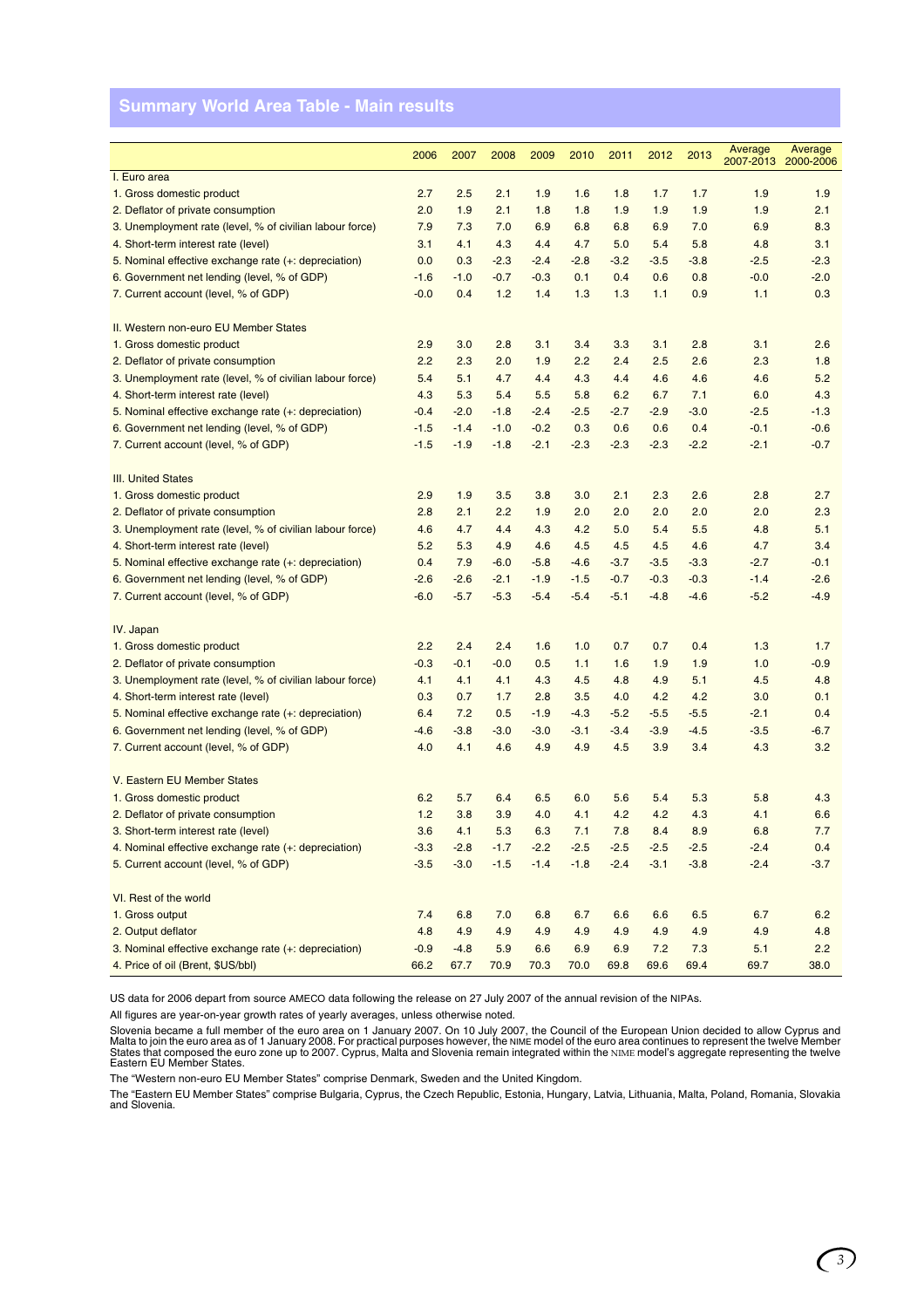# **THE NIME OUTLOOK FOR THE WORLD ECONOMY** THE NIME OUTLOOK FOR THE WORLD ECONOMY

### <span id="page-7-1"></span><span id="page-7-0"></span>**The Euro Area**

*After a year of above-trend growth in 2006, GDP growth in the euro area is currently forecast to register a slightly more moderate rate of 2.5 per cent in 2007. The deflator of private consumption should rise by 1.9 per cent. The area's growth in 2007 is largely underpinned by the robust performance of private consumption, building on strong employment growth and real wage increases. Growth also benefits from a significant contribution from net exports, notwithstanding the recent strong appreciation of the euro against the US dollar. Over the 2007-2013 period, the euro area's growth is projected to progress at an average annual rate of 1.9 per cent. Consumer price inflation should also average 1.9 per cent over the projection horizon. The nominal short-term interest rate should rise from a yearly average level of 4.1 per cent in 2007 to 5.8 per cent in 2013, thus effectively limiting a build-up of inflationary pressures. Under current budgetary policies, the area's fiscal shortfall is projected to gradually decline from 1 per cent of GDP in 2007 to a surplus of 0.8 per cent of GDP in 2013. The area's current account is forecast to shift to a net surplus in 2007; this surplus should persist through 2013 and average 1.1 per cent of GDP over the projection period.*

### In 2007 both a positive contribution from net exports and a resilient domestic demand are expected to underpin euro area GDP growth

Real GDP growth in the euro area<sup>1</sup> is expected to remain firm at 2.5 per cent in 2007, in the wake of a 2 per cent rise in private consumption expenditure. The area's economic activity should be further underpinned by an impressive 0.3 percentage point (p.p.) contribution to growth from its net export position, notwithstanding an expected 7.5 per cent year-on-year appreciation of the euro against the \$US.

In 2007, private consumption should increase by 2 per cent, up from an already significant increase of 1.8 per cent in 2006. Euro area consumer spending is bolstered by both sturdy employment gains and real income growth. Growth in household real disposable income is forecast to rise by 2.4 per cent on the year, primarily reflecting a strong increase in private sector employment and a rise in the rate of workers' real take-home compensation.

Business sector investment should rise by a limited 3 per cent in 2007. Investment is set to under-perform with respect to the still strong private sector output, in the wake of the turbulence that rocked world financial markets in August 2007, leading to an upward repricing of risk and tighter lending practices. Growth in residential investment is also expected to decline, coming out at 2 per cent in 2007 after rising by 4.9 per cent in 2006. Public sector investment should progress at a pace of 4 per cent, identical to the previous year. All in all, the rate of expansion of the euro area's total gross fixed capital expenditure is projected to decline from a high of 4.7 per cent in 2006 to a more moderate 2.9 per cent in 2007.

After rising by an impressive 9.8 per cent in real terms in 2006, euro area exports should post another substantial 8.1 per cent rise over 2007. This strong export performance reflects sustained foreign demand and the significant effective depreciation of the euro over the 2005-2007 period. The area's real effective exchange rate depreciated by 4.2 per cent in 2005 and 2.8 per cent in 2006, and is forecast to lose another 2.2 per cent of its value in 2007. The area's nominal trade-weighted exchange rate is currently expected to depreciate by a slim 0.3 per cent in 2007, while appreciating by 7.5 per cent against the \$US. Euro area import growth is expected to rise in 2007 by 7.1 per cent. While this is still a strong progression, it is down somewhat from the 8.8 per cent growth rate of 2006 as import growth is restrained by the lagged effects of the strong relative import price increase over the 2005-2006 period. On balance, the area's net exports are slated to contribute a significant 0.3 p.p. to real GDP growth on the year, unchanged from the 0.3 p.p. contribution of 2006.

Total employment in the euro area is set to increase markedly in 2007, progressing by 1.5 per cent after a 1.4 per cent rise in 2006. Employment is forecast to be bolstered in 2007 by a combination of sturdy output growth and a further decline in real unit labour costs. Moreover, total job creation should once again significantly outpace the expansion of the labour force, leading to a reduction in the unemployment rate from 7.9 per cent of the civilian labour force in 2006 to 7.3 per cent in 2007.

<sup>1.</sup> Slovenia became a full member of the euro area on 1 January 2007. On 10 July 2007, the Council of the European Union decided to allow Cyprus and Malta to join the euro area as of 1 January 2008. For practical purposes however, the NIME model of the euro area continues to represent the twelve Member States that composed the euro zone up to 2007. Cyprus, Malta and Slovenia remain integrated within the NIME model's aggregate representing the twelve Eastern EU Member States.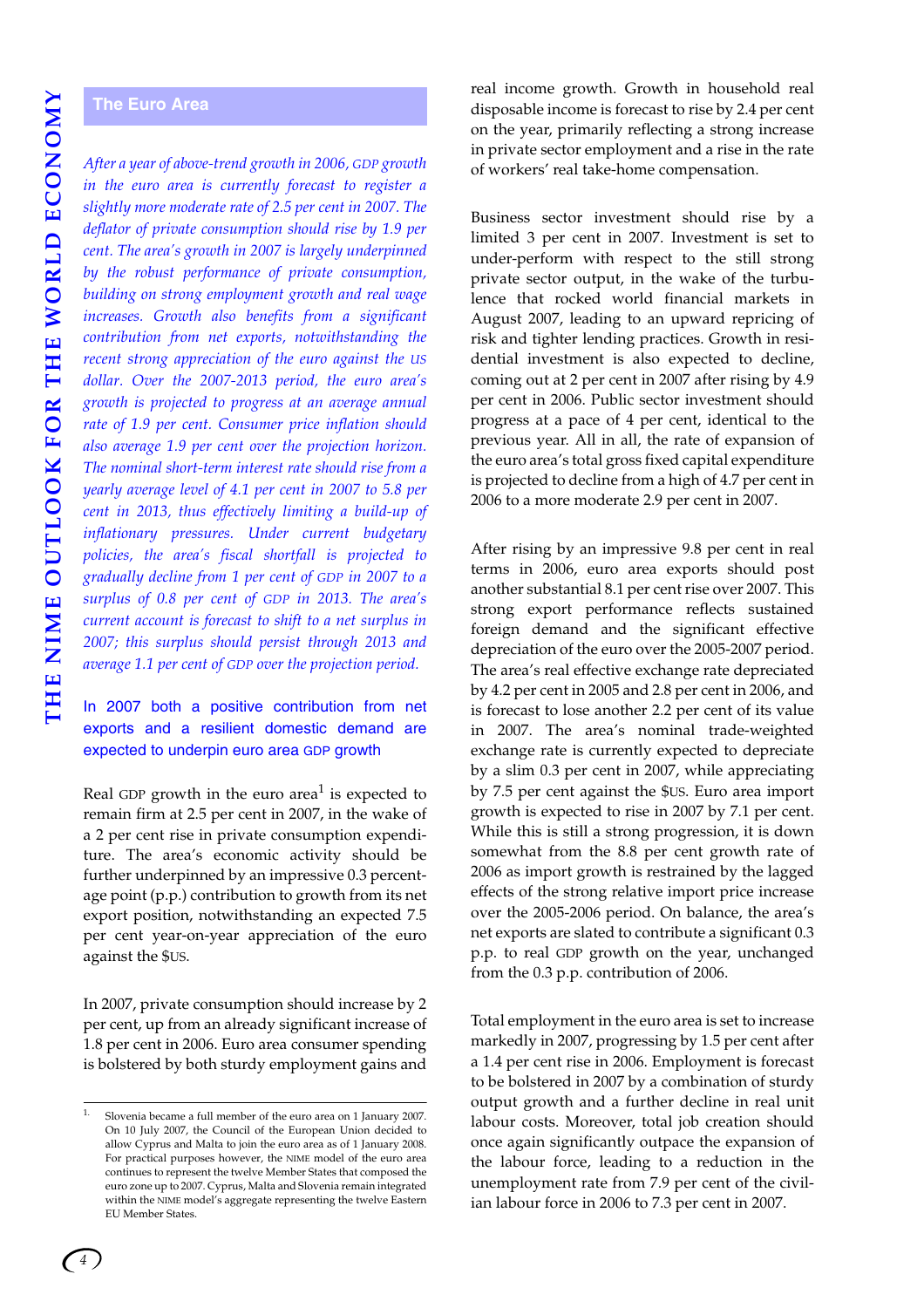Though nominal rates of labour compensation rose in 2005 and 2006, real rates of take-home compensation fell in both years. In 2007, nominal compensation rates are slated to increase by 2.4 per cent, leading to a modest 0.5 per cent rise in the rate of real take-home labour compensation. Real wage costs are projected to remain relatively contained, progressing much less than the expected 1.3 per cent rise in economy-wide labour productivity; hence real unit labour costs are expected to decline by 0.8 per cent in 2007.

Consumer price inflation, as measured by the change in the deflator of private consumption, has consistently come out above the 2 per cent mark throughout the 2003-2006 period. This stems from both the steady rise in the price of oil and the gradual take-up of slack in the economy over the period. In 2007, inflation is expected to reach 1.9 per cent. This slight moderation in euro area inflation comes as domestic demand growth weakens in the face of rising real interest rates and against the backdrop of a 4.9 per cent decline in the euro-denominated price of oil.

Over the 2003-2006 period, underlying inflationary pressures tended to re-emerge as slack in the economy was gradually worked away and as oil prices soared. This led the European Central Bank to begin to mop up excess liquidity, gradually removing any unwarranted monetary accommodation that followed from the sharp fall in interest rates since 2000. The normalisation of the monetary policy stance is expected to lead to a nominal short-term rate of 4.1 per cent in 2007. The real short-term interest rate - deflated by the change in the deflator of private consumption expenditure should register a yearly average level of 2.3 per cent in 2007. The real short-term rate should thus rise significantly above its 1.1 per cent yearly average level of 2006, reflecting the current firming of monetary policy. The nominal long-term interest rate should follow suit and settle at a yearly average level of 4.4 per cent in 2007, leaving the real long-term rate at 2.6 per cent for the year.

Government current revenue is expected to progress more rapidly in 2007 than aggregate government current expenditure, as national budget authorities in the euro area strive to fulfil their obligations under the European Union's Stability and Growth Pact. Hence the euro area's public sector net borrowing requirement is forecast to continue to shrink, totalling a mere 1 per cent of GDP in 2007 after having tumbled from a full 3 per cent of GDP in 2003.



*5*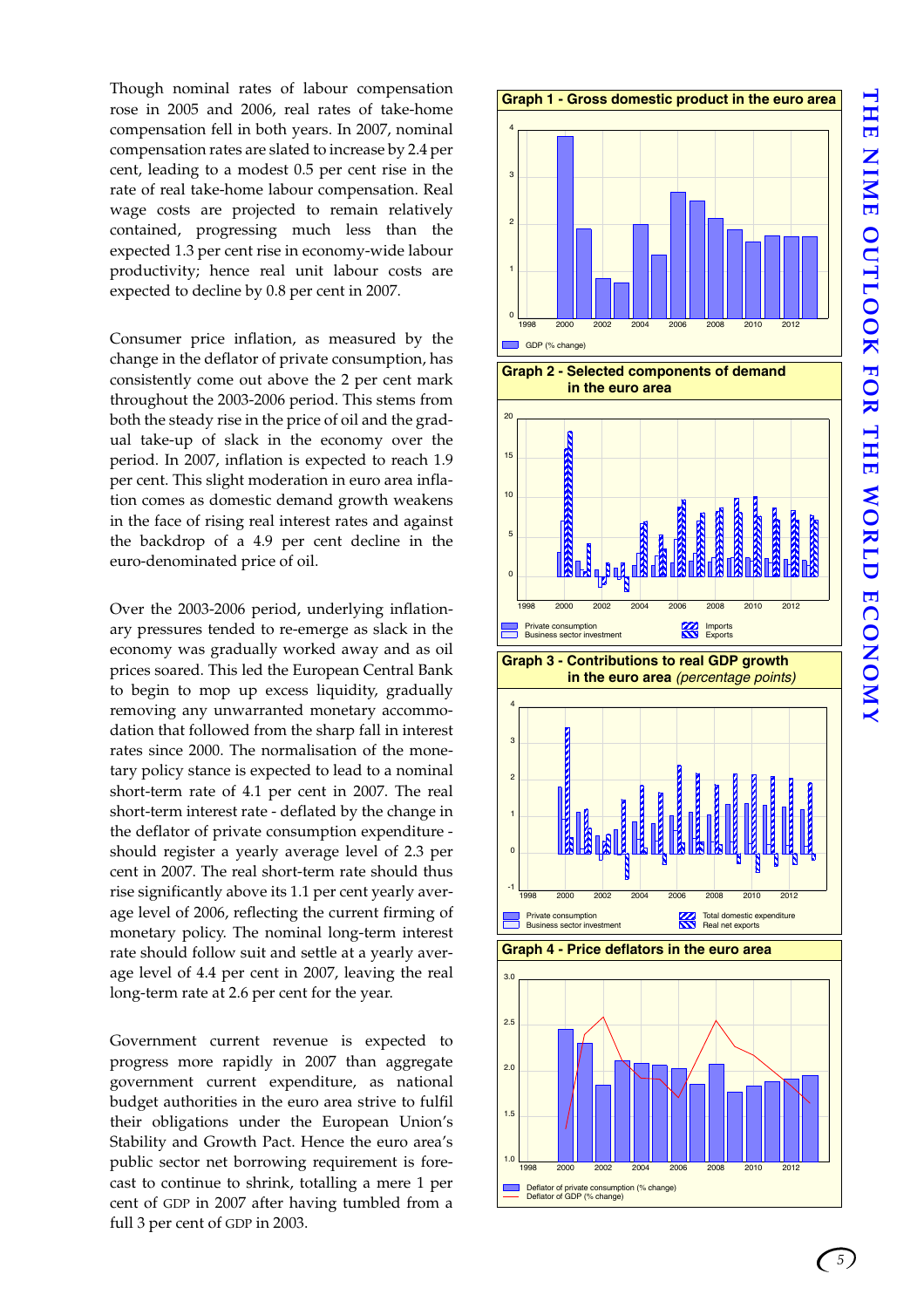



Declining working-age population and robust consumer demand raise concerns about the euro area's medium-term inflation prospects

Looking ahead, a sturdy rise in private consumption is projected to push effective demand above potential output over the 2008-2013 period. Though demand will eventually begin to fall off due to the tightening of monetary policy, the declining rate of expansion of the labour supply will at the same time hinder the rise of potential output and add to demand-induced supply constraints. Moreover, strong domestic demand and a steady appreciation of the euro area's real trade-weighted exchange rate will also lead to persistent negative contributions to growth from the euro area's net foreign trade.

Over the 2008-2013 period as a whole, the euro area's real GDP is projected to progress at an average annual rate of 1.8 per cent. The area's growth rate thus falls off from the distinctly above-trend growth rates of the 2006-2008 period. Total domestic demand is projected to average 2.1 per cent over 2008-2013, while net exports should contribute an average negative 0.2 p.p. to the area's growth rate.

Between 2008 and 2013, the area's domestic demand is driven mainly by private consumption expenditure and investment. Private consumption growth is projected to remain relatively resilient over the 2008-2013 period, progressing at an average rate of 2.2 per cent per annum. Private consumption growth is underpinned mainly by the steady 0.8 per cent average annual rise in employment, accompanied by a 1.3 per cent average annual rise in the rate of real take-home labour compensation.

Despite the more restrictive financing conditions characterising the 2008-2013 period, business sector gross fixed capital formation is projected to rise at a modest average pace of 1.9 per cent per annum. Business investment growth peaked at 4.8 per cent in 2006, in the wake a significant pick-up in output and after the below-trend investment period spanning the years 2001-2003. Investment growth now appears to be set on a gradually declining course over the 2008-2013 period, as real interest rates rise and as employment constraints lead to increased real unit labour costs. Household investment in residential buildings notched up an impressive 4.9 per cent expansion in 2006 and is forecast to expand at the less heady pace of 2 per cent in 2007. Residential investment is then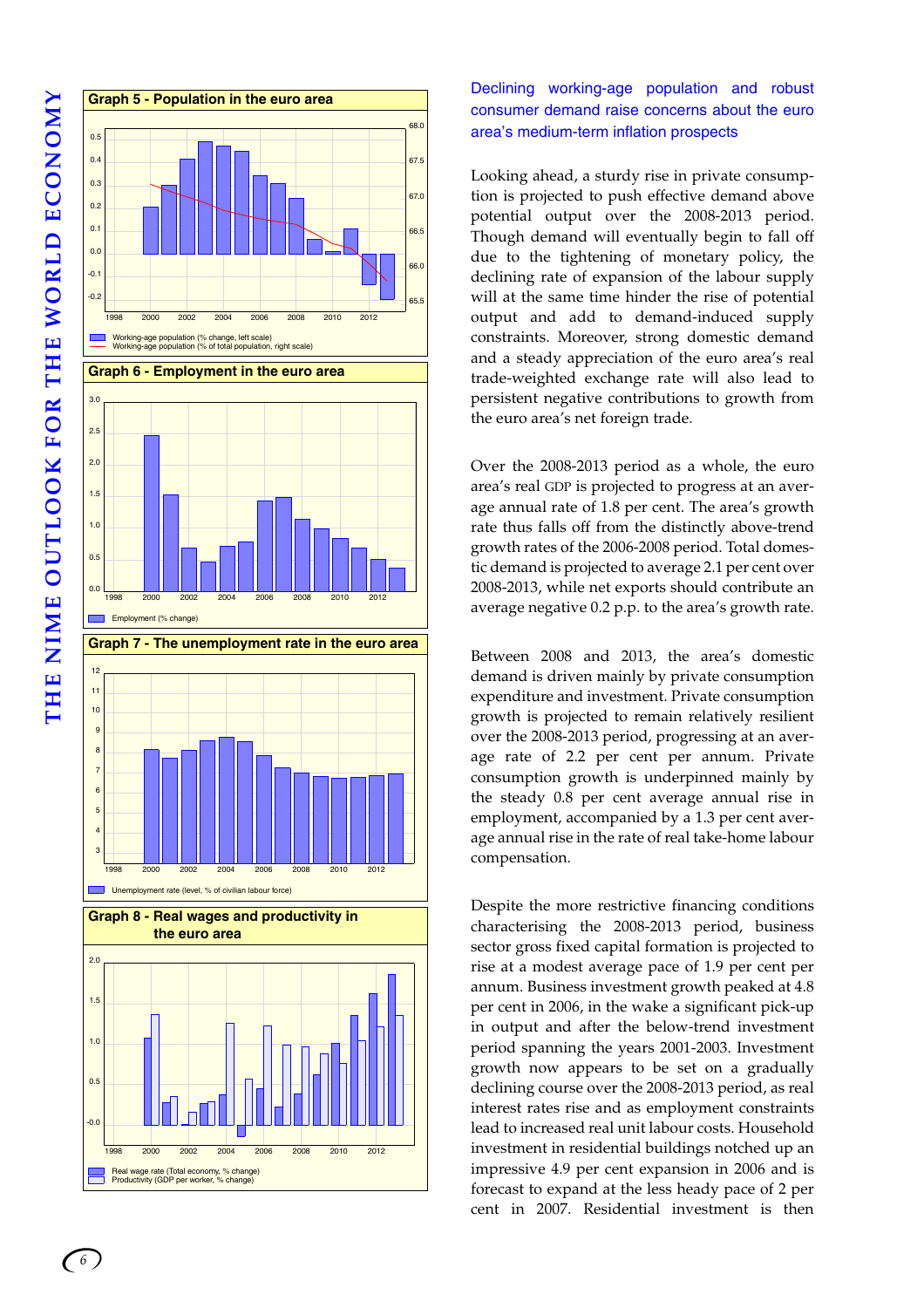projected to dip below trend to a growth rate of 1.4 per cent in 2008 before picking up and progressing at an average rate of 1.7 per cent per year between 2008 and 2013. All in all, economy-wide gross fixed capital formation is projected to increase at a moderate clip, averaging 2 per cent annual growth over the 2008-2013 period.

Over 2005-2007, the euro area's nominal effective exchange rate underwent moderate depreciation. This depreciation was accompanied by tempered export prices, leading to a somewhat stronger depreciation of the area's real trade-weighted exchange rate. However, these evolutions contrast markedly with the current behaviour of the dollar/euro exchange rate; indeed, in 2007 the dollar is currently expected to depreciate by 7.5 per cent on the year against the euro, thus losing approximately 51 per cent of its value against the euro since 2001. At its current mid-August level of 1.37 dollars per euro, our assessment is that the dollar/euro rate is now significantly out of line with its fundamentals. The dollar is thus projected to return to more neutral values against the euro, appreciating throughout the projection period and coming out at an average level of 1.28 dollars per euro over the 2008-2013 period.

After a period of exceptional export growth over 2006-2007, 2008 looks set to be yet another bumper year for euro area exports. These should progress by 8.8 per cent in volume terms, benefiting from the euro currency's significant trade-weighted depreciation over the 2005-2007 period. The area's exports should progress at an average annual pace of 7.7 per cent over the entire 2008-2013 period. Euro area import growth is also projected to remain vigorous over the projection horizon, progressing at an average annual rate of 8.9 per cent over the 2008-2013 period in response to both the strong progression of domestic demand and the 0.9 per cent average annual real effective appreciation of the euro. All in all, the area's net exports provide a negative average yearly contribution to GDP growth of 0.2 p.p. over the projection period, as the positive contributions of foreign trade disappear after 2008. In a context of significant effective exchange rate appreciation and a gradual softening of foreign demand, export price growth is put under increasing pressure and is expected to shrink from 2.1 per cent in 2008 to only 0.2 per cent in 2013. Euro-denominated import price increases should be slashed to just 0.4 per cent in 2008 and remain well-contained throughout the projection period as the euro follows its trend appreciation. However, import prices then recover as euro area importers gradually translate the realignment of exchange rates into higher prices and windfall profits.



Euro area employment is expected to expand at a rate of at least 1 per cent in both 2008 and 2009, on the back of continued robust domestic demand and declining economy-wide real unit labour costs. Employment growth should then taper off between 2010 and 2013 as economic activity falls back to somewhat lower trend growth rates, as rising real interest rates weigh increasingly on household and business expenditure plans and as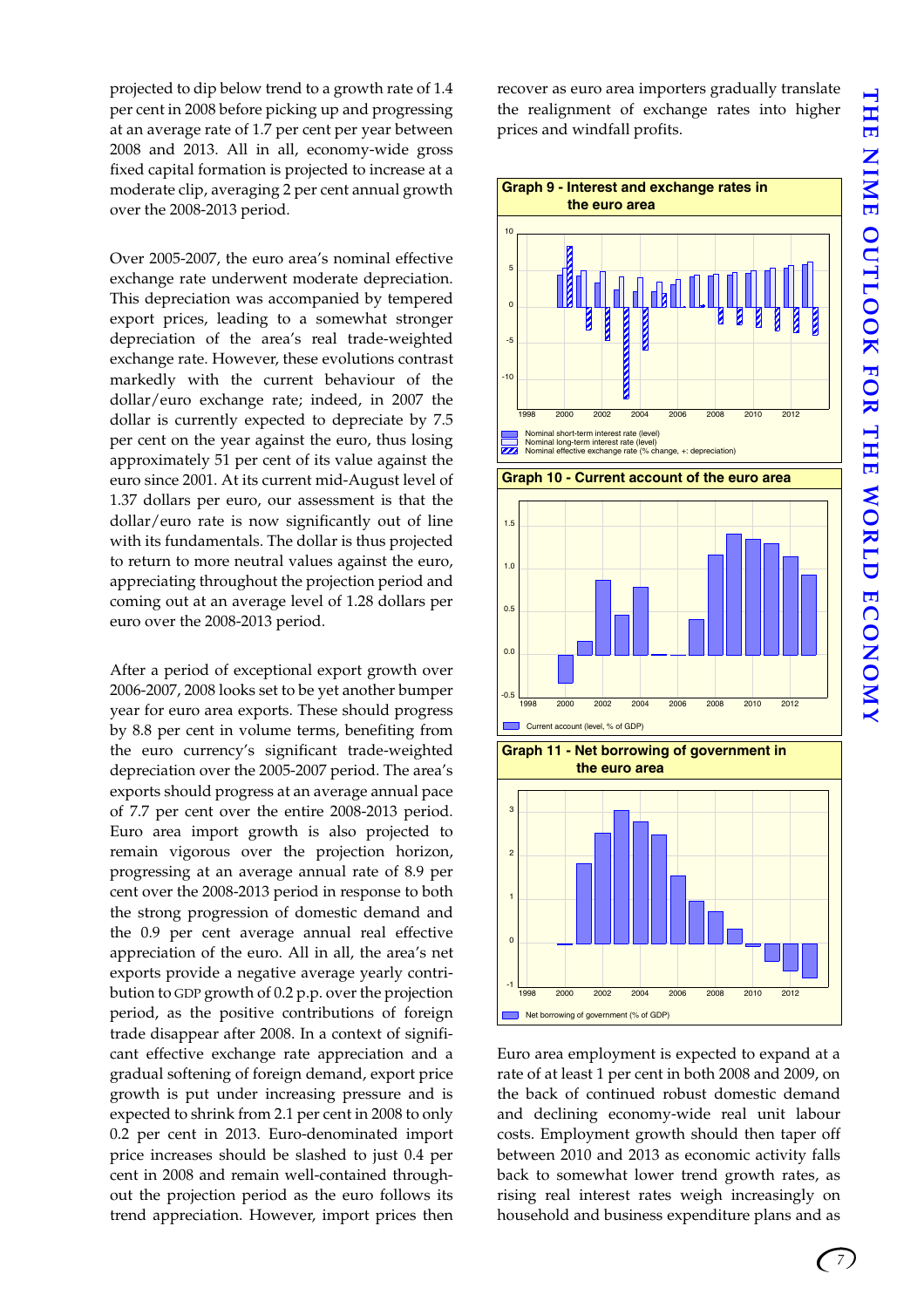rising real wage costs tend to catch up with labour productivity increases. Effective aggregate output is projected to remain consistently above potential output levels over 2008-2013, driving up inflationary pressures that can only be stifled by a persisting rise in real interest rates. At the same time, steadily rising output combined with ever-smaller increases in the labour supply push the unemployment rate down to 6.8 per cent of the civilian labour force by 2010. The unemployment rate will subsequently embark on an upward course, reaching 7 per cent of the civilian labour force in 2013 as employment expands less rapidly than the labour supply. The expansion of the euro area's working-age population has been on a steadily declining path since 2004. Active-age population numbers are expected to reach their maximum in 2011 and to decline thereafter, thereby reducing the rise in the labour supply and paving the way for future absolute declines in the labour force. Assuming that these changes are not met by compensatory increases in labour productivity growth through capital deepening and/or an increase in total factor productivity growth, these medium-term demographic trends herald a gradual decline in the euro area's medium-term trend output growth and heightened inflationary tensions.

Consumer price inflation is projected to remain stable, averaging 1.9 per cent per annum over the 2008-2013 period. As supply constraints linked to the decline in the working-age population begin to materialise, this well-contained inflation can only be obtained through ever-higher real interest rates. Nominal short-term interest rates are projected to rise from 4.3 per cent in 2008 to 5.8 per cent in 2013 as monetary authorities endeavour to maintain price stability through an increasingly restrictive monetary policy. The rise in the nominal interest rate pushes up the real short-term interest rate from 2.2 per cent in 2008 to 3.9 per cent in 2013. The nominal long-term interest rate looks set to rise from 4.6 per cent in 2008 to 6.3 per cent at the end of the projection period.

In a context of generally firm economic activity and well-established commitments to budgetary discipline, the euro area's consolidated fiscal position is projected to swing into surplus as of 2010. This favourable evolution of the area's public finances stems mainly from the assumption of continued restraint on the expenditure side, accompanied by high implicit tax income elasticity and declining interest charges on public debt

thanks to a continued structural primary budget surplus. Strict adherence to the fiscal policies in place should then ensure that these surpluses will be maintained through 2013.

Finally, after having shifted into surplus in 2007, the euro area's current account balance is projected to post a yearly average surplus of 1.2 per cent of GDP over the 2008-2013 period.

<span id="page-11-0"></span>**The Western Non-Euro EU Member States** 

*Real GDP growth in the Western non-euro EU Member States is expected to progress by 3 per cent in 2007. Over the entire 2007-2013 period, real GDP should continue to expand at a brisk average annual rate of 3.1 per cent. The area's strong economic performance is driven mainly by domestic demand, while net exports provide only an average 0.1 percentage point contribution to growth. Over the projection horizon, consumer price inflation is projected to attain an average annual rate of 2.3 per cent, as strong inflationary pressures are contained through high real interest rate levels. The area's consolidated budget deficit is projected to give way to mild surpluses as of 2010 following continued restraint on the side of government expenditures.*

### Growth holds firm in 2007 as a rise in net exports compensates for weaker domestic demand

In 2007 real GDP growth in the Western non-euro European Union Member States is currently forecast to reach a full 3 per cent, surpassing only slightly the 2006 growth rate of 2.9 per cent. Surging investment was the mainstay of growth in 2006, contrary to 2007 where a somewhat softer rise in business investment should be offset by stronger consumption growth and the disappearance of the previous year's negative contribution to overall GDP growth from the area's net exports.

Backed by strong gains in real take-home rates of labour compensation and a steady rise in employment, private consumption growth is projected to accelerate from 2.2 per cent in 2006 to 2.5 per cent in 2007. Despite this improvement, consumer spending should still under-perform compared to the 2000-2006 period when average annual private consumption growth stood at 2.8 per cent.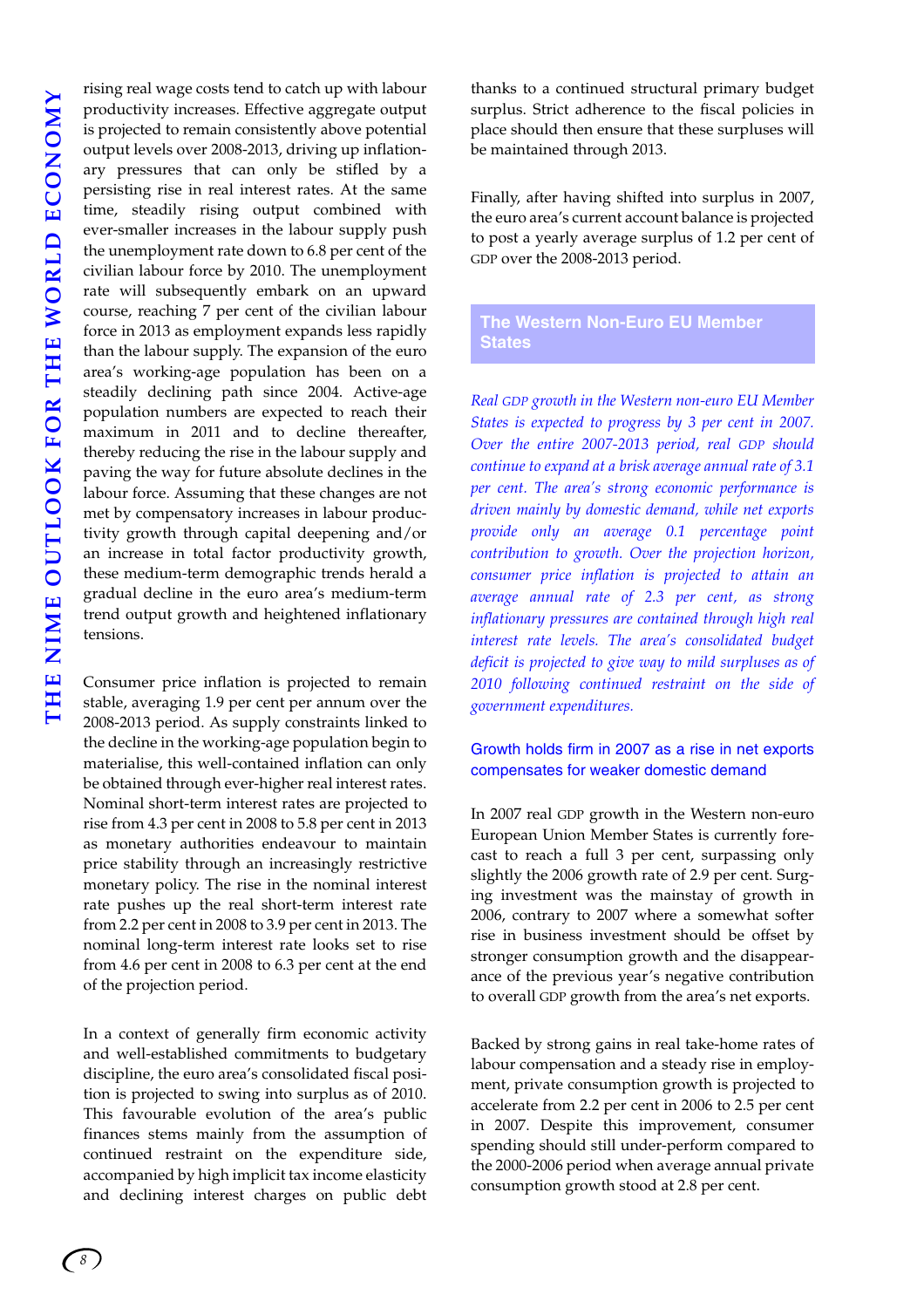**THE NIME OUTLOOK FOR THE WORLD ECONOMY** THE NIME OUTLOOK FOR THE WORLD ECONOMY

Although growth in gross fixed capital formation should remain significantly above its 2000-2006 period average of 3.7 per cent, economy-wide investment growth is projected to stumble from 7.1 per cent in 2006 to 5.4 per cent in 2007. Less favourable investment conditions, such as higher real interest rates in 2007 and a normalisation of investment rates back toward long-term investment trends, should affect both residential investment and business sector capital expenditure. Residential investment growth is projected to ease from an impressive 8.8 per cent increase in 2006 to a slightly more moderate rise of 5.1 per cent in 2007. Growth in business sector capex should fall from 7.5 per cent in 2006 to 5 per cent in 2007. Business investment is forecast to weaken in the face of somewhat lower private sector output growth, tighter conditions in financial markets, and firms' downward adjustment of investment from their past unsustainably high rates. Public sector investment is expected to expand by 8.8 per cent in 2007 after rising by only 2.7 per cent the year before.

After a period of negative contributions to real GDP growth from 2001 to 2006, net foreign trade is expected to have no significant impact on the area's GDP growth rate in 2007. This comes as real exports increase slightly more rapidly in 2007 than import volumes, curtailing the progression of the area's negative net export balance. As the negative net export balance is small compared to the area's domestic demand, the rise in the area's domestic demand should lead to a sharp decline of net exports in per cent of GDP. Export growth progresses by 6.3 per cent in 2007, down from a whopping 10.9 per cent rise in  $2006<sup>1</sup>$ . Exports progress at a pace slightly above the 5.7 per cent average of the 2000-2006 period, on the back of robust foreign demand and the real effective exchange rate depreciation of 2005-2006. Import volumes are forecast to rise by 5.9 per cent in 2007, down also from the 11.4 per cent increase of 2006 and back to a growth rate that is more in line with the 6.5 per cent average rise noted over the 2000-2006 period. Import demand is tempered in 2007 by a less robust rise in domestic expenditure and by an increase in foreign export prices that is only partly offset by the trade-weighted exchange rate appreciation in 2007.





**Graph 14 - Contributions to real GDP growth in the Western non-euro EU Member States** 



In 2007, growth in total employment is expected to match the 1 per cent increase of 2006. Employment should benefit from the reductions in unit labour costs, brought about by marked increases of labour productivity and by relatively moderate real wage increases. Indeed, during the 2000-2006 period, private sector labour productivity expanded on average by 2.8 per cent per annum; productivity is currently expected to progress by another 3.2 per cent in 2007. Real private sector wage costs, on the other hand, rose by only 2.1 per cent per annum over the 2000-2006 period; however, they are External trade figures for the United Kingdom for 2006 were<br>affected to jump by 2.9 per cent in 2007. In

affected by specific reporting problems, making it difficult to obtain meaningful and accurate export and import data for the year.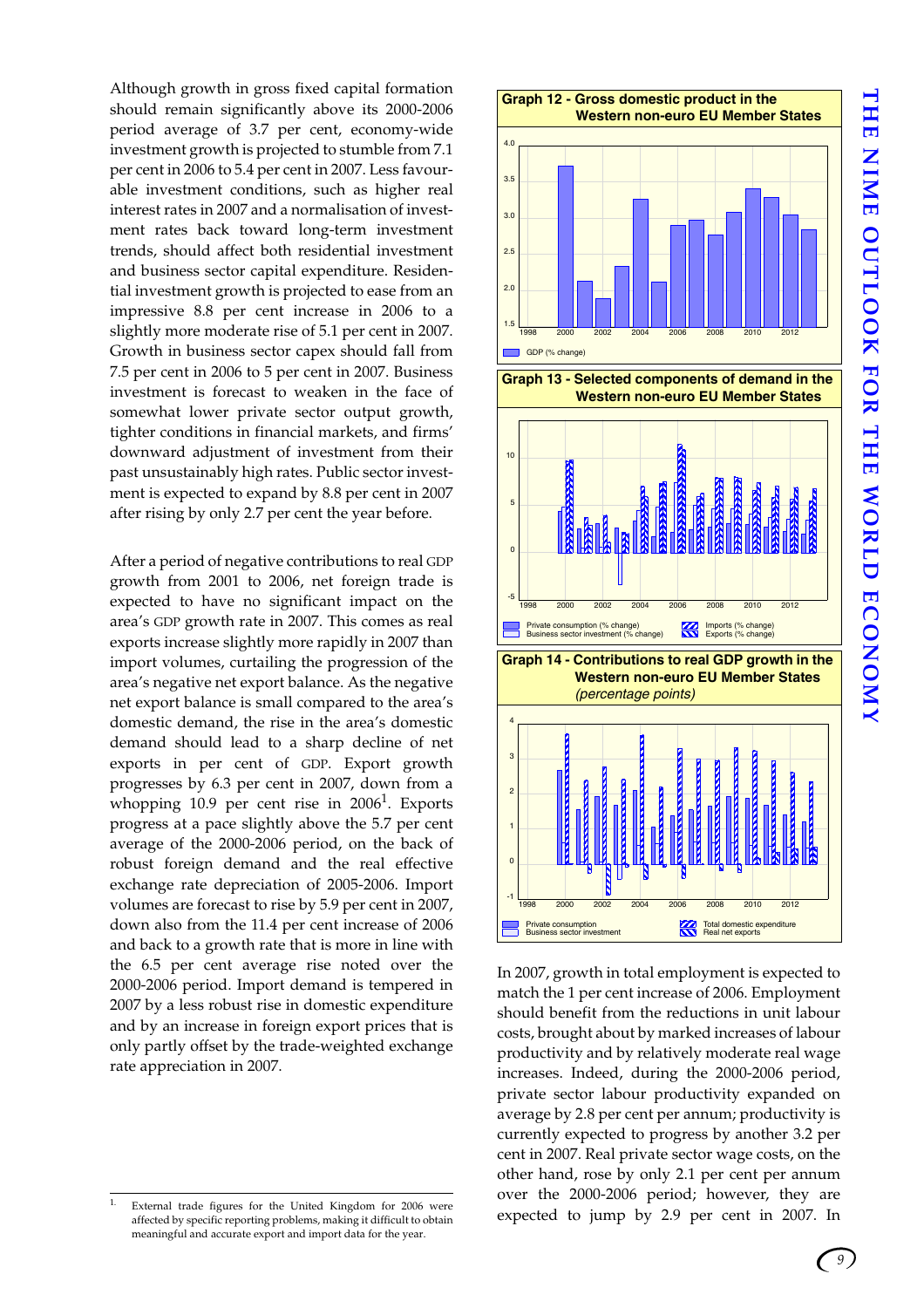**THE NIME OUTLOOK FOR THE WORLD ECONOMY** THE NIME OUTLOOK FOR THE WORLD ECONOMY

contrast to the firm rise in total employment, the labour supply is forecast to expand at a lower rate of 0.6 per cent in 2007, bringing the unemployment rate down from 5.4 per cent of the civilian labour force in 2006 to 5.1 per cent in 2007.





In 2007, overall government expenditure is expected to progress by 4.7 per cent, unchanged from 2006. At the same time, the progression of overall government income is forecast to slow somewhat, dropping from a growth rate of 6.1 per cent in 2006 to a still healthy growth rate of 5.3 per cent in 2007. As income progresses slightly more rapidly than outlays, the area's overall government budget deficit is expected to shrink, declining from a shortfall of 1.5 per cent of GDP in 2006 to 1.4 per cent of GDP in 2007.

In 2006, the deflator of private consumption rose by 2.2 per cent. Domestic inflationary tensions remained subdued as optimal output levels stayed above the level of effective aggregate demand and as the unemployment rate hovered above the economy's trend rate of unemployment. Though the dollar price of oil is once again set to increase in 2007, the price of oil denominated in the area's local currency is forecast to decline due to the local currency's sharp appreciation against the US dollar over 2007. However, as rates of capacity utilisation edge up and as the unemployment rate declines, consumer price inflation is expected to edge up a notch to a year average level of 2.3 per cent in 2007. Inflation should however remain relatively well contained due to the significant rise in real interest rates over 2007.

On a yearly average basis, nominal short-term interest rates in the Western non-euro EU countries have been rising since 2003. Inflation offset part of this rise in real short-term rates, which increased only as of 2005. In 2007, the area's monetary authorities are expected to continue to tighten their policy stance, raising short-term interest rates from a yearly average level of 4.3 per cent in 2006 to 5.3 per cent in 2007. At the same time, the real short-term rate should increase from 2 per cent in 2006 to 3 per cent in 2007. This more restrictive monetary policy stance is aimed at anchoring inflation expectations at levels compatible with the authorities' medium-term inflation objectives, as the economy adjusts to the past rise in oil prices (in local currency terms, oil prices jumped by approximately 112 per cent between 2002 and 2006) and heads for possible medium-term supply-side constraints that threaten to generate rapidly escalating inflationary pressures.

With still well contained inflationary pressures coming on the back of rising real interest rates, the nominal effective exchange rate of the area is projected to appreciate by a significant 2 per cent in 2007. This trade-weighted appreciation comes as the US dollar is expected to continue to lose ground against other major world currencies such as the British pound and the euro throughout 2007. The area's real effective exchange rate however should appreciate by just a slim 0.1 per cent as export prices progress by only a mild 1.2 per cent in 2007, down from 1.9 per cent in 2006.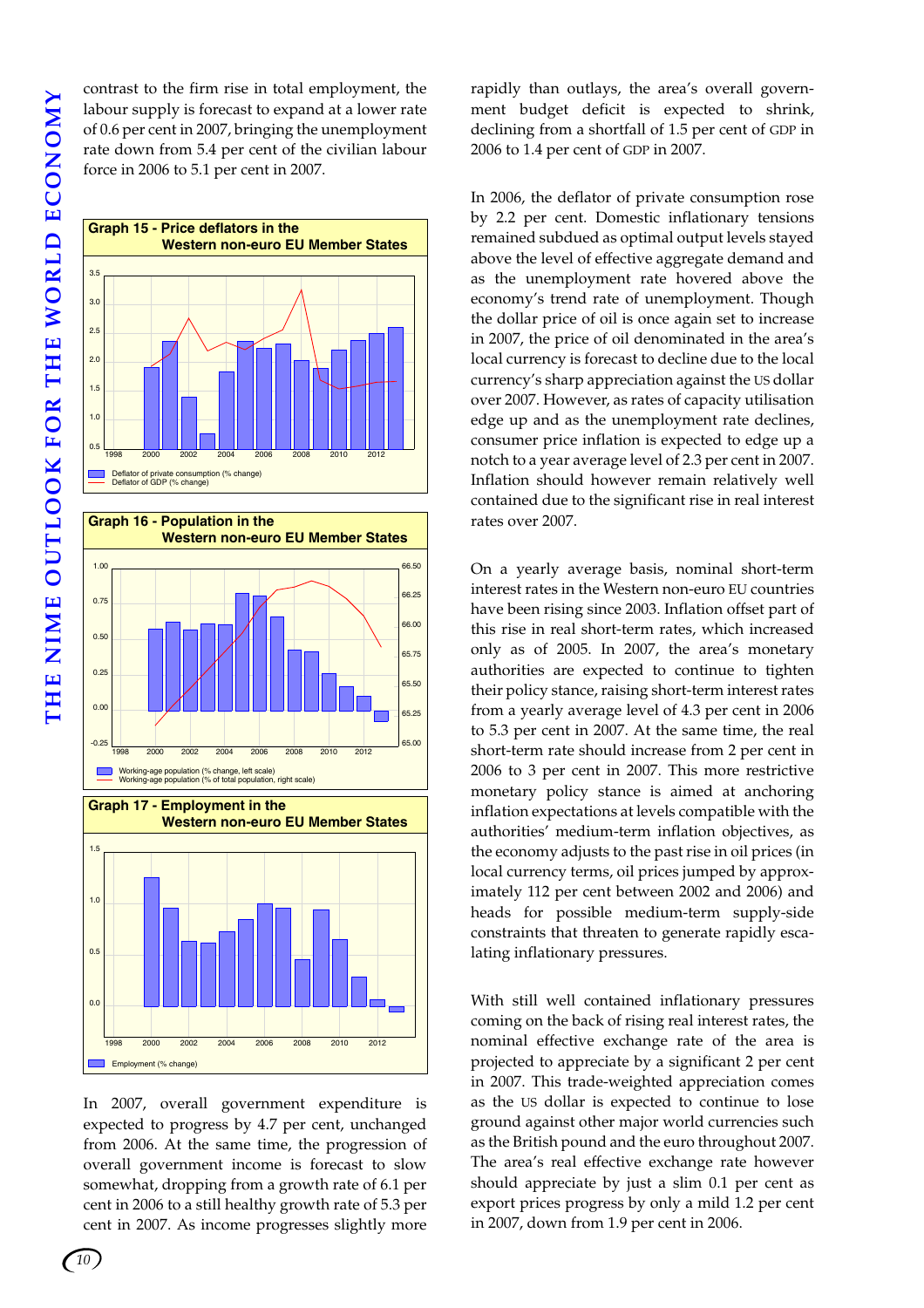*11*

### Demographic trends weigh on an otherwise sound domestic-led economic expansion over 2008-2013

After a drop in GDP growth in the Western non-euro EU Member States to 2.8 per cent in 2008, growth looks set to rise above the 3 per cent mark over the four subsequent years and to edge down to 2.8 per cent in 2013. These robust growth rates can be attributed to continuous gains in labour productivity, while the trend decline in the area's working-age population gradually reduces the potential contribution to growth stemming from the labour supply. Domestic demand growth is projected to ease after 2010; however, the economic slack should be taken up by a steady rise in exports and the subsequent positive contributions to growth from net foreign trade. All in all, real GDP of the Western non-euro EU Member States over the 2008-2013 period is projected to progress at a healthy clip, posting an average annual growth rate of 3.1 per cent.

Over the 2008-2013 period, private consumption is expected to grow at a yearly average rate of 2.6 per cent. Private consumption expenditure growth increases from 2.5 per cent in 2007 to a high of 3.1 per cent in 2009, before falling off to just 2 per cent in 2013. This moderation in the expansion of household consumption expenditure toward the end of the projection horizon is due to the combined effects of an ever-weaker rise in the area's working-age population and a strong rise in final demand, which lead to increasingly severe capacity constraints. As these supply-side constraints materialise, building up particularly quickly in the private sector, they pave the way for heightened inflationary pressures that drive up consumer prices and real interest rates, and that reduce the growth of labour demand, of real take-home wage rates and, ultimately, of consumer spending.

After the hefty 5.4 per cent rise in economy-wide gross fixed capital expenditure forecast for 2007, aggregate capital spending is expected to wane over the remainder of the projection period. Gross fixed capital investment should progress by 4.4 per cent in 2008 and subsequently decline to just 3 per cent in 2013. This projected slow-down in aggregate investment growth should come mainly on the back of a deceleration of business investment. Indeed, the progression of business capex is expected to be influenced negatively by the coming absolute decline in the area's working-age population and the faltering expansion of the labour supply, which will make continued high investment rates unnecessary to maintain a steady capital stock per worker. Investment also suffers from the rise in real interest rates, which increase as monetary authorities act to restrain rising inflation. Residential investment growth should also decline from a peak of 5.4 per cent in 2009 to 1.8 per cent in 2013. Government fixed capital expenditure is projected to progress at a relatively steady average annual pace of 2.7 per cent over the 2008-2013 period.

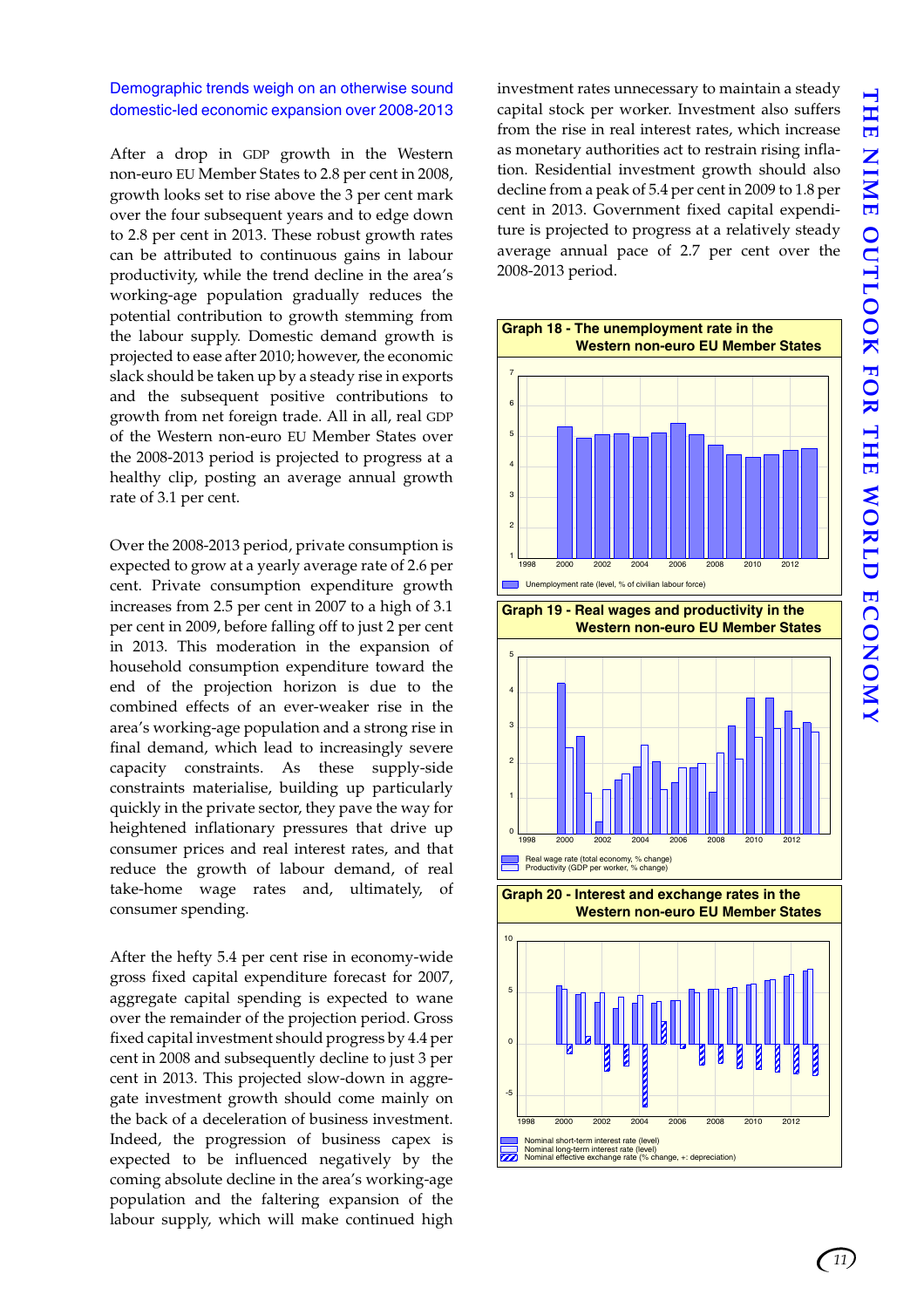

In 2008 and 2009, the area's net exports are not projected to provide any positive support to overall GDP growth. Contributions are set to remain negative as the net export position is forecast to show a negative score in 2007 and as export and import volumes progress at a similar pace in 2008 and 2009. After 2009, import growth should wane in the wake of the more moderate expansion of domestic demand. Import growth in volume is projected to decline from a round 8 per cent in 2009 to 5.5 per cent in 2013. Export growth is also expected to decline, albeit at a somewhat more moderate pace, falling from a growth rate of 7.9 per cent in 2008 to 6.8 per cent in 2013. The progression of export volumes is limited by a more moderate expansion of foreign demand and by pressure from a noticeable appreciation of the area's nominal trade-weighted exchange rate, which is no longer fully offset by a compression of export prices over the 2009-2013 period. Export price growth should average a slim 0.8 per cent per annum between 2008 and 2013, weighed down by the effective exchange rate appreciation. Import prices look set to rise at a faster tempo, progressing by 1.4 per cent per year over the same period as importers benefit from the drift in the exchange rate to adjust the domestic price of imports.

Over the period 2008-2010, growth in total employment is expected to outpace expansion of the labour supply in the Western non-euro EU Member States. Employment growth is projected to be underpinned over the 2008-2010 period by strong GDP growth and real wage costs that generally evolve at a more restrained pace than labour productivity. The area's unemployment rate is thus projected to decline from 5.1 per cent of the civilian labour force in 2007 to only 4.3 per cent of the labour force in 2010. Economy-wide real unit labour costs tend to rise as of 2009 as low unemployment rates lead to heightened wage claims. In the private sector however, vigorous labour productivity growth should mitigate the effect of rising wage costs on unit labour costs throughout the projection period. The overall upward drift in unit labour costs dampens labour demand as of 2011, just as the continually smaller increases in the labour force weigh more heavily on the expansion of the labour supply. Hence, the area's unemployment rate is projected to edge up once again, moving from a rate of 4.3 per cent of the civilian labour force in 2010 to 4.6 per cent in 2013.

Inflation rates in the area are projected to recede from 2.3 per cent in 2007 to 1.9 per cent in 2009. From 2010 onwards, consumer price inflation is further projected to follow an upward trend, reaching a high of 2.6 per cent in 2013 as optimal levels of aggregate output trail systematically behind aggregate demand and as the area's unemployment rate remains somewhat below the area's natural rate of unemployment. On average, consumer price inflation is projected to stand at 2.3 per cent per annum over the 2008-2013 period.

Interest rates are expected to edge up in 2008 and 2009, thus helping to alleviate inflationary pressures while leading to a slight rise in real interest rates. Escalating inflationary tensions over the 2010-2013 period are subsequently projected to lead monetary authorities to considerably tighten their monetary policy stance. Indeed, in an attempt to stave off the rise in consumer prices and to stabilise inflation expectations, the monetary authorities should raise the nominal short-term interest rate from 5.4 per cent in 2008 to 7.1 per cent in 2013. Given the relatively gradual rise in interest rates and the lags in the effects of changes in monetary policy, inflation is not fully brought under control over the 2010-2013 period; the continued price increases thus effectively mitigate the rise in nominal rates as the real short-term interest rate rises from 3.4 per cent in 2008 to only 4.6 per cent in 2013. The nominal long-term interest rate tracks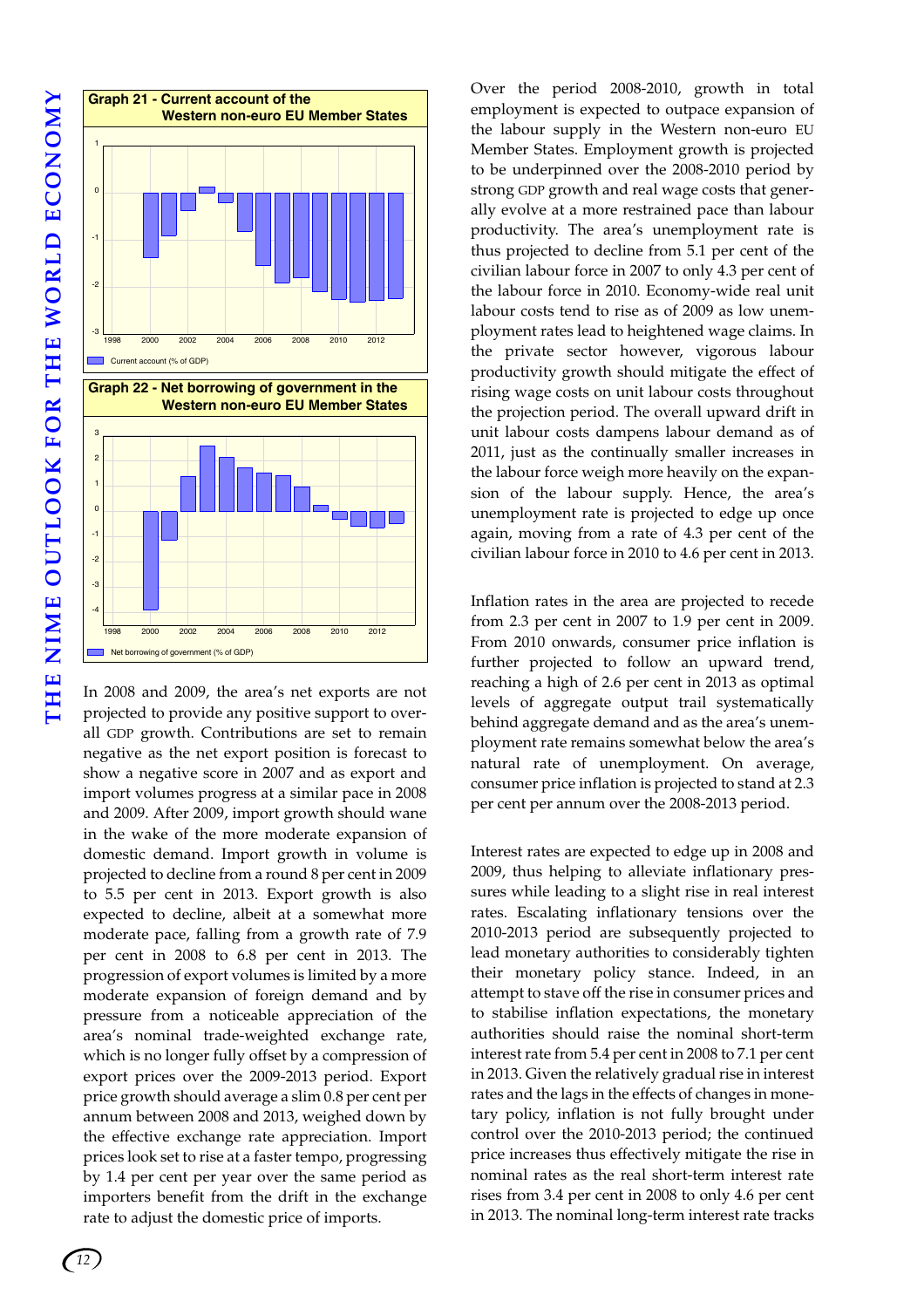the rise in the short-term rate, jumping from a level of 5.4 per cent in 2008 to 7.3 per cent in 2013.

The high and rising interest rates in the Western non-euro EU countries are expected to affect international differentials in real interest rates and be conducive to a regular appreciation of the area's nominal trade-weighted exchange rate. Indeed, our projection indicates that the area's nominal effective exchange rate should appreciate at an average pace of 2.5 per cent per annum over the 2008-2013 period. The real effective exchange rate should however exhibit a slight temporary depreciation over 2008 owing to the rapid downward adjustment of export prices. The further tepid rise in export prices should then only partly offset the nominal appreciation of the exchange rate, limiting the real appreciation to an average 0.4 per cent per annum over 2008-2013.

Over the 2008-2013 period, the area's consolidated current account position is expected to remain generally unchanged, at an average deficit of 2.2 per cent of the area's GDP. The deficit is first projected to progress, rising from a shortfall of 1.8 per cent in 2008 to 2.3 per cent in 2011 in the wake of a relatively stable negative net export volume and a negative terms of trade effect. In spite of the steady nominal effective exchange rate appreciation, the current account deficit should then embark on a gradual decline and come out at 2.2 per cent of GDP in 2013 as negative net export volumes gradually disappear; however, this gradual rebalancing act is hampered by continued headwinds from the strongly negative evolution of the area's overall terms of trade.

A generally resilient economic activity between 2008 and 2011 should provide an environment of relatively low unemployment, where fiscal revenues tend to progress more rapidly than government outlays. These trends should lead to the gradual erosion of the government consolidated budget deficit and pave the way to a net fiscal surplus as of 2010. Government net lending is thus projected to shift from a shortfall of 1 per cent of GDP in 2008 to a surplus of 0.4 per cent of GDP in 2013. The overall fiscal position should show an average surplus of 0.1 per cent of GDP over the 2008-2013 period.

### <span id="page-16-0"></span>**The United States**

*Real GDP in the United States (US) is expected to expand at an average annual rate of 2.8 per cent over the 2007-2013 period. However, annual rates of economic activity should exhibit significant variations as tax provisions originally enacted between 2001 and 2005 gradually expire. As oil price increases gradually work through the economy, inflation is projected to settle at an average yearly level of 2 per cent over the projection horizon, even as nominal short-term interest rates decline from a year average level of 5.3 per cent in 2007 to 4.6 per cent in 2013. The US budget deficit is expected to decline, slipping from a shortfall of 2.6 per cent of GDP in 2007 to a deficit of 0.3 per cent of GDP in 2013. Assuming the absence of any sharp and unexpected drop in the external value of the dollar, the US current account deficit should shrink from 5.7 per cent of GDP in 2007 to a level of 4.6 per cent of GDP in 2013.*

Economic activity in 2007 should wane in the wake of the fallout from the turmoil in the US housing sector and as world oil prices continue to increase

US GDP is currently forecast to increase at a year average rate of 1.9 per cent in 2007, slipping from the 2.9 per cent growth rate registered by the US economy in 2006. The moderation in GDP growth comes in the wake of a decline in private consumption expenditure due to rising oil prices and tighter access to credit. Economy-wide gross fixed capital investment is also significantly curtailed, due to the current turmoil on world financial markets, which has generally tightened access to credit. While in 2006 the country's net exports reduced GDP growth by 0.1 p.p., net foreign trade should now have a significant positive impact of 0.5 p.p. on the US overall growth rate in 2007.

Private consumption growth is forecast to decline from 3.1 per cent in 2006 to 2.3 per cent in 2007. This milder progression of consumer spending comes as households are faced with a slowdown in job creation, real interest rate hikes and rising tax liabilities. Household disposable income is however underpinned by still robust real wage increases as wage claims are bolstered by the country's continued low rate of unemployment. Tax liabilities are expected to rise sharply in 2007, chiefly due to a decline in the exemption amounts accepted under the alternative minimum tax (AMT), which increases the overall number of taxpayers who are subject to the AMT in 2007.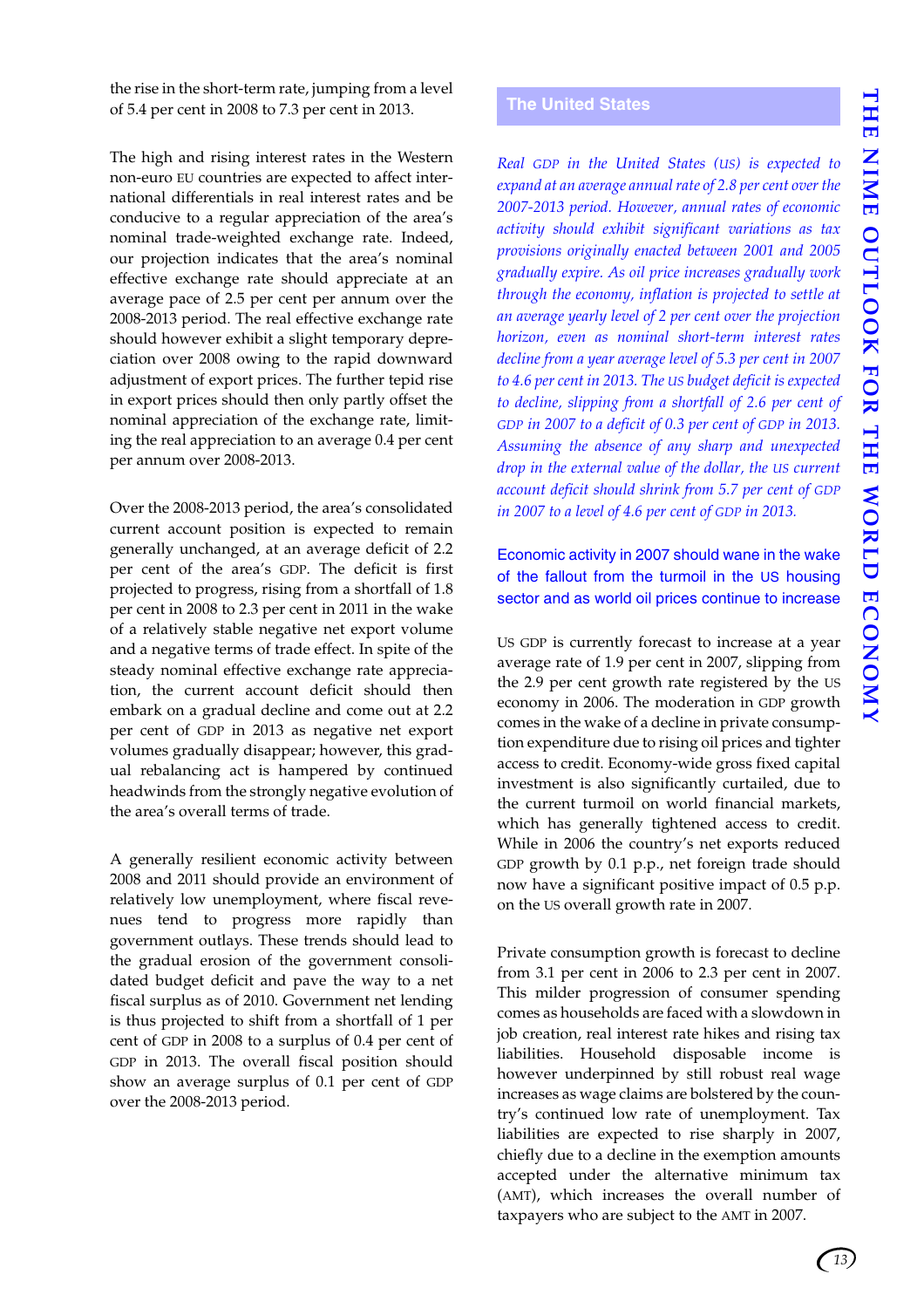**THE NIME OUTLOOK FOR THE WORLD ECONOMY** THE NIME OUTLOOK FOR THE WORLD ECONOMY



Business sector gross fixed capital investment is currently expected to be significantly curtailed in 2007, in the face of persisting strong headwinds from the current turmoil that has spilled over from the US housing market into world financial markets. Indeed, credit risks linked to the lack of information surrounding the securitisation of US subprime mortgage-backed debt have been undergoing tough reappraisals and access to credit has been significantly tightened. In light of these ongoing events, business sector gross fixed capital formation should expand at a tepid pace of 1 per cent in 2007. Investment also bears the weight of higher real interest rates as nominal rates edge up on a year average basis while producer price inflation becomes more moderate. After a marked cooling of the US housing market that led to a 4.6 per cent decline in household fixed investment in residential buildings in 2006, household residential investment is currently expected to post an even stronger year-on-year decline of 16.5 per cent in 2007. Overall government gross fixed investment should rise by 4.1 per cent in 2007. All in all, in 2007 the massive fall in residential investment and tepid business investment should push US aggregate gross fixed capital investment down by 3 per cent on the year.

US export growth is expected to edge up in 2007, progressing by a high 9.6 per cent on the year. This is up from an already strong 8.4 per cent rise in 2006, and comes mainly on the back of the continued moderate rise in foreign effective demand and the very significant depreciation of the US currency since 2002. Import growth is projected to taper off from 5.9 per cent in 2006 to 3.4 per cent in 2007, reflecting mainly the milder growth in domestic demand. Meanwhile, the strong effective depreciation of the dollar in 2007 has little effect on import volumes as importers move to compress dollar-denominated prices so as to remain competitive with domestic prices. On balance, net foreign trade should turn around and contribute a substantial 0.5 p.p. to the country's GDP growth in 2007. The US current account balance should benefit also from an exceptionally positive terms of trade effect in 2007 linked to the modest rise in import prices following the strong effective depreciation of the dollar; the current account deficit should decline from 6 per cent of GDP in 2006 to 5.7 per cent of GDP in 2007.

After having risen at a vigorous average rate of 1.8 per cent over the 2005-2006 period, total employment in 2007 should track the dip in the growth of domestic demand and progress by a slim 1.3 per cent on the year. The progression of employment is also hampered by the rise in real wage costs that is expected to stem from the very moderate rise in private sector producer prices, made possible by the milder 2.3 per cent year-on-year increase in oil prices that is currently pencilled in for 2007. Real private sector wage costs should rise by 2.4 per cent while labour productivity is expected to increase by 0.9 per cent, leading to a 1.5 per cent rise in private sector unit labour costs. The labour supply should increase by 1.4 per cent in 2007, pinning the unemployment rate at 4.7 per cent of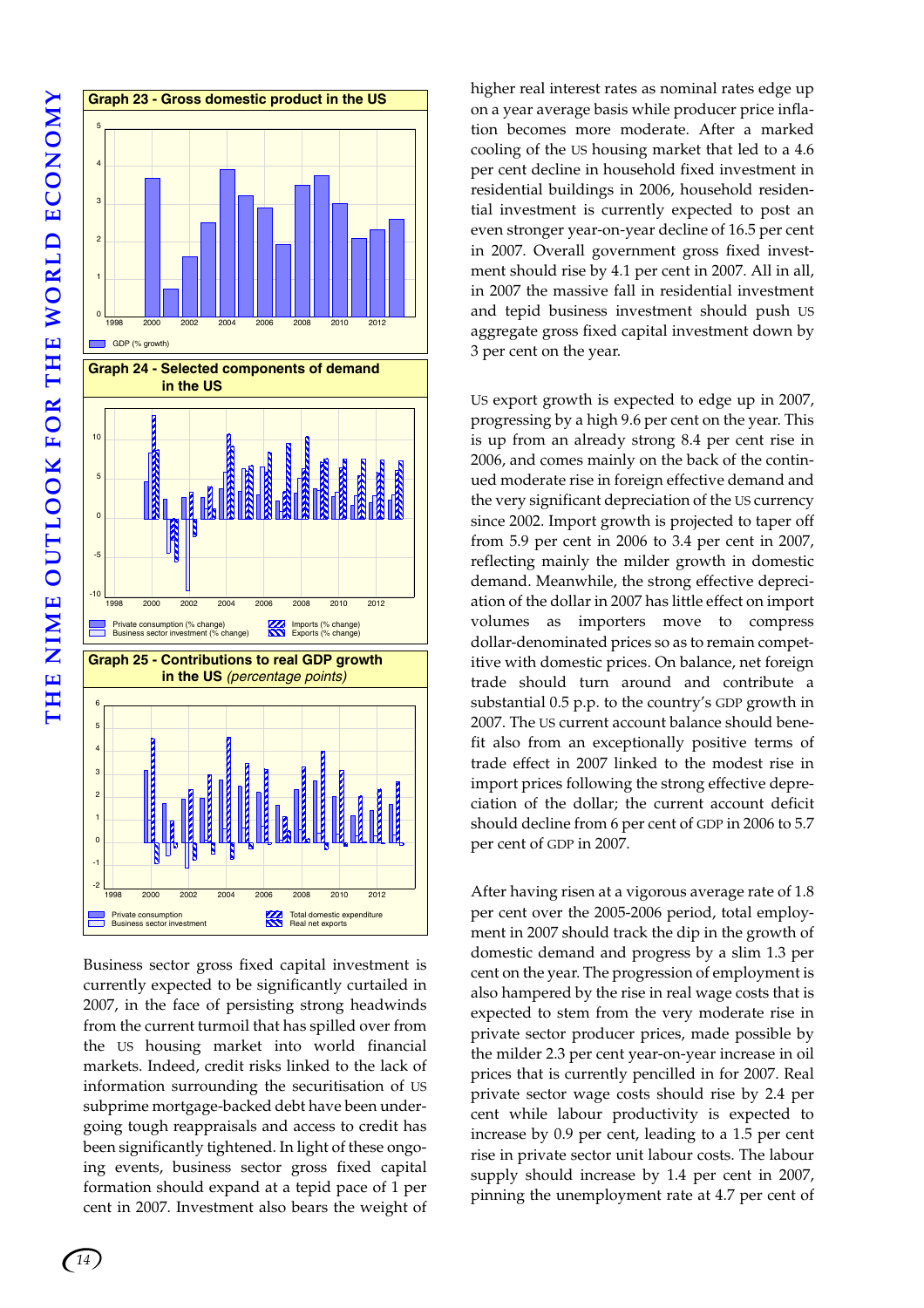the civilian labour force. The rate of economy-wide real take-home labour compensation in 2007 rises by 1.1 per cent; however, real economy-wide labour costs progress by 2 per cent. This rise in total labour costs is well below the 0.6 per cent rise in labour productivity and pushes economy-wide real unit labour costs up by 1.4 per cent in 2007.

After rising by 21.4 per cent (11.7 \$US) on the year in 2006, oil futures markets are currently pencilling in an average year-on-year rise of 6.8 per cent (1.5 \$US) for the price of oil over 2007. Indeed, the price of Brent crude oil jumped from a year average level of 54.5 \$US/bbl in 2005 to 66.2 \$US/bbl in 2006, and can be expected to come out at a year average level of 67.7 \$US/bbl in 2007. On the back of the tempered rise in domestic demand and the continued hike in world oil prices, inflation - as measured by the change in the deflator of private consumption expenditure - is projected to fall from 2.8 per cent in 2006 to 2.1 per cent in 2007. Underlying inflationary tensions do not disappear however, as only limited slack remains in the economy and the very tight labour market conditions could lead to wage and price increases.

Over the course of 2007, US monetary authorities are expected to maintain what can be viewed as a now relatively neutral policy stance. Indeed, the possible monetary tightening bias that could result from rising oil prices and tight labour markets is generally taken to be offset by an expected economic slow-down over the second half of the year 2007 and by well-contained consumer price inflation. The nominal short-term interest rate is forecast to hit a yearly average level of 5.3 per cent in 2007, slightly up from the 5.2 per cent average of 2006. At the same time, the marked decline in inflation raises the real short-term rate, which jumps from a year average level of 2.4 per cent in 2006 to 3.2 per cent in 2007. In light of the remaining potential for an inflationary build-up, the nominal long-term interest rate remains pinned at a yearly average level of 4.8 per cent in 2007. US monetary policy is thus generally viewed to be on hold and basically data dependant, while interest rates are forecast to rise year-on-year in Europe and Japan.

In the absence of interest rate hikes looming in the near future, given the current expectations of a slow-down of the US economy in the second half of 2007 and the increasing weight of the euro as a currency used for international transactions and in currency reserves, and following the fallout from the US housing market crisis that led to the recent high volatility and repricing of risk in US financial markets, the external value of the dollar has been severely tested throughout the first half of 2007. Indeed, since March 2007, the dollar has lost significant ground against major European currencies, falling from a high of 1.3094 \$US/euro in early March to a low of 1.3831 \$US/euro in July 2007. The dollar also fell against the Chinese yuan, declining from 7.7454 yuan/dollar in March 2007 to a temporary - and exceptional - low of 7.0655 yuan/dollar in July. Financial markets are currently expecting the dollar's slide to continue through 2007. On a year-on-year basis, the US currency is expected to depreciate in 2007 by 7.9 per cent in nominal trade-weighted terms. The real effective depreciation of the dollar should be even more pronounced, as the muted rise in US export prices looks set to ensure a real effective depreciation of 9.5 per cent on the year.



The US current account deficit came out at a high level of 6 per cent of GDP in 2006. In 2007, thanks to continued robust export growth, a dip in import growth and an unexpectedly positive terms of trade effect, the current account deficit is forecast to decline and come out at 5.7 per cent of GDP on the year.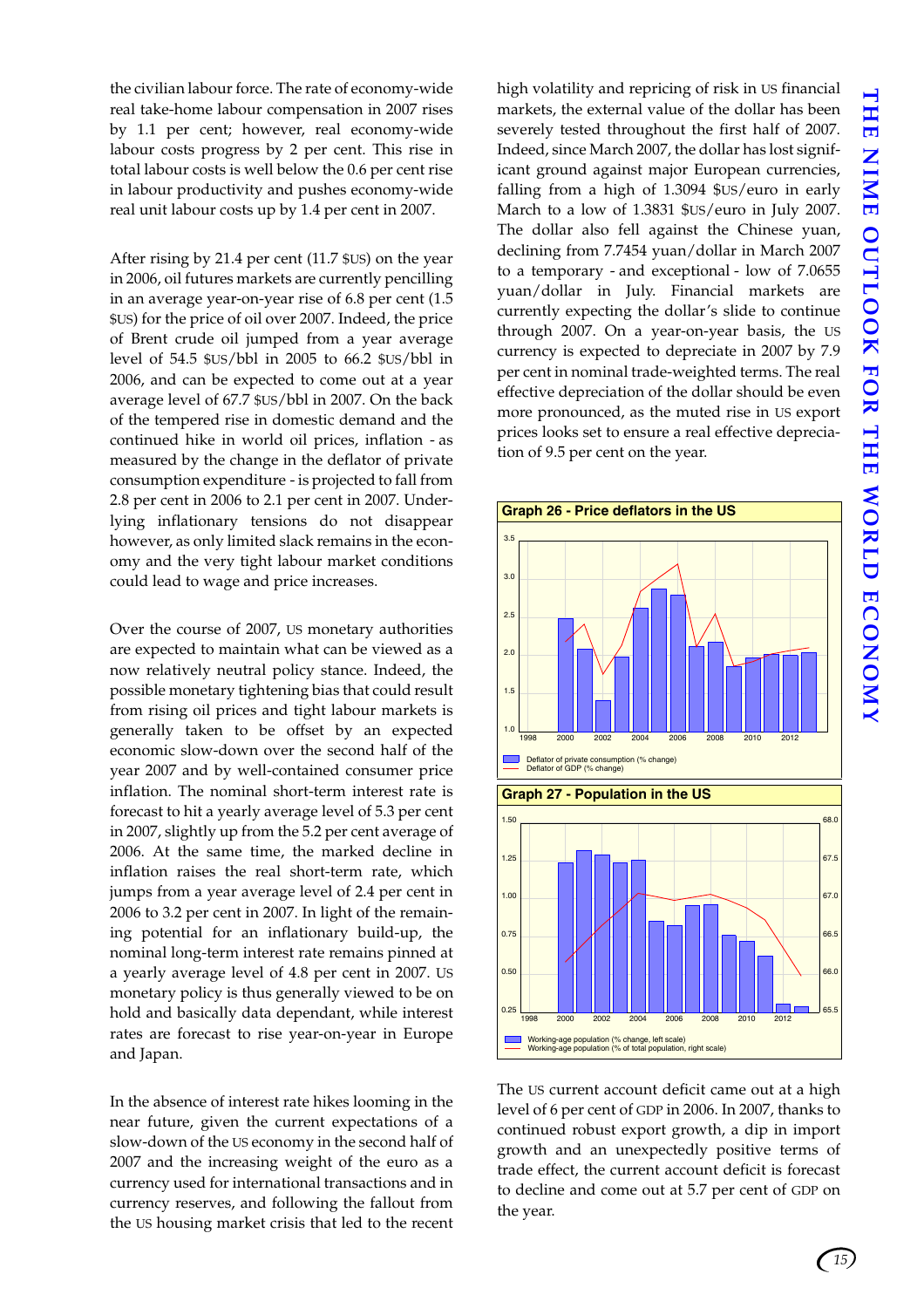

In 2005 and 2006, unexpectedly large jumps in fiscal revenues reduced the US federal budget deficit from 4.6 per cent of GDP in 2004 to just 2.6 per cent of GDP in 2006. The reduced budgetary shortfall in 2006 is linked mainly to increased income from individual income tax receipts and strong corporate income tax revenues. In 2007, public outlays are expected to rise with the bulk of the mandatory spending increase going to the Social Security, Medicaid and Medicare programmes.

However, the increase in fiscal revenues in 2007 should continue to be relatively strong, owing to the expected reduction in the exemption amounts for the alternative minimum tax (AMT), which will increase the number of taxpayers subject to the AMT as of 2007. The rise in expenditures in 2007 is forecast to be somewhat slower than the progression of government income; however, all in all the US fiscal deficit is expected to remain basically unchanged at 2.6 per cent of GDP.

### The scheduled expiration of a number of fiscal provisions will dent the US economy's growth over the 2008-2013 period

GDP growth in the US is projected to follow a somewhat volatile and declining trend over the projection period. The slide in the projected growth rate of GDP comes about as the cautious policy firming by monetary authorities between 2005 and 2007 puts the US economy on the path to continued growth without any excessive build-up of inflationary pressures and as a number of fiscal provisions begin to expire according to the current schedule. GDP is projected to progress at an average pace of 2.9 per cent per annum over 2008-2013. GDP growth is projected to rebound vigorously from its lacklustre performance of 2007 and come out at respectively 3.5 per cent and 3.8 per cent in 2008 and 2009. Growth should be buoyant as residential investment recovers from its woes and as business investment picks up once again, while private consumption remains generally firm. Domestic demand falters over the 2010-2012 period as the scheduled expiry of provisions in current tax laws lead to a rise in both personal and corporate tax liabilities. However, the economy is then projected to regain traction as the initial effects of the tax hikes dissipate; GDP growth subsequently rises, reaching 2.6 per cent in 2013. Net exports are projected to provide another positive impact on GDP growth in 2008, providing a 0.2 p.p. contribution to the overall US growth rate. The positive contributions from net exports are then expected to wane and give way to negative contributions, eroding annual growth rates by an average of 0.1 p.p. over the 2009-2013 period.

Over the 2008-2013 period, private consumption is projected to progress at an average annual rate of 2.7 per cent. Over this period, consumption is underpinned by an average annual rise in employment of 0.8 per cent, accompanied by rising real wages that allow for a 2.8 per cent average annual rise in household real disposable income.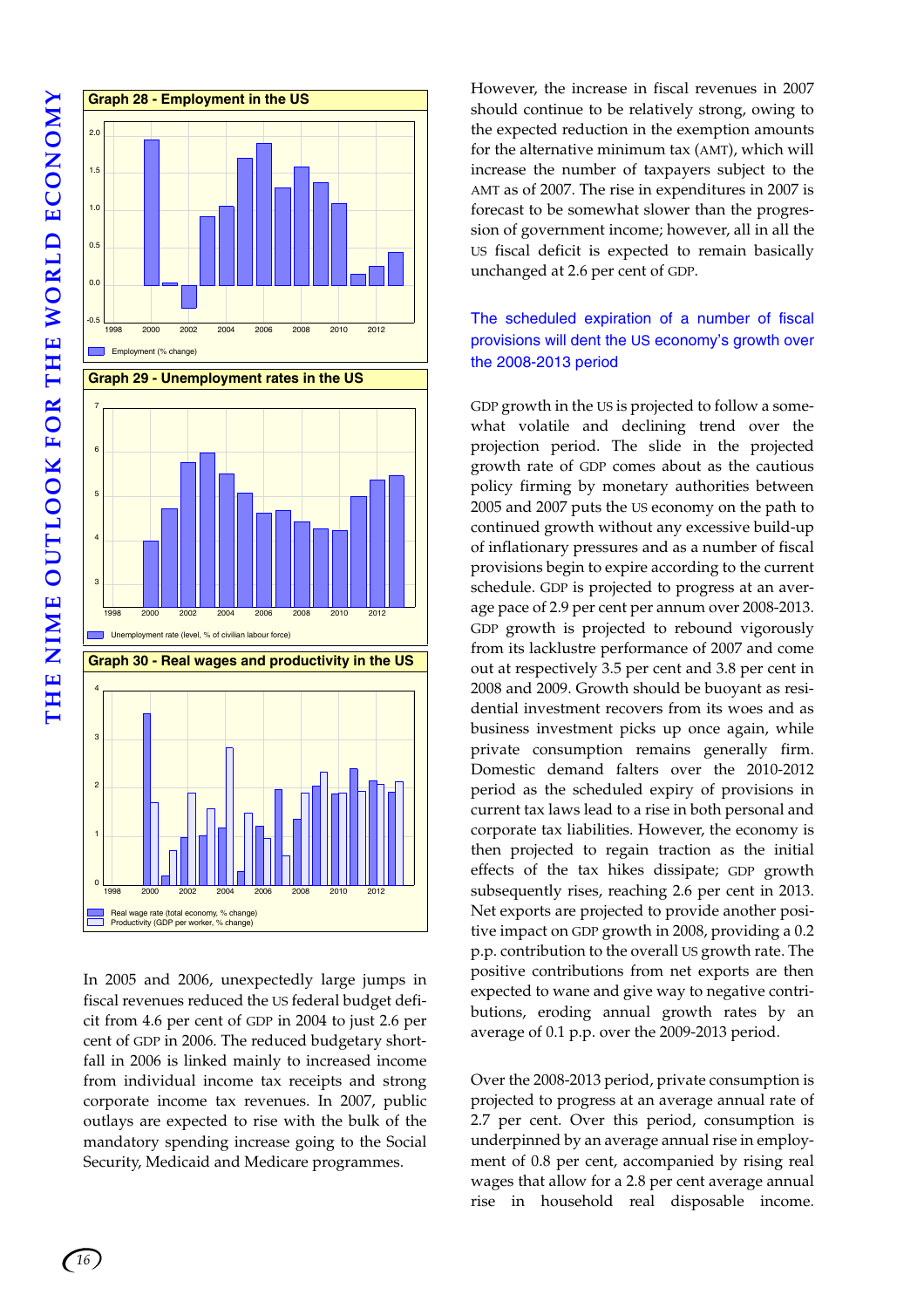However, the expiration of a number of significant fiscal provisions at the end of December 2010 is set to curtail the growth of household real disposable income in 2011; household consumption expenditure growth is thus projected to tumble to just 1.7 per cent in 2011 before rebounding to 2.4 per cent in 2013.

Business sector gross fixed capital formation progresses at an average annual rate of 3.5 per cent over the 2008-2013 period. After its noticeably above-trend, unsustainable, 6.3 per cent average annual growth rate over the 2004-2006 period and the dip in 2007, growth in business investment is set to rebound and progress by a hefty 5.2 per cent in 2008. This pick-up in investment follows from the combined effects of the rise in private sector output growth and the fall in real interest rates as producer price inflation edges up while nominal short-term rates tend to ease. Subsequently, business sector investment growth remains sturdy, progressing at an average annual clip of 3.2 per cent between 2009 and 2013. The current decline in household investment in residential buildings is expected to bottom out early next year; given the sharp drop in household residential investment over 2007, this should allow for only a very limited 0.5 per cent year-on-year progression in 2008. Residential investment is further projected to pursue its rebound and progress strongly in 2009, catching up on the losses incurred over 2006 and 2007. Investment in residential buildings is expected to reach an average annual growth rate of 5 per cent over the 2008-2013 period. As public sector investment is projected to progress at an annual average pace of 2.4 per cent over the same period, the rise in economy-wide gross fixed capital formation should come out at 3.7 per cent over the entire 2008-2013 period.

Net exports are projected to once again underpin GDP growth in 2008 with a positive 0.2 p.p. contribution. However, they should then turn around as of 2009 and reduce growth by an average 0.1 p.p. per annum through 2013. Indeed, as net exports in volume stand at a negative 4.9 per cent of US GDP in 2007, the strong progression of exports over the 2008-2013 period proves to be insufficient to offset the effect of the rise of real imports on the country's overall net export position. US export volumes are projected to increase at a strong pace of 8 per cent per annum over the 2008-2013 period. This comes in the wake of the massive 9.5 per cent real effective dollar depreciation that is expected in 2007 and that should be only gradually eroded by an average real effective exchange rate appreciation of 2.6 per cent per annum between 2008 and 2013. It also builds on a robust and stable foreign effective demand, progressing at a yearly average rate of 5.5 per cent over the same period. Though US import growth rises to 7.2 per cent in 2009 after its 2007 slowdown, it subsequently tends to decline over the remainder of the projection period as the nominal effective dollar appreciation loses momentum and as import price inflation picks up. Thought the evolution of export and import prices leads to a slight deterioration in US terms of trade in both 2008 and 2009, this proves to be only a temporary phenomenon as the terms of trade increase over the 2010-2013 period. All in all, the changes in the terms of trade and in net trade volumes lead to a gradual decline of the US current account deficit, which is projected fall from a deficit of 5.7 per cent of GDP in 2007 to a shortfall of 4.6 per cent of GDP in 2013.

Employment growth is projected to average 0.8 per cent per annum over the 2008-2013 period, underpinned by a relatively resilient domestic demand and by generally well-contained private sector real unit labour costs. However, employment growth is uneven over the 2008-2013 period. Indeed, private sector employment progresses at an average pace of 1.4 per cent per annum over 2008-2010; private employment growth then tumbles to 0.2 per cent over 2011-2013, as the scheduled expiration of a number of significant fiscal measures as of December 2010 curtails the rise of household real disposable income and weighs on private consumption expenditure, while raising nominal wage claims, real wage costs and real unit labour costs. The effects of the tax hikes will peak in 2011, leading to a temporary 0.5 per cent spike in economy-wide real unit labour costs. Unit labour costs decline again as of 2012 in the private sector, thanks to vigorous labour productivity growth; they begin to fall on an economy-wide basis only in 2013. Over the 2008-2013 period, the US labour supply increases on average by 1 per cent per annum. The rise in the labour force, combined with a 0.8 per cent average annual rise in total employment, pushes the US unemployment rate up from 4.4 per cent of the civilian labour force in 2008 to 5.5 per cent of the labour force in 2013. The rise in the labour supply tends to fall off over the projection period under the combined effects of the ever-smaller growth of the working-age population, and due to the disincentive effects of the tax hikes on labour force participation.

*17*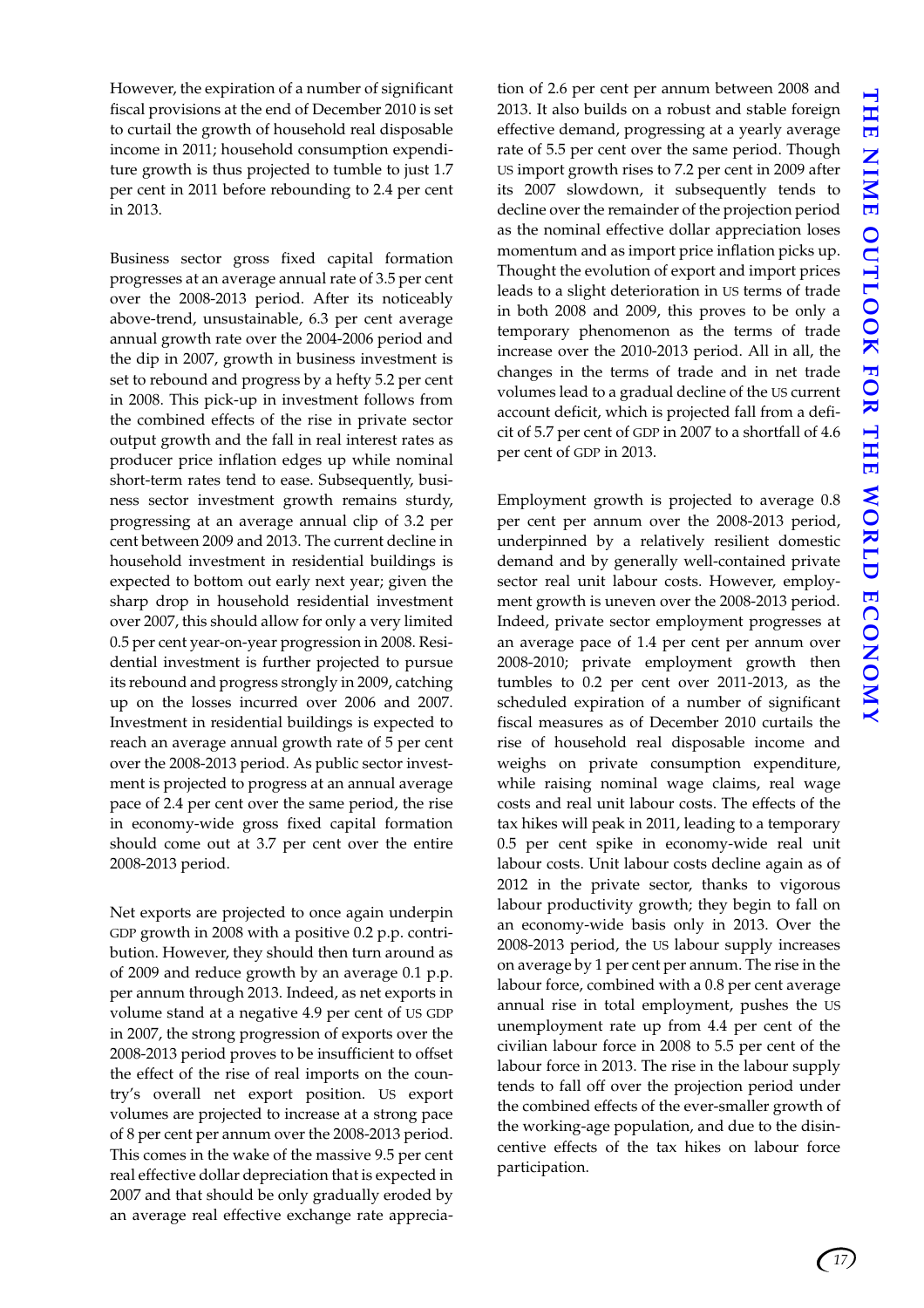

Both private sector producer price inflation and consumer price inflation - as measured by, respectively, the change in the deflators of private sector output and private consumption expenditure remain relatively subdued over the 2008-2013 period. Both the private sector output price and consumer prices post an average increase of 2 per cent per annum. Consumer price inflation remains subdued as the rise in tax liabilities of households effectively limits growth in household real disposable income, and as the removal of unwarranted monetary accommodation as of 2007 effectively limits the rise of final domestic demand. Production costs benefit from generally declining real unit labour costs and from the decline of oil prices;

indeed, the price of oil is projected to fall from 70.9 \$US/bbl in 2008 to 69.4 \$US/bbl in 2013.

After peaking at a yearly average level of 5.3 per cent in 2007, the US nominal short-term interest rate is projected to trend downward marginally over the 2008-2013 period, edging down from a year average level of 4.9 per cent in 2008 to 4.6 per cent in 2013. As inflation expectations for the coming years are assumed to remain well-anchored despite the presence of incipient inflationary pressures, the nominal long-term interest rate is projected to rise from 4.9 per cent in 2008 to 5.6 per cent in 2013. In real terms - deflated by the price index of household consumption expenditure - the short-term interest rate should fall from its high of 3.2 per cent in 2007 to 2.6 per cent in 2013. The real long-term rate is projected to follow a slight upward trend over the projection period, exhibiting a more pronounced term structure than what was seen in 2006 and 2007; the real long-term rate should rise from a yearly average level of 2.7 per cent in 2008 to 3.5 per cent at the end of the projection period.

The US dollar is currently expected to depreciate dramatically in 2007, falling year-on-year by 7.9 per cent in nominal trade-weighted terms and by 7.5 per cent against the euro. Our analysis suggests that an exchange rate of 1.38 dollars/euro, as observed in late July 2007, is unjustified by the macroeconomic fundamentals of the economies of the US and its partners (i. e. differentials between US interest rates and foreign rates, inflation differentials, and these economies' relative medium-term growth prospects). Indeed, our current projection indicates that the dollar should appreciate against the euro and return to an exchange rate of around 1.2932 dollars/euro in 2013, a rate more in line with the macro fundamentals. The US dollar should follow a similar course against other major currencies: after its strong and sudden depreciation in 2007, the dollar's nominal trade-weighted exchange rate is projected to appreciate at a yearly average rate of 4.5 per cent over the 2008-2013 period. Due to the moderate progression of US export prices, the dollar's real effective exchange rate is also projected to appreciate, albeit at a somewhat milder tempo of 2.6 per cent per annum over the 2008-2013 period. These outcomes crucially hinge on the assumption of unchanged risk premia on the dollar exchange rate over the medium term, implying no abrupt and sharp reversal in market sentiment regarding the dollar, nor any significant retrenchment vis-à-vis the dollar by Asian central banks and Middle East-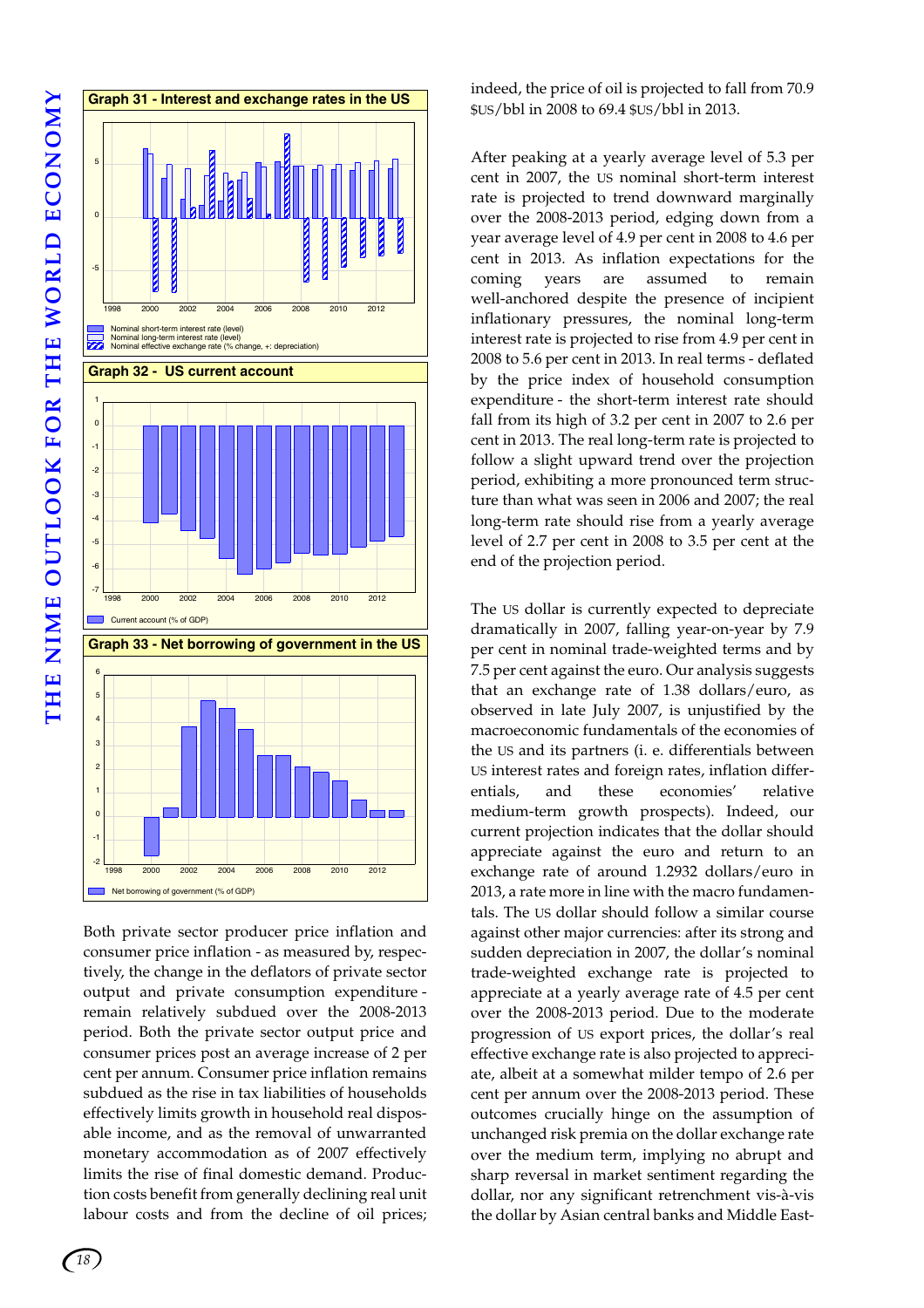ern oil exporters, who have been major buyers of US financial assets in recent years.

The US president's budgetary proposals for fiscal year 2008, transmitted to Congress in February 2007, requested the extension of a number of tax provisions originally enacted in the Economic Growth and Tax Relief Reconciliation Act (EGTRRA) of 2001 and the Jobs and Growth Tax Relief Reconciliation Act (JGTRRA) of 2003. The adoption of these proposals would have significant effects throughout the 2008-2013 period. To date however, this budget request has not been enacted. Our current projection for US fiscal outlays and income are thus made under the assumption of the unaltered implementation of current fiscal laws and policies. Over the 2008-2013 period, fiscal revenue is projected to progress noticeably, chiefly due to the reduction of the exemption amounts for the AMT and the slated expiration of fiscal provisions originally enacted in EGTRRA and JGTRRA. This should lead to a gradual reduction in the US fiscal deficit, which should post a modest shortfall of 0.3 per cent of GDP by 2013.

### <span id="page-22-0"></span>**Japan**

*The recent strong performance of the Japanese economy should continue unabated in 2007 with real GDP progressing by a brisk 2.4 per cent on the year. Over the 2007-2013 period, GDP is expected to expand at an average annual rate of 1.3 per cent. However, a steady decline in total population, working-age population and labour force is undoubtedly set to weigh on the country's economic growth throughout the projection period. Consumer price inflation is currently not expected to become significantly positive on a year-on-year basis before 2009. Over the entire 2007-2013 period, consumer price inflation should average 1 per cent per annum. However, the simultaneous shift to a less accommodative monetary policy stance while the government imposes fiscal restraint in order to reach its target of a primary budget balance by 2011 could threaten the current domestic recovery and push Japan back into a deflationary spiral.*

### Buoyant economic growth in 2007 is underpinned by firm domestic demand and positive net exports

Japanese real GDP is projected to continue to expand at a healthy clip in 2007, growing by an impressive 2.4 per cent after registering a substantial 2.2 per cent growth in 2006. Growth is expected

to be primarily supported by private consumption and business sector gross fixed capital formation. However, net exports should again provide a significant 0.3 p.p. contribution to the economy's growth rate, even though this achievement is somewhat more limited than the massive 0.8 p.p. contribution to growth in 2006.

Private consumption growth is forecast to accelerate from 0.9 per cent in 2006 to 1.6 per cent in 2007 as real household disposable income is boosted by the rapid progression of real labour compensation rates, which build on the large and sustained gains in labour productivity over the 2000-2007 period.

Economy-wide gross fixed capital formation should continue to progress in 2007, rising by a hefty 5.2 per cent, compared with a slim 0.3 per cent average increase over the 2000-2006 period. Business sector investment in 2007 is expected to be particularly buoyant, notching up a massive 8 per cent progression on the year, on the back of robust increments in final demand. After a prolonged 2.5 per cent average yearly decline over the 1996-2005 period, household investment in residential buildings should continue to gain traction and progress by a full 2 per cent on the year. Residential investment rebounds from its previously negative trend as the economic recovery moves to firmer ground, as real interest rate levels remain moderate and as household real disposable income progresses substantially. Public sector investment should pursue its course of steady decline since 2000 and yield a further 2.3 per cent on the year.

Japanese export volumes progressed by a strong 9.5 per cent in 2006, driven by robust foreign demand and moderate export prices accompanied by two consecutive years of effective exchange rate depreciation. In 2007, Japan's nominal and real trade-weighted exchange rates are forecast to depreciate significantly and allow for a robust 7.6 per cent rise in exports. Imports progressed at a somewhat tepid pace of 4.5 per cent in 2006, faced with modest growth in domestic demand and sharply rising import prices due to a combination of exchange rate depreciation and increases in world oil prices. Import volumes should rebound significantly in 2007, progressing by 7.3 per cent as domestic demand picks up and as the rise in import prices becomes somewhat more subdued. Indeed, yen-denominated oil prices in 2006 rose by more than 28 per cent and total import prices rose by 11 per cent. Import prices are expected in 2007 to progress at a relatively less heady pace of 5.4 per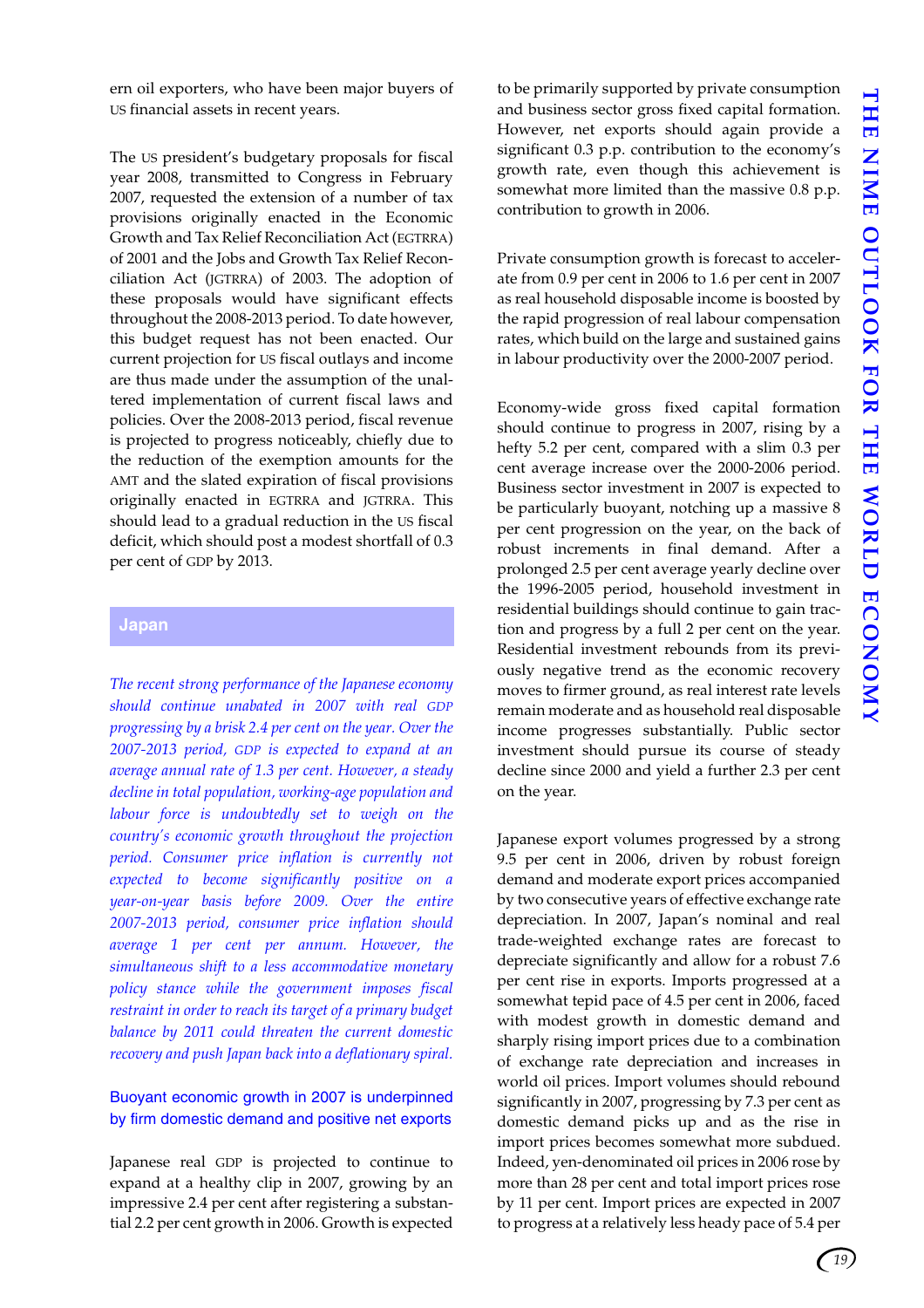cent as foreign prices rise less markedly in the wake of more moderate increases in oil prices. The marked exchange rate depreciation in 2007 should also lead to a significant 6.1 per cent rise in Japanese export prices. In 2007, export volumes progress once again more rapidly than imports, leading to a positive 0.3 p.p. contribution to the growth rate of GDP, down from 0.8 p.p. in 2006.



This positive, albeit more limited, result for net export volumes in 2007 is accompanied by a slight rise in Japan's terms of trade and a strong rise in

Japanese nominal GDP, leading to an overall current account surplus of 4.1 per cent of GDP.

Contrary to what had been widely expected since early 2006, it now appears that the Japanese economy is having difficulties moving out of its stint of deflation. In 2006, consumer price inflation - as measured by the change in the deflator of private consumption expenditure - stood at a negative 0.3 per cent while the GDP deflator fell by 0.9 per cent. The deflator of private consumption expenditure in 2006 declined for the eighth consecutive year. Building on the recent analyses of Japan's monetary authorities, we currently assume continued inflationary weaknesses through 2007 and into 2008, with a return to firm positive rates of inflation on a year-on-year basis only as of 2009. In 2006, the massive 28 per cent rise in yen-denominated oil prices partly fed through into private sector producer prices; yen-denominated oil prices in 2007 are expected to rise by no more than 3.5 per cent, leading to a much more limited 1.1 per cent rise in private sector output prices.

Growth in total employment is forecast to progress by 0.3 per cent in 2007, down a notch from the 0.4 per cent rise in 2006. Both total population and working-age population began to decline in 2006 and these trends are set to continue throughout the projection horizon. However, the labour supply is expected to continue to increase in 2007, rising by 0.3 per cent on the year, before also embarking on a trend decline. As the rise in the labour supply in 2007 is set to match the rise in employment, Japan's unemployment rate should remain unchanged at 4.1 per cent of the civilian labour force. The continued low rate of unemployment and the significant decline in real unit labour costs since 2006 are forecast to heighten demands for real wage increases. Indeed, the economy-wide real rate of labour compensation should increase in 2007 by 1.3 per cent. However, with labour productivity progressing at a rate of 2.1 per cent, economy-wide real unit labour costs should still fall by 0.8 per cent on the year. Unit labour costs should decline by an even more significant 2.2 per cent in the private sector, where real wage costs are set to increase by just 0.5 per cent while labour productivity is expected to rise by an impressive 2.7 per cent.

In 2006, the Bank of Japan put an end to its policy of massive quantitative easing and began to normalise its monetary policy stance, raising the short-term interest rate from approximately naught to 0.25 per cent in July 2006 under the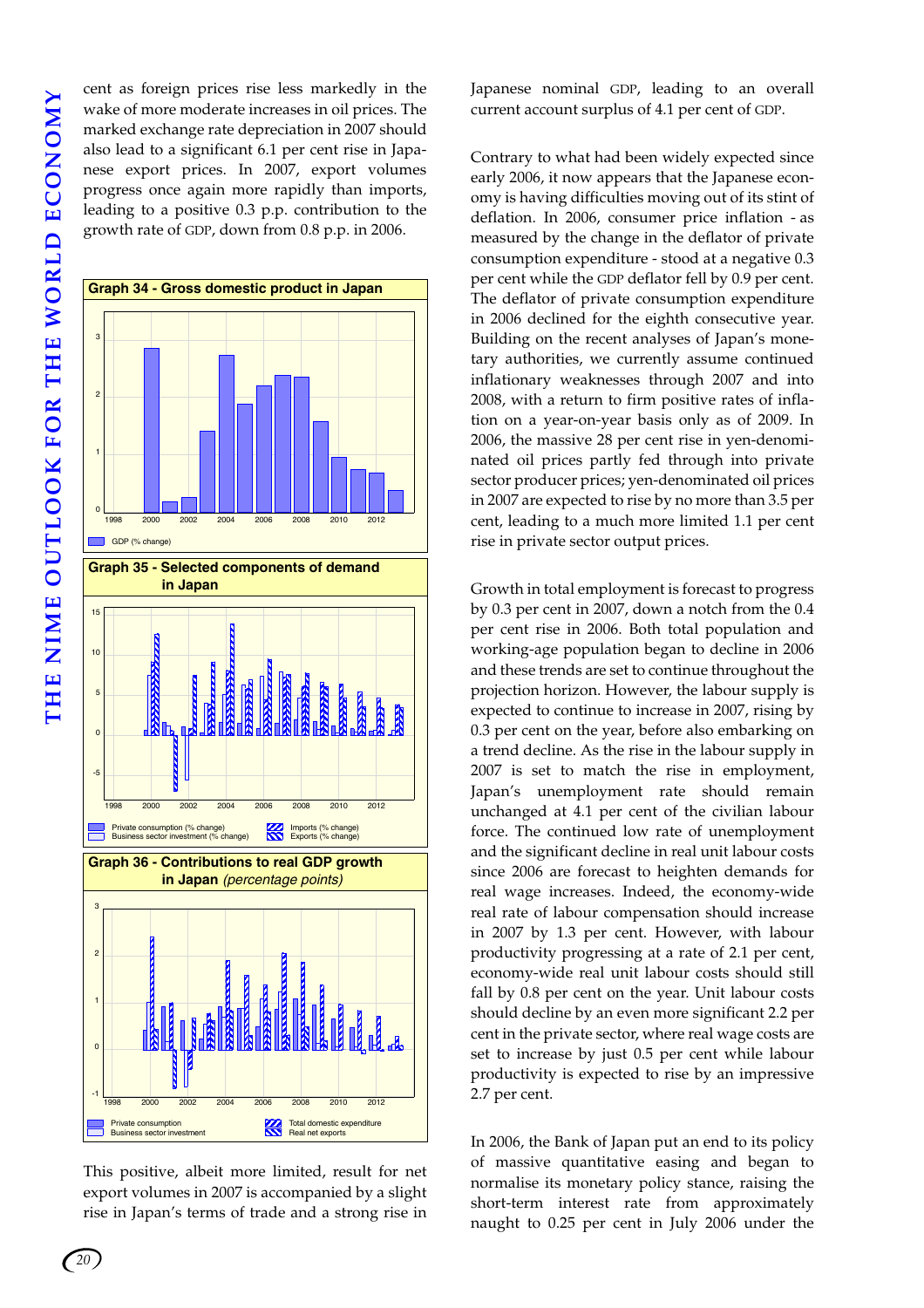THE NIME OUTLOOK FOR THE WORLD ECONOMY **THE NIME OUTLOOK FOR THE WORLD ECONOMY**

expectation that in 2006 the country's economy would have moved out of deflation. It further raised its main policy rate to 0.50 per cent in February 2007 and has kept it constant ever since. The end of Japan's zero interest rate policy led to a rise in the money market short-term interest rate to a year average level of 0.3 per cent in 2006. The nominal short-term rate is currently expected to come out at a yearly average level of 0.7 per cent in 2007. Assuming a -0.1 per cent rate of consumer price inflation in 2007, Japan's real short-term interest rate is projected to rise to a yearly average level of 0.8 per cent on the year. The nominal long-term interest rate is expected to remain steady at 1.8 per cent in 2007. Japan's nominal trade-weighted exchange rate depreciated by 6.4 per cent in 2006 and is expected to post a 7.2 per cent depreciation in 2007. The Japanese currency is expected to slide even more sharply against the euro, losing 8.9 per cent of its value on a year-on-year basis. This marked slide in the external value of the yen stems from the effects of international interest rate differentials unfavourable to the yen, currency arbitrage mechanisms such as the recently much publicised "carry trade", and the relatively weak medium-term growth prospects of the Japanese economy.

Since 2005, the Japanese government has strived to rein in its ballooning budget deficit and debt, effectively managing to reduce the government deficit from 6.4 per cent of GDP in 2005 to an expected shortfall of only 3.8 per cent of GDP in 2007. This determined drive toward fiscal consolidation should be pursued over the coming years, as laid out in the Abe government's 2007 Economic and Fiscal Reform ("Basic Policies") agenda.

### Medium-term growth prospects are dire due to escalating pressures from an ageing population

Over the 2008-2013 period, Japan's real GDP is projected to progress at an average pace of 1.1 per cent per annum. However, demographic developments should increasingly constrain GDP growth, setting it on a regularly declining trend. Indeed, GDP growth is projected to plummet from 2.4 per cent in 2008 to an anaemic 0.4 per cent in 2013. As GDP growth rates decline, growth rates of GDP per capita also tumble over the 2008-2013 period, albeit somewhat less markedly. Indeed, total population is expected to decline at an average rate of 0.1 per cent per annum over the 2008-2013 period, while the labour supply should contract on average by 0.5 per cent per year over the same period. Assuming that labour productivity growth

will continue to evolve along current trends, this indicates that an increasingly small share of Japan's population will bear the burden of producing the country's goods and services, paving the way for chronic domestic supply constraints as domestic demand systematically exceeds optimal productive capacity. At the same time, GDP growth should be increasingly based on the expansion of Japan's domestic demand, as the significant positive contributions to growth from the country's real net exports disappear after 2010.



*21*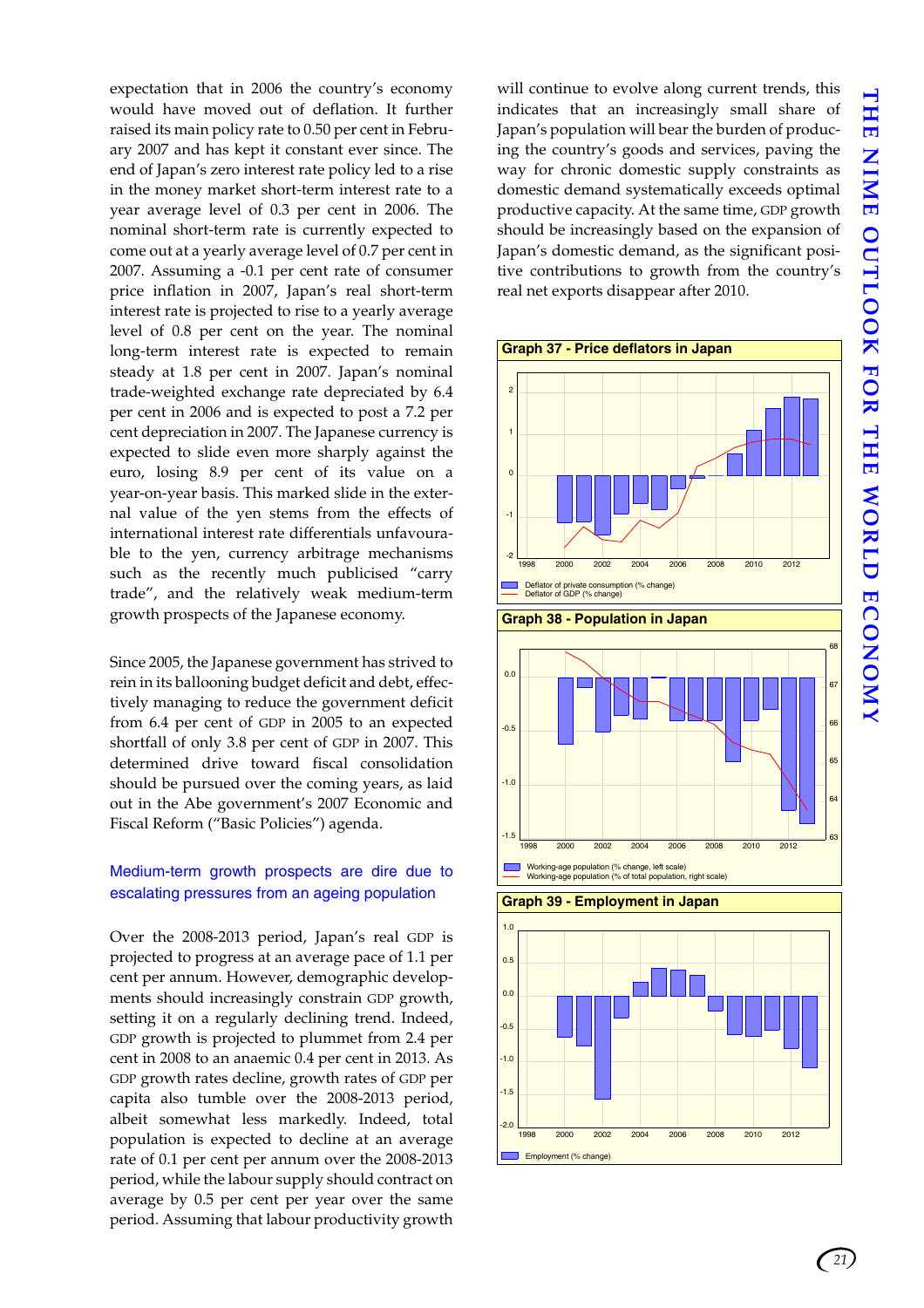

Household consumption expenditure should continue to expand briskly in 2008, progressing by a full 2 per cent on the year. Private consumption growth is then projected to gradually decline to a paltry 0.2 per cent in 2013. Consumption growth is crimped by the ever-smaller increases in household real disposable income. The tepid evolution of household real income, in turn, stems mainly from the steadily declining level of employment, which is eroded by the fall in working-age population. Economy-wide real take-home rates of labour compensation continue to rise throughout the 2008-2013 period, on the back of low unemployment rates which are conducive to increased wage claims. Increases in real wage costs outstrip the rise in labour productivity as of 2010, leading to increases in economy-wide unit labour costs. However, private sector real unit labour costs continue to edge down throughout 2008-2013, as the 1.9 per cent average rise in real private sector wage costs over the period is accompanied by a 2.3 per cent average rise in labour productivity.

After posting an expected 8 per cent rise in 2007, business sector gross fixed investment is projected to progress by a less spectacular but still robust 4.7 per cent in 2008. Business investment is then projected to progress at a steadily weaker pace, averaging an annual growth rate of just 1.3 per cent over the 2008-2013 period. The increase in business sector investment is projected to weaken as, under our baseline assumption of unchanged trend labour productivity growth in Japan, the decline in private sector employment that is brought about by the overall decline in Japan's population automatically leads to capital deepening without the need for further efforts geared toward increasing the productive capital stock. Hence, business sector capex growth dips to just 0.4 per cent in 2010 before stabilising at 0.7 per cent in the latter years of the projection horizon. Household investment in residential buildings is projected to continue on its current modest rebound and rise to 3.8 per cent in 2009. Residential investment is then projected to lose momentum, posting only a mild increase of 0.5 per cent by the end of the 2008-2013 period. Throughout the 2008-2013 period, residential investment is projected to increase at an average annual pace of 2.5 per cent. In line with the Japanese government's medium-term fiscal strategy, public sector investment is projected to continue to decline in the wake of the ongoing efforts to reduce expenditures and achieve a medium-term primary budget surplus. Over 2008-2013, economy-wide gross fixed investment is projected to fall off sharply from its 5.2 per cent rise in 2007. Total fixed investment should progress by 3.7 per cent in 2008 and increase by no more than 0.4 per cent in 2013. Over the whole 2008-2013 period, economy-wide gross fixed capital expenditure is projected to rise at an average annual rate of 1.2 per cent.

The contribution of net exports to the growth rate of Japan's GDP should come out at a positive and strong 0.5 p.p. in 2008 and then slip to a more modest 0.2 p.p. in 2009. Net exports are further projected to provide no significant contribution to the GDP growth rate over the 2010-2013 period. The absence of any further positive contribution to growth from net exports over the latter part of the projection period comes as export growth posts more noticeable declines than import growth. Indeed, the rise in export volumes is increasingly constrained by domestic supply constraints, leading to a greater share of domestic output being absorbed by domestic demand, by a marked exchange rate appreciation over the projection horizon, and by a slight trend decline in foreign demand. Export growth peaks at 7.8 per cent in 2008 and then falls off to a more modest 3.5 per cent rise in 2013. Though import growth tends to track the trend decline in growth rates of Japanese domestic output, it is also relatively underpinned by the shortcomings of domestic supply as the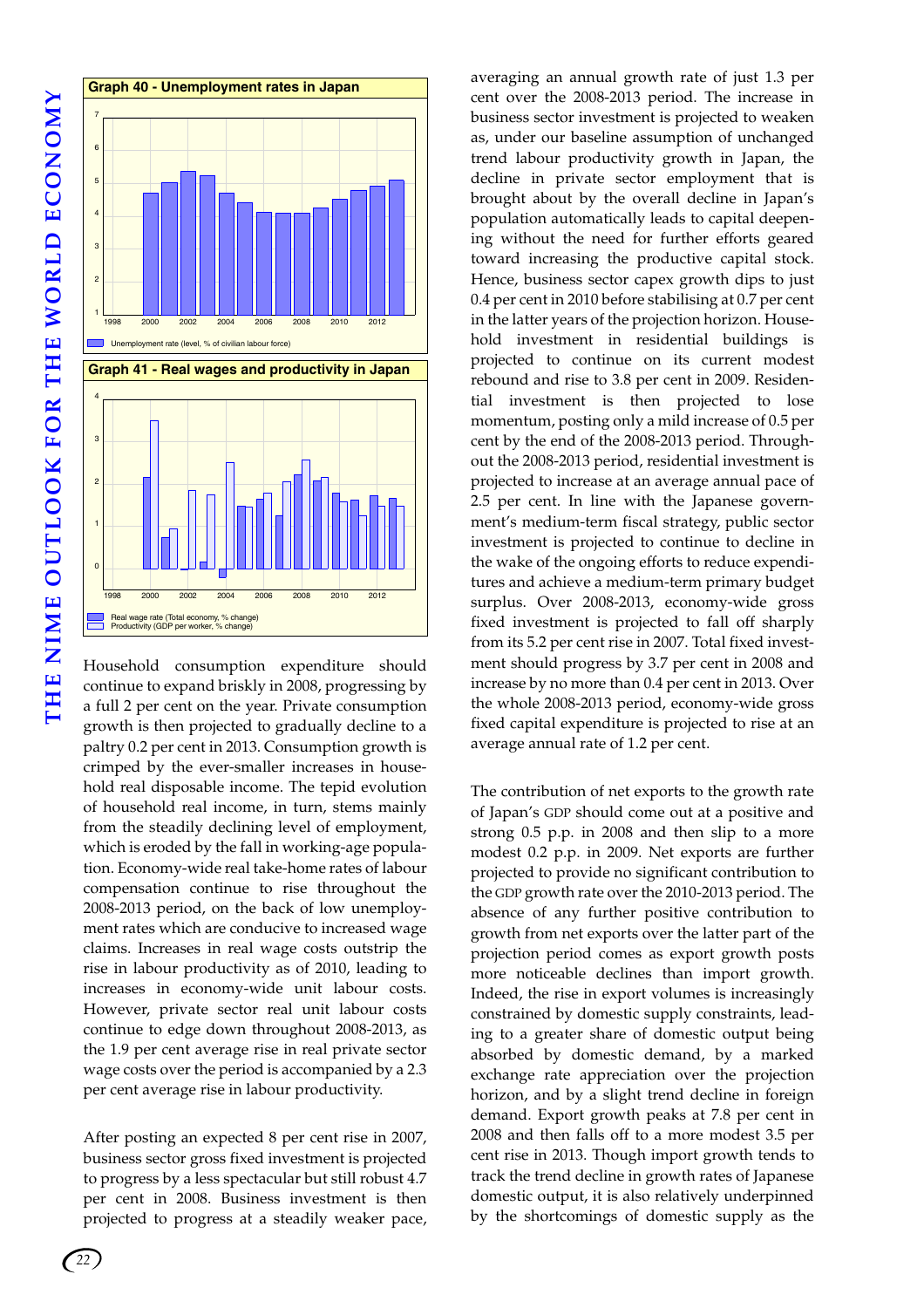country turns to imports to offset its domestic constraints. After rising by 6.6 per cent in 2009, import growth falls off to just 3.9 per cent in 2013.

From 2008 through 2013, Japanese working-age population is projected to decline sharply, falling at an average annual pace of 0.7 per cent. Assuming that current trends in labour productivity and labour participation rates remain relatively stable over the projection horizon, the fall in working-age population is expected to lead to noticeable declines in the economy's production capacity and to underpin wage growth as firms vie for ever scarcer labour resources. However, incipient inflationary pressures are expected to be kept in check by relatively restrictive real interest rates; given the productivity gains, real unit labour costs should then remain generally under control. Private sector real unit labour costs fall over the entire projection period due to relatively strong increases in labour productivity brought about by the trend decline in employment. Economy-wide unit labour costs are projected to continue to post limited declines in 2008 and 2009, but to subsequently turn around and rise at an average annual rate of 0.2 per cent as economy-wide labour productivity growth trails behind the rise in total economy real wage costs.

In line with the most recent analyses of the Bank of Japan, our current inflation projection for Japan is based on the assumption that consumer price inflation - as measured by the change in the deflator of private consumption expenditure - will come out nil or slightly negative in 2007. Our analysis leads us further to assume that inflation should remain at zero per cent on a year-on-year basis in 2008, and then rise gradually as of 2009. Our current projection indicates that, in 2009, inflation should stand at 0.5 per cent on the year. The rise in consumer prices should then pick up and progress at an average annual pace of 1.2 per cent over the entire 2008-2013 period.

Japanese real interest rates remain very accommodative in the first two years of the projection period. However, assuming that productivity growth, demographic developments and labour participation rates continue along current trends, the rise in private sector potential output will undoubtedly trail behind the rise in final demand and lead to heightened inflationary tensions. Consumer price inflation should remain under control, staying within the upper limit of the Bank of Japan's inflation comfort zone, as real short-term interest rates are gradually increased from 1.7 per cent in 2008 to 4.2 per cent in 2013. Nominal long-term rates should track the rise in short-term interest rates, pushing up the real long-term interest rate to 4 per cent in 2013.



The regular rise in Japanese interest rates and relatively low inflation compared with foreign inflation rates is projected to lead to strong effective exchange rate appreciations over the latter years of the projection period. From 2009 through 2013, Japan's nominal effective exchange rate appreciates on average by 4.5 per cent per annum, while the decline in export prices limits the real exchange rate appreciation to an average of 1.3 per cent per annum.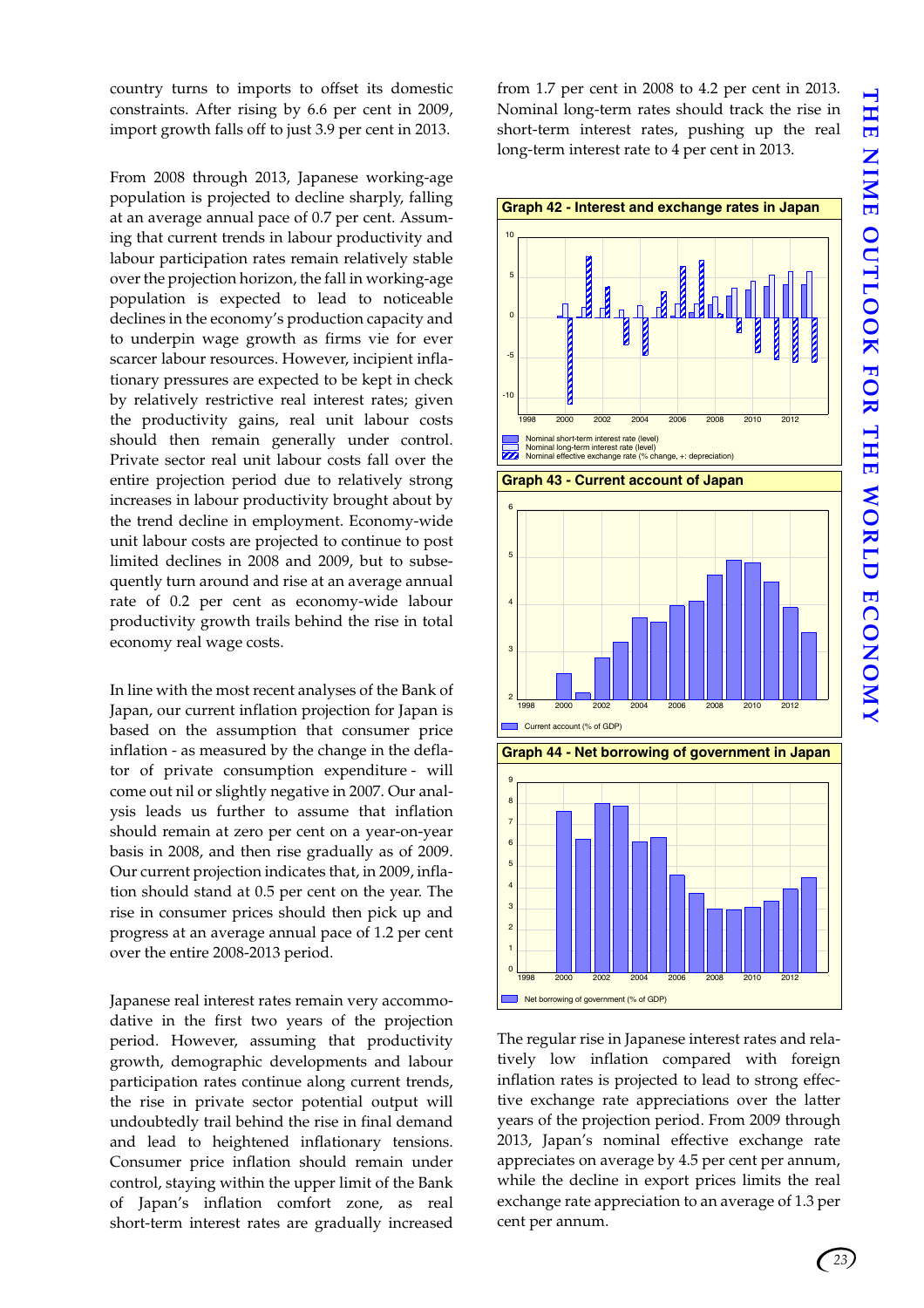The fundamental framework and principles behind Japan's current drive to achieve a sustainable medium-term fiscal position were laid out in the Council on Economic and Fiscal Policy's "Course and Strategy for the Japanese Economy" of December 2006. The government's current integrated reform plans adhere to this medium-term strategy, proposing an integrated reform of government expenditures and revenues in order to reach a primary budgetary surplus by fiscal year 2011. On the basis of this reform package, and assuming its continued and full implementation throughout the 2007-2011 period, our projection indicates that the Japanese government's fiscal outlook should continue to improve through  $2010<sup>1</sup>$ . In the first years of the projection period, the rise in government revenue should outpace the rise in expenditures as overall government consumption of goods and services, and government investment are significantly curtailed. The primary budget deficit is projected to shrink from a shortfall of 1 per cent of GDP in 2007 to a slight surplus by 2011. The overall budget deficit should simultaneously decline from 3.8 per cent of GDP in 2007 to 3 per cent of GDP in 2009. However, our projection indicates that the expected rise in interest rates should drive up interest payments on government debt; at the same time, expenditure should come under increasing pressure as transfers to households rise as a result of the ageing of Japan's population. Hence, the government's overall budget deficit is projected to rise again as of 2010, while the primary budget surplus of 2011 should give way to new primary deficits as of 2012.

Over the 2008-2010 period, similar average increases in export and import volumes and the generally favourable terms of trade developments lead to a rise in the country's current account surplus, which edges up from 4.1 per cent of GDP in 2007 to 4.9 per cent of GDP in 2010. This upward movement is then reversed as of 2011 as import volumes progress relatively more quickly than exports and as overall terms of trade begin to decline. Hence, Japan's current account surplus declines, totalling a more modest 3.4 per cent of GDP in 2013.

### <span id="page-27-0"></span>**The Eastern EU Member States**

*Real GDP growth of the Eastern EU Member States is projected to decelerate from an impressive 6.2 per cent in 2006 to 5.7 per cent in 2007, and then rebound to a heated 6.4 per cent rise in 2008. GDP growth is projected to stand at an average annual rate of 5.9 per cent over the entire 2007-2013 period. Domestic demand should remain the mainstay of the area's economic growth, while net exports continue to constitute a drag on the area's overall GDP growth rate through 2010. Consumer price inflation is expected to rise on average by 4.1 per cent per annum over the 2007-2013 period, as the very robust progression of domestic demand - geared toward both private consumption and investment purposes - in the Eastern EU Member States propels this area's economies on a path that should ultimately lead to economic convergence with the other countries of the European Union.*

### Robust consumer spending and investment should continue to drive the area's output growth in 2007

After expanding at an exceptional pace of 6.2 per cent in 2006, real GDP growth of the Eastern EU Member States<sup>2</sup> is expected to decelerate to a slightly more moderate pace of 5.7 per cent in 2007. The decline in GDP growth stems mainly from a significantly larger negative contribution of net exports to GDP growth in 2007, and from a very mild decline in growth of private consumption expenditure. Indeed, in 2006 export and import volumes progressed at the staggering pace of 14.2 per cent and 14.8 per cent, respectively. In 2007, export growth should fall to 11 per cent, while import growth is forecast to decline to 12.7 per cent, thereby increasing the negative contribution to growth of net foreign trade from -1.1 p.p. in 2006 to -1.7 p.p. in 2007. Total domestic expenditure, on the other hand, is expected to provide unaltered support to GDP growth, as a slight decline in consumption growth is offset by a slightly stronger increase in gross fixed capital formation. The progression of total gross fixed investment should continue unabated, rising by 11.9 per cent in 2007 as the pursuit of real convergence with the other countries of the European Union continues unabated. All in all, total domestic demand should contribute a massive 7.3 p.p. to the growth rate of overall GDP in 2007.

<sup>1.</sup> See the Japanese government's "Economic and Fiscal Reform 2007" of 19 June 2007. Internet: http://www.keizai-shimon.go.jp/englis h/publication/pdf/070628\_basic\_policies\_summary.pdf

<sup>2.</sup> The "Eastern EU Member States" comprise Bulgaria, Cyprus, the Czech Republic, Estonia, Hungary, Latvia, Lithuania, Malta, Poland, Romania, Slovakia and Slovenia.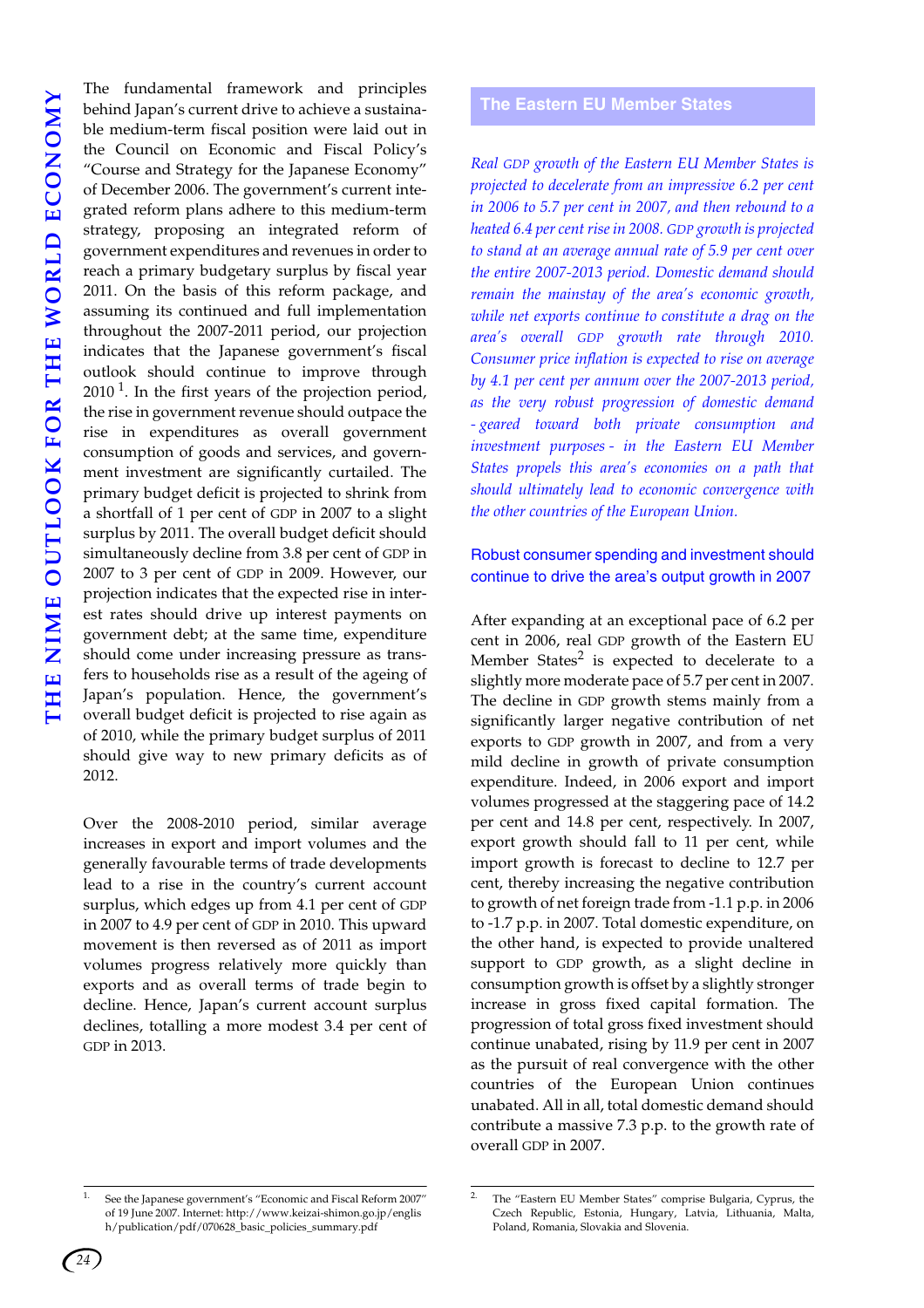### Strong import demand and a steady exchange rate appreciation lead to a widening current account deficit for the eastern European Union countries

Real GDP of the Eastern EU Member States is projected to expand at an average annual rate of 5.9 per cent between 2008 and 2013, far outstripping the euro area growth rate of 1.8 per cent over the same period. The area's GDP growth is firmly underpinned by a positive 6 p.p. average annual contribution from domestic demand, while the eastern countries' consolidated net exports are projected to subtract on average 0.1 p.p. from the area's rate of GDP growth.

Private consumption is projected to progress at an average annual pace of 5.1 per cent between 2008 and 2013. Private consumption expenditure is set to increase from a growth rate of 6.4 per cent in 2007 to an exceptional 6.9 per cent in 2009. It is then expected to fall off significantly from these unsustainable rates of expansion and to come out at a much more moderate 3.1 per cent in 2013.

Growth in economy-wide gross fixed capital expenditure is projected to average a stunning 8.3 per cent per annum between 2008 and 2013. These high growth rates for capital investment reflect once again the continued efforts that are made to facilitate the ongoing transition of the area to a modern service-oriented market economy.

The deflator of private consumption is expected to follow a gradual but steady upward trend over the projection period. Indeed, inflation is forecast to rise from 3.8 per cent in 2007 to 3.9 per cent in 2008, and to finally come out at 4.3 per cent in 2013. The rate of inflation in the eastern countries of the EU tends to become more marked as the economies of this area are faced with a heady economic expansion, giving rise to inflationary tensions as they progress on their path toward real convergence with the other economies of the European Union. Nominal convergence occurs through both a rise in the aggregate price level and steady appreciation of the area's nominal effective exchange rate. The rise in inflation is accompanied by significant increases in both nominal and real interest rates, as the area's monetary authorities attempt to reign in domestic demand so as to keep inflation under control. The projection indicates however that, in the medium term, it should prove difficult to achieve any significant convergence of inflation rates and interest rates with the euro area as long as the area's economic policies remain geared mainly toward the expansion of domestic demand and output and the achievement of rapid real convergence with the rest of the European Union.



*25*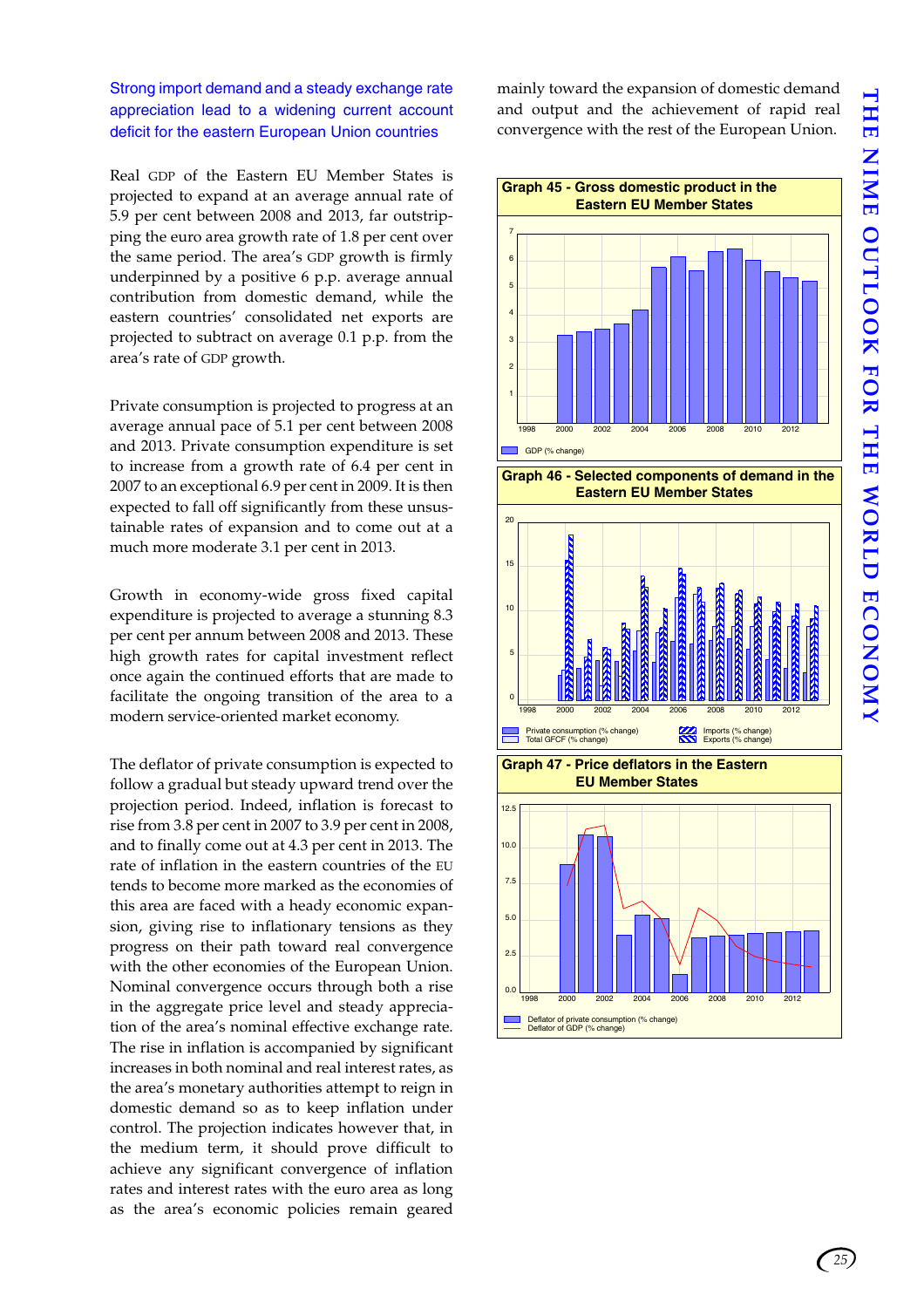# **THE NIME OUTLOOK FOR THE WORLD ECONOMY** THE NIME OUTLOOK FOR THE WORLD ECONOMY

### <span id="page-29-0"></span>**The Rest of the World**

*The rate of expansion of gross output of the rest of the world is forecast to decline slightly from a stunning 7.4 per cent in 2006 to 6.8 per cent in 2007. Output growth should progress at an average annual rate of 6.7 per cent over the entire 2007-2013 period. Inflation in the rest of the world is projected to remain relatively contained, registering an average annual rate of 4.9 per cent over the projection period. The currencies of this area are projected to depreciate at an average rate of 5.1 per cent per annum in nominal trade-weighted terms.*

### Robust output growth, stable inflation and a regular effective depreciation of the area's exchange rate are projected over the 2007-2013 period

After achieving whopping growth rates of 7.2 per cent in 2005 and 2006, and rising to a stunning 7.4 per cent in 2006, output growth in the rest of the world is currently projected to edge down to a slightly more measured rate of 6.8 per cent in 2007. Our current projection for the aggregate "rest of the world" $1$  area assumes that, in the absence of any major shocks to this area's economies, economic activity should gradually converge towards its trend rate of growth and expand at an average annual pace of 6.7 per cent over the 2007-2013 period.

Export growth from the rest of the world is forecast to cool, declining from 7.5 per cent in 2006 to a still vigorous 5.7 per cent in 2007. Exports should progress at an average annual pace of 6.7 per cent over the entire 2007-2013 period. Import growth is expected to decline from a massive 11.2 per cent in 2006 to a somewhat more tempered 9.9 per cent in 2007, and to progress at an average annual rate of 7.6 per cent over the entire 2007-2013 period.

The projection also indicates that the rate of inflation in the rest of the world should stabilise at a yearly average level of 4.9 per cent over the projection horizon, consolidating the trend decline in world inflation that has been manifest since the mid-1990s. The price of domestically-denominated exports should rise over the projection

period at an average rate of 4.9 per cent per year. However, given the trend depreciation of the area's currencies, this is projected to translate into an average price decline of 0.3 per cent per annum in euro-denominated export prices. The local price of imports should rise on average by 5.3 per cent per annum over the 2007-2013 period.

Finally, after appreciating by 2.8 per cent and 0.9 per cent respectively in 2005 and 2006, a synthetic aggregate representing an average of this area's currencies is expected to appreciate by a further strong 4.8 per cent over 2007. The general appreciation of the area's currencies is forecast to total 1.5 per cent against the euro and a much more significant 8.4 per cent against the US dollar. The area's exchange rate is then projected to reverse course as of 2008 and to depreciate in nominal effective terms by 6.8 per cent per annum throughout the 2008-2013 period. This trend depreciation results mainly from the influence of interest rate and inflation differentials between the "rest of the world" area and the other major economic regions.

### <span id="page-29-1"></span>**Main uncertainties surrounding the 2007-2013 projection**

*A number of risks - both upside and downside - appear to weigh on our current medium-term world economic outlook. In the short run, the recent turmoil in the US subprime loans market and its spillover into world financial markets could lead to an overestimation of short-term growth. In the medium run, our assessment is that the main risks are twofold. First, we see a potential downside risk to world GDP growth linked to the evolution of world oil prices. Second, we see a distinct upside risk to GDP growth linked to a possible structural increase in trend labour productivity growth in both the euro area and Japan.*

In the short term current headwinds from the turmoil in the US subprime loans market could spill over into a global credit crunch and affect growth

The US housing sector has been facing marked difficulties for quite some time now, with house prices falling, investment slowing down and mortgage rates currently on the rise. In particular, the subprime mortgage market has recently faced severe turmoil as rising interest rates have led to foreclosures and widespread repricing of credit risks. Recently, securitisation has led to a spillover of financial difficulties from US housing markets to broader US - and world - financial markets. Finan-



<sup>&</sup>lt;sup>1.</sup> The 25 largest economic areas that are included in the NIME model's "rest of the world" are the following, by decreasing size of current \$US GDP in 2006: PR China (mainland), Canada, Brazil, Russia, South Korea, India, Mexico, Australia, Turkey, Switzerland, Indonesia, Saudi Arabia, Norway, South Africa, Argentina, Iran, Thailand, Hong Kong PRC, Venezuela, United Arab Emirates, Malaysia, Chile, Israel, Colombia and Singapore.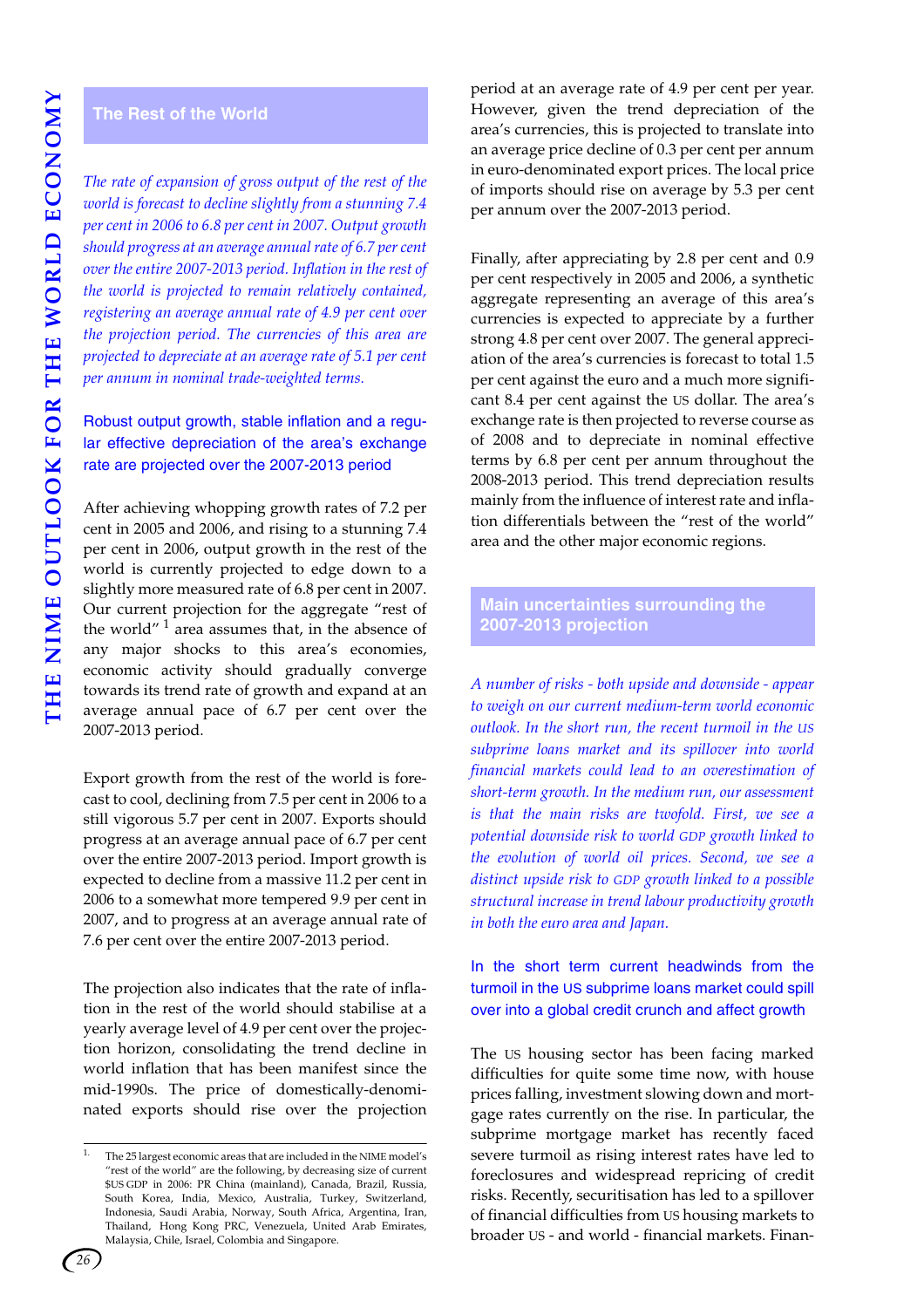cial institutions worldwide, with stakes in collateralised debt obligations containing US subprime mortgage-backed securities, have been hit by a sharp tightening of credit conditions and have been faced with a near shut-down of markets for these products. In mid-August of this year, central banks stepped in to ensure adequate liquidity in money markets in an attempt to head off a full-blown credit crunch. However, to date, the risks of a liquidity and credit meltdown have not all dissipated, due partly to limits in prudential and supervisory practices with regards to certain institutions (such as hedge funds) and asset classes (such as mortgage-backed securities)  $^1$ . If a widespread credit crunch were to materialise, it could weigh significantly on private consumption and investment decisions and curtail GDP growth prospects throughout the 2007-2008 period.

### Permanently higher oil prices could stifle growth

Over the last four years, oil prices have been constantly on the rise. From slightly above 16 dollars a barrel (\$US/bbl) in November 2001, Brent oil prices have risen to more than 78 \$US/bbl in July 2007. Long-dated Brent futures prices currently indicate that oil prices are not expected to fall in any significant manner over the projection period. In the short term, seasonal oil price increases are likely in the wake of the beginning of the hurricane season in the Gulf of Mexico and with the coming onslaught of the winter season. However, there are also reasons to think that oil price increases could also have already become more entrenched and of a structural nature. Capacity constraints stemming from increased demand play a role in the price hikes. However, capacity constraints could also come increasingly from supply side factors. Indeed, it is widely accepted that fossil fuels are a non-renewable resource that will eventually deplete. In particular, light crudes with low sulphur contents, such as the reference West Texas Intermediate in the US and North Sea Brent in Europe are rapidly becoming more costly to extract and their levels of production are currently in decline<sup>2</sup>. Hence, the widening discrepancy between marginal demand and supply is not only a consequence of a short-term increase in demand stemming from a booming world economy, but is increasingly the result of the gradual depletion of the lightest and sweetest streams of crude oil. In the absence of clear alternatives to conventional fossil fuels which remain essential for transport purposes, this can only lead to increasingly high oil prices which could curtail medium-term world economic growth.

An increase in trend productivity growth could lead to higher-than-projected rates of GDP growth and offset the adverse economic effects of declining working-age populations in Europe and Japan

In our view, another important but positive risk surrounding the current outlook is the future path of trend labour productivity growth and its influence on future rates of GDP growth. For the euro area this risk currently seems to be slightly tilted to the upside. At the Spring European Council in Lisbon in March 2000 and at subsequent European Councils, European leaders developed a comprehensive strategy to make the European Union "the most dynamic and competitive knowledge-based economy in the world, capable of sustainable economic growth with more and better jobs and greater social cohesion, and respect for the environment" by  $2010^3$ . In the wake of the recent strong growth revival in Germany, most other euro area countries also recorded buoyant economic activity. The unexpectedly strong growth performance of the European Union has raised speculations about whether structural changes are currently underway and whether the Lisbon Strategy is finally paying off. In Japan, the evolution of labour productivity growth is also a major current issue. The absolute trend decline in Japan's working-age population over the projection horizon acts as a serious impediment to the country's long-run growth prospects. The current outlook's central scenario projects that Japan's GDP growth rate should come out at 1 per cent in 2010 and fall to a paltry 0.4 per cent in 2013. What is more, the confidence intervals around these results also indicate that there is a distinct possibility that GDP growth will slip into the negative as of 2010 unless trend labour productivity growth is increased. In order to compensate for the country's declining labour supply, the Japanese government has begun to implement structural reforms aimed at boosting labour productivity growth. If all of the planned reforms are effectively pushed through, our projection results could thus understate Japa-

The Kok report of November 2004 rephrased the strategic goal, aiming to make the EU economy a "single, competitive, dynamic knowledge-based economy that is among the best in the world". For more details regarding the Lisbon Strategy, see for instance http://ec.europa.eu/growthandjobs/key/index\_en.htm



On the recent spate of financial turbulence, see for instance Buiter,<br>Willem and Sibert, Anne: "Central banks in a time of crisis: a nese medium-term growth prospects. Willem and Sibert, Anne: "Central banks in a time of crisis: a preliminary scorecard". Internet: http://maverecon.blogspot.com /2007/08/central-banks-in-time-of-crisis.html

<sup>2.</sup> For an in-depth overview of the oil peak analysis see: United States Government Accountability Office (2007), "Crude Oil: Uncertainty about Future Oil Supply Makes It Important to Develop a Strategy for Addressing a Peak and Decline in Oil Production", Report to Congressional Requesters, February 2007.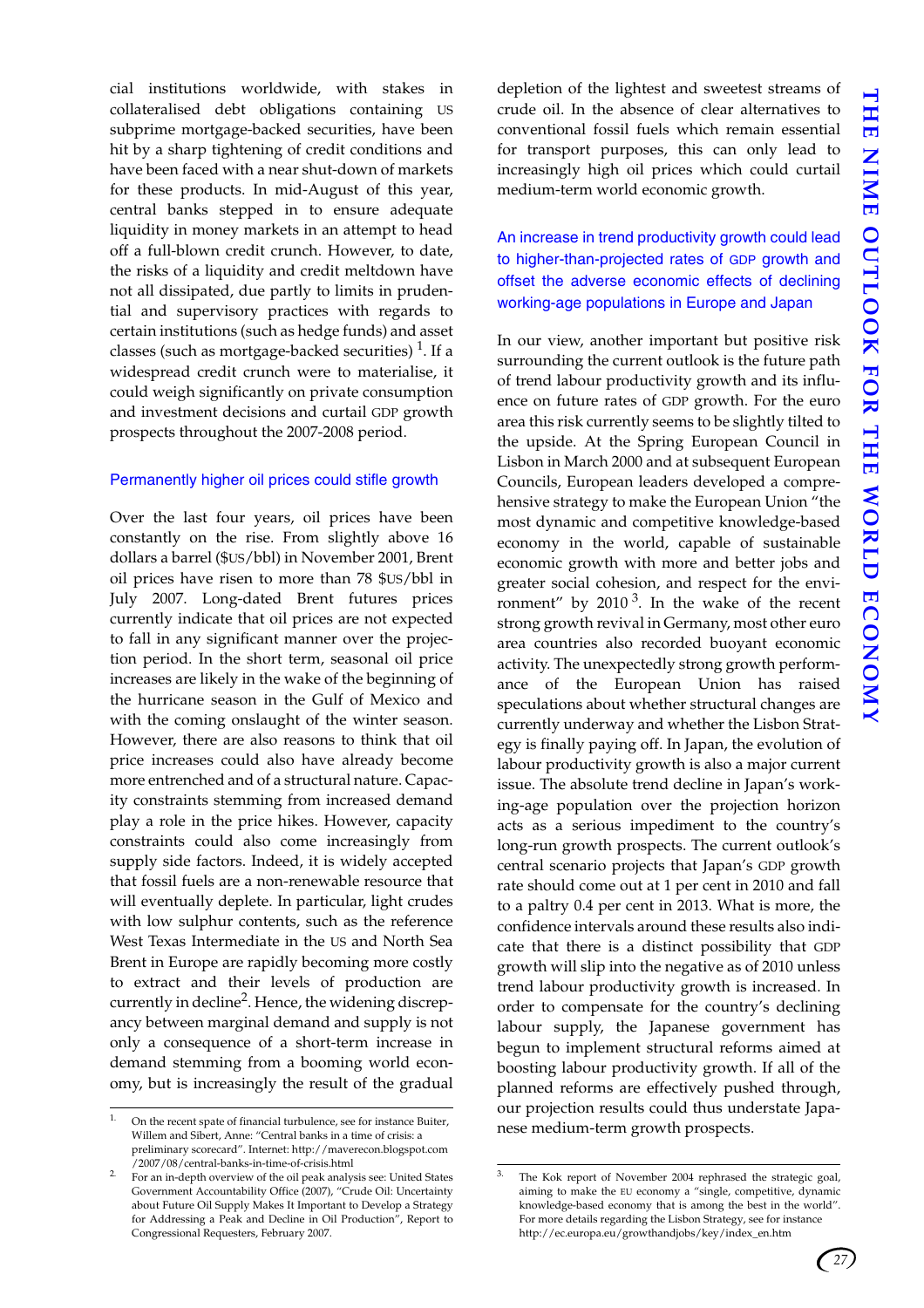# <span id="page-31-1"></span><span id="page-31-0"></span>**Detailed World Area Tables - The Euro Area**

|                                                               |            |        |            |            |        |            |            |            | Average   |
|---------------------------------------------------------------|------------|--------|------------|------------|--------|------------|------------|------------|-----------|
|                                                               | 2006       | 2007   | 2008       | 2009       | 2010   | 2011       | 2012       | 2013       | 2007-2013 |
| I. Aggregate demand and supply                                |            |        |            |            |        |            |            |            |           |
| 1. Private consumption                                        | 1.8        | 2.0    | 1.9        | 2.4        | 2.4    | 2.3        | 2.2        | 2.1        | 2.2       |
| 2. Government consumption                                     | 2.1        | 1.9    | 1.9        | 1.9        | 1.9    | 2.1        | 2.1        | 2.1        | 2.0       |
| 3. Gross fixed capital formation                              | 4.7        | 2.9    | 2.1        | 2.1        | 1.9    | 1.7        | 1.6        | 1.5        | 2.0       |
| . of which business sector                                    | 4.8        | 3.0    | 2.4        | 2.4        | 2.0    | 1.8        | 1.6        | 1.5        | 2.1       |
| 4. Exports                                                    | 9.8        | 8.1    | 8.8        | 8.2        | 7.7    | 7.3        | 7.2        | 7.2        | 7.8       |
| 5. Imports                                                    | 8.8        | 7.1    | 8.3        | 10.0       | 10.2   | 8.7        | 8.4        | 7.8        | 8.6       |
| 6. Gross domestic product                                     | 2.7        | 2.5    | 2.1        | 1.9        | 1.6    | 1.8        | 1.7        | 1.7        | 1.9       |
| 7. Private sector value added                                 | 2.9        | 2.7    | 2.4        | 2.0        | 1.6    | 1.7        | 1.7        | 1.7        | 2.0       |
| 8. Private sector gross output                                | 4.0        | 3.6    | 3.5        | 3.7        | 3.5    | 3.4        | 3.4        | 3.3        | 3.5       |
| 9. Output gap (deviation of GDP from trend GDP, in %)         | $-0.1$     | 0.5    | 0.8        | 0.9        | 0.7    | 0.6        | 0.5        | 0.4        | 0.6       |
| 10. Contributions to real GDP growth                          |            |        |            |            |        |            |            |            |           |
| a. Total domestic expenditure                                 | 2.5        | 2.0    | 1.9        | 2.2        | 2.1    | 2.1        | 2.1        | 1.9        | 2.0       |
| b. Net exports                                                | 0.3        | 0.3    | 0.2        | $-0.3$     | $-0.5$ | $-0.3$     | $-0.3$     | $-0.2$     | $-0.2$    |
| II. Deflators                                                 |            |        |            |            |        |            |            |            |           |
| 1. Private consumption                                        | 2.0        | 1.9    | 2.1        | 1.8        | 1.8    | 1.9        | 1.9        | 1.9        | 1.9       |
| 2. Gross fixed capital formation                              | 2.7        | 2.4    | 2.4        | 2.1        | 1.9    | 1.7        | 1.6        | 1.4        | 1.9       |
| of which business sector                                      | 2.0        | 2.1    | 2.2        | 2.2        | 2.1    | 2.0        | 1.8        | 1.6        | 2.0       |
| 3. Exports                                                    | 1.0        | 1.9    | 2.1        | 1.9        | 1.6    | 1.1        | 0.7        | 0.2        | 1.4       |
| 4. Imports                                                    | 4.1        | 0.8    | 0.4        | 0.4        | 0.6    | 0.8        | 0.9        | 1.0        | 0.7       |
| 5. Gross domestic product                                     | 1.7        | 2.1    | 2.6        | 2.3        | 2.2    | 2.0        | 1.8        | 1.6        | 2.1       |
| 6. Private sector value added                                 | 1.7        | 2.2    | 2.5        | 2.5        | 2.2    | 2.0        | 1.9        | 1.6        | 2.1       |
| 7. Private sector output                                      | 2.0        | 1.9    | 2.0        | 1.9        | 1.7    | 1.6        | 1.5        | 1.3        | 1.7       |
|                                                               |            |        |            |            |        |            |            |            |           |
| <b>III. Financial Markets</b>                                 |            |        |            |            |        |            |            |            |           |
| 1. Short-term interest rate (level)                           | 3.1        | 4.1    | 4.3        | 4.4        | 4.7    | 5.0        | 5.4        | 5.8        | 4.8       |
| 2. Long-term interest rate (level)                            | 3.8        | 4.4    | 4.6        | 4.7        | 5.0    | 5.4        | 5.8        | 6.3        | 5.2       |
| 3. Spot exchange rate, euro/\$US (level x 100)                | 79.6       | 74.1   | 76.1       | 78.0       | 78.8   | 78.7       | 78.2       | 77.3       | 77.3      |
| 4. Spot exchange rate, euro/\$US (+: depreciation)            | $-0.9$     | $-7.0$ | 2.7        | 2.5        | 1.0    | $-0.1$     | $-0.6$     | $-1.1$     | $-0.4$    |
| 5. Nominal effective exchange rate (+: depreciation)          | 0.0        | 0.3    | $-2.3$     | $-2.4$     | $-2.8$ | $-3.2$     | $-3.5$     | $-3.8$     | $-2.5$    |
| 6. Real effective exchange rate (+: depreciation)             | 2.8        | 2.2    | $-0.7$     | $-0.9$     | $-1.0$ | $-1.0$     | $-0.9$     | $-0.8$     | $-0.4$    |
|                                                               |            |        |            |            |        |            |            |            |           |
| <b>IV. Labour Market</b>                                      |            |        |            |            |        |            |            |            |           |
| 1. Labour supply                                              | 0.7        | 0.8    | 0.9        | 0.8        | 0.8    | 0.7        | 0.6        | 0.5        | 0.7       |
| 2. Employment                                                 | 1.4        | 1.5    | 1.1        | 1.0        | 0.8    | 0.7        | 0.5        | 0.4        | 0.9       |
| . of which private sector                                     | 1.4        | 1.5    | 1.2        | 1.1        | 0.9    | 0.7        | 0.5        | 0.4        | 0.9       |
| 3. Unemployment rate (level, % of civilian labour force)      | 7.9        | 7.3    | 7.0        | 6.9        | 6.8    | 6.8        | 6.9        | 7.0        | 6.9       |
| 4. Nominal rate of labour compensation, private sector        | 2.3        | 2.7    | 3.0        | 3.0        | 3.3    | 3.5        | 3.6        | 3.6        | 3.3       |
| 5. Real take-home rate of labour compensation, private sector | $-0.9$     | 0.8    | 0.8        | 1.2        | 1.5    | 1.6        | 1.6        | 1.6        | 1.3       |
| 6. Real producer wage rate, private sector                    | 0.4        | 0.9    | 1.1        | 1.1        | 1.6    | 1.9        | 2.1        | 2.3        | 1.6       |
| 7. Labour productivity (GDP per worker)                       | 1.2        | 1.0    | 1.0        | 0.9        | 0.8    | 1.1        | 1.2        | 1.4        | 1.0       |
| V. Household sector                                           |            |        |            |            |        |            |            |            |           |
| 1. Total real means                                           |            | 2.4    |            |            | 1.7    |            |            |            | 1.7       |
| . of which real disposable income                             | 1.1<br>0.9 | 2.4    | 1.9<br>1.8 | 2.0<br>2.2 | 2.2    | 1.5<br>2.2 | 1.2<br>2.2 | 1.0<br>2.1 | 2.2       |
| 2. Net saving by households (level, % of disposable income)   | 8.4        | 8.9    | 8.9        | 8.8        | 8.7    | 8.7        | 8.7        | 8.9        | 8.8       |
|                                                               |            |        |            |            |        |            |            |            |           |
| VI. Fiscal sector                                             |            |        |            |            |        |            |            |            |           |
| 1. Net lending $(+)$ or borrowing $(.)$ (% of GDP)            | $-1.6$     | $-1.0$ | $-0.7$     | $-0.3$     | 0.1    | 0.4        | 0.6        | 0.8        | $-0.0$    |
| 2. Government gross debt (% of GDP)                           | 69.2       | 67.1   | 64.8       | 62.5       | 60.2   | 57.6       | 54.9       | 52.3       | 59.9      |
|                                                               |            |        |            |            |        |            |            |            |           |
| VII. International environment                                |            |        |            |            |        |            |            |            |           |
| 1. Foreign effective output                                   | 6.2        | 5.4    | 5.9        | 5.8        | 5.6    | 5.3        | 5.2        | 5.2        | 5.5       |
| 2. Foreign effective output price                             | 3.7        | 3.8    | 3.9        | 3.5        | 3.4    | 3.4        | 3.4        | 3.4        | 3.6       |
| 3. Foreign effective short-term interest rate (level)         | 4.5        | 4.9    | 4.9        | 4.8        | 4.9    | 5.0        | 5.1        | 5.3        | 5.0       |
| 4. Current account (level, % of GDP)                          | $-0.0$     | 0.4    | 1.2        | 1.4        | 1.3    | 1.3        | 1.1        | 0.9        | 1.1       |
|                                                               |            |        |            |            |        |            |            |            |           |
| VIII. Memo items                                              |            |        |            |            |        |            |            |            |           |
| 1. Total population                                           | 0.4        | 0.4    | 0.3        | 0.3        | 0.2    | 0.2        | 0.2        | 0.2        | 0.3       |
| 2. Working-age population (% of total population)             | 66.7       | 66.7   | 66.6       | 66.5       | 66.4   | 66.3       | 66.1       | 65.8       | 66.3      |

All figures are year-on-year growth rates of yearly averages, unless otherwise noted.

Slovenia became a full member of the euro area on 1 January 2007. On 10 July 2007, the Council of the European Union decided to allow Cyprus and<br>Malta to join the euro area as of 1 January 2008. For practical purposes howe

Exports and imports: consolidated trade flows.

The real effective exchange rate of the area is defined here as the ratio of the area's foreign effective output price to its export price, measured in the area's own currency.

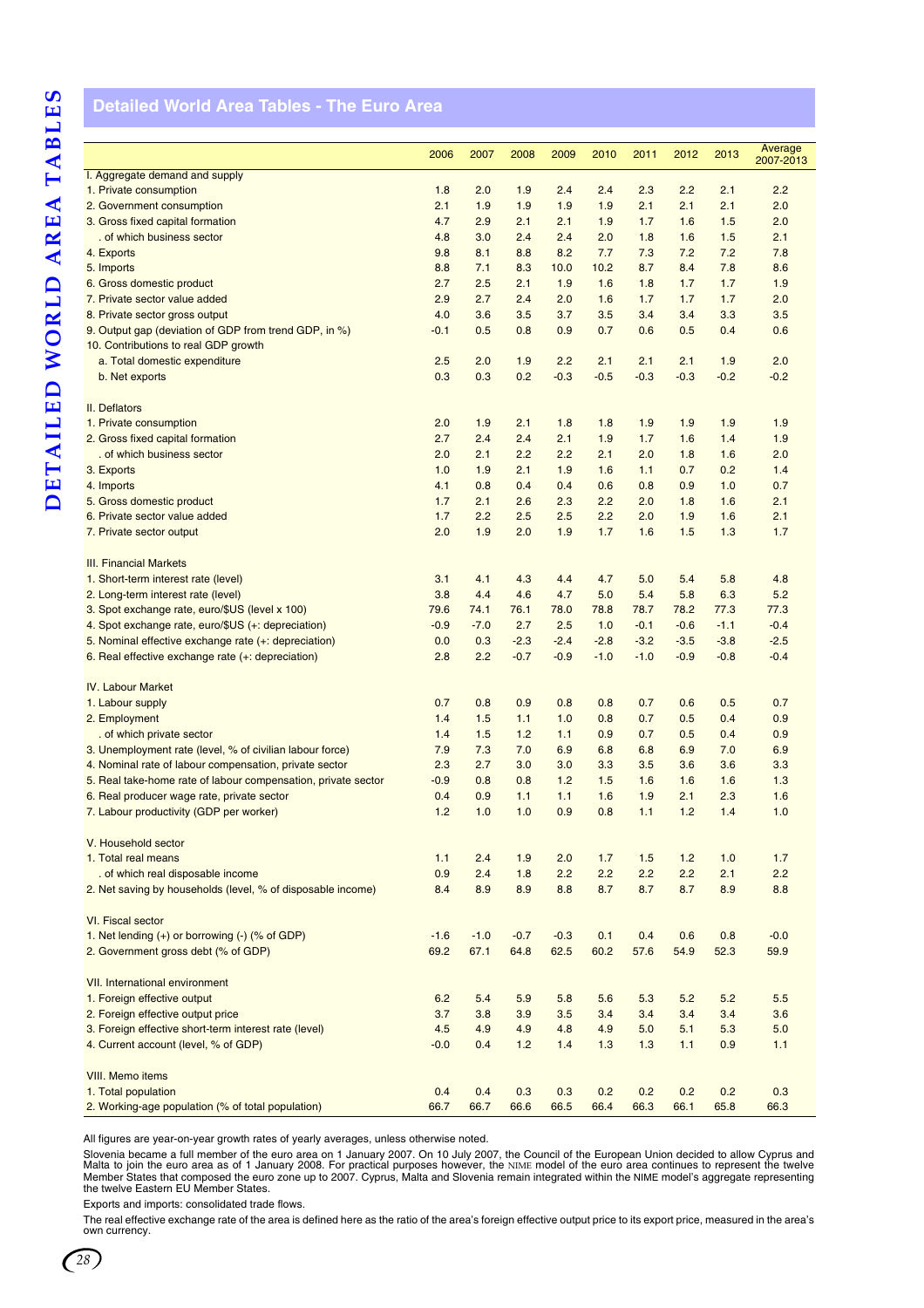# <span id="page-32-0"></span>**Detailed World Area Tables - The Western Non-Euro EU Member States**

|                                                               | 2006   | 2007   | 2008   | 2009   | 2010   | 2011   | 2012   | 2013   | Average   |
|---------------------------------------------------------------|--------|--------|--------|--------|--------|--------|--------|--------|-----------|
| I. Aggregate demand and supply                                |        |        |        |        |        |        |        |        | 2007-2013 |
| 1. Private consumption                                        | 2.2    | 2.5    | 2.7    | 3.1    | 3.0    | 2.7    | 2.3    | 2.0    | 2.6       |
| 2. Government consumption                                     | 2.1    | 1.9    | 2.2    | 2.5    | 2.8    | 2.8    | 2.7    | 2.7    | 2.5       |
| 3. Gross fixed capital formation                              | 7.1    | 5.4    | 4.4    | 4.5    | 4.0    | 3.6    | 3.3    | 3.0    | 4.1       |
| . of which business sector                                    | 7.5    | 5.0    | 4.6    | 4.6    | 4.1    | 3.8    | 3.6    | 3.5    | 4.2       |
| 4. Exports                                                    | 10.9   | 6.3    | 7.9    | 7.8    | 7.4    | 7.0    | 6.9    | 6.8    | 7.2       |
| 5. Imports                                                    | 11.4   | 5.9    | 7.9    | 8.0    | 6.6    | 5.9    | 5.6    | 5.5    | 6.5       |
| 6. Gross domestic product                                     | 2.9    | 3.0    | 2.8    | 3.1    | 3.4    | 3.3    | 3.1    | 2.8    | 3.1       |
| 7. Private sector value added                                 | 3.1    | 3.4    | 3.0    | 3.1    | 3.4    | 3.2    | 2.9    | 2.7    | 3.1       |
| 8. Private sector gross output                                | 5.4    | 4.1    | 4.5    | 4.6    | 4.4    | 4.1    | 3.8    | 3.6    | 4.2       |
| 9. Output gap (deviation of GDP from trend GDP, in %)         | $-1.2$ | $-1.0$ | $-0.6$ | $-0.5$ | $-0.1$ | 0.3    | 0.5    | 0.7    | $-0.1$    |
| 10. Contributions to real GDP growth                          |        |        |        |        |        |        |        |        |           |
| a. Total domestic expenditure                                 | 3.3    | 3.0    | 3.0    | 3.3    | 3.2    | 2.9    | 2.6    | 2.3    | 2.9       |
| b. Net exports                                                | $-0.4$ | $-0.0$ | $-0.2$ | $-0.2$ | 0.2    | 0.3    | 0.4    | 0.5    | 0.1       |
|                                                               |        |        |        |        |        |        |        |        |           |
| II. Deflators                                                 |        |        |        |        |        |        |        |        |           |
| 1. Private consumption                                        | 2.2    | 2.3    | 2.0    | 1.9    | 2.2    | 2.4    | 2.5    | 2.6    | 2.3       |
| 2. Gross fixed capital formation                              | 2.2    | 2.5    | 2.5    | 2.4    | 2.0    | 1.7    | 1.4    | 1.1    | 1.9       |
| . of which business sector                                    | 0.6    | 2.1    | 2.6    | 2.5    | 2.1    | 1.7    | 1.3    | 1.0    | 1.9       |
| 3. Exports                                                    | 1.9    | 1.2    | 0.9    | 0.7    | 0.7    | 0.8    | 0.9    | 0.9    | 0.9       |
| 4. Imports                                                    | 2.7    | 1.3    | 0.2    | 1.1    | 1.7    | 1.8    | 1.8    | 1.7    | 1.4       |
| 5. Gross domestic product                                     | 2.4    | 2.6    | 3.3    | 1.7    | 1.5    | 1.6    | 1.7    | 1.7    | 2.0       |
| 6. Private sector value added                                 | 2.2    | 2.5    | 3.2    | 1.9    | 1.6    | 1.6    | 1.6    | 1.6    | 2.0       |
| 7. Private sector output                                      | 2.2    | 2.1    | 2.2    | 1.5    | 1.5    | 1.6    | 1.6    | 1.6    | 1.7       |
|                                                               |        |        |        |        |        |        |        |        |           |
| <b>III. Financial Markets</b>                                 |        |        |        |        |        |        |        |        |           |
| 1. Short-term interest rate (level)                           | 4.3    | 5.3    | 5.4    | 5.5    | 5.8    | 6.2    | 6.7    | 7.1    | 6.0       |
| 2. Long-term interest rate (level)                            | 4.2    | 5.0    | 5.4    | 5.5    | 5.8    | 6.3    | 6.8    | 7.3    | 6.0       |
| 3. Spot exchange rate, local/euro (+: depreciation)           | $-0.2$ | $-1.8$ | 0.0    | $-0.4$ | $-0.2$ | $-0.1$ | $-0.1$ | 0.0    | $-0.4$    |
| 4. Nominal effective exchange rate (+: depreciation)          | $-0.4$ | $-2.0$ | $-1.8$ | $-2.4$ | $-2.5$ | $-2.7$ | $-2.9$ | $-3.0$ | $-2.5$    |
| 5. Real effective exchange rate (+: depreciation)             | 1.0    | $-0.1$ | 0.5    | $-0.0$ | $-0.2$ | $-0.6$ | $-0.9$ | $-1.1$ | $-0.3$    |
|                                                               |        |        |        |        |        |        |        |        |           |
| <b>IV. Labour Market</b>                                      |        |        |        |        |        |        |        |        |           |
| 1. Labour supply                                              | 1.3    | 0.6    | 0.1    | 0.6    | 0.6    | 0.4    | 0.2    | 0.0    | 0.4       |
| 2. Employment                                                 | 1.0    | 1.0    | 0.5    | 0.9    | 0.7    | 0.3    | 0.1    | $-0.1$ | 0.5       |
| . of which private sector                                     | 1.0    | 0.9    | 0.4    | 1.1    | 0.7    | 0.3    | 0.0    | $-0.1$ | 0.5       |
| 3. Unemployment rate (level, % of civilian labour force)      | 5.4    | 5.1    | 4.7    | 4.4    | 4.3    | 4.4    | 4.6    | 4.6    | 4.6       |
| 4. Nominal rate of labour compensation, private sector        | 3.8    | 5.1    | 4.6    | 5.0    | 5.6    | 5.6    | 5.1    | 4.7    | 5.1       |
| 5. Real take-home rate of labour compensation, private sector | 0.9    | 2.9    | 2.3    | 3.0    | 3.3    | 3.1    | 2.6    | 2.1    | 2.7       |
| 6. Real producer wage rate, private sector                    | 1.4    | 2.9    | 2.3    | 3.4    | 4.0    | 4.0    | 3.5    | 3.1    | 3.3       |
| 7. Labour productivity (GDP per worker)                       | 1.9    | 2.0    | 2.3    | 2.1    | 2.7    | 3.0    | 3.0    | 2.9    | 2.6       |
|                                                               |        |        |        |        |        |        |        |        |           |
| V. Household sector                                           |        |        |        |        |        |        |        |        |           |
| 1. Total real means                                           | 2.8    | 3.5    | 2.3    | 2.3    | 1.8    | 1.4    | 1.2    | 1.0    | 1.9       |
| . of which real disposable income                             | 2.3    | 2.6    | 2.9    | 3.6    | 3.7    | 3.6    | 3.2    | 2.9    | 3.2       |
| 2. Net saving by households (level, % of disposable income)   | 0.8    | 0.9    | 1.1    | 1.5    | 2.3    | 3.2    | 4.2    | 5.1    | 2.6       |
|                                                               |        |        |        |        |        |        |        |        |           |
| VI. Fiscal sector                                             |        |        |        |        |        |        |        |        |           |
| 1. Net lending $(+)$ or borrowing $(-)$ (% of GDP)            | $-1.5$ | $-1.4$ | $-1.0$ | $-0.2$ | 0.3    | 0.6    | 0.6    | 0.4    | $-0.1$    |
| 2. Government gross debt (% of GDP)                           | 43.4   | 42.7   | 41.2   | 39.6   | 37.4   | 35.1   | 32.8   | 31.0   | 37.1      |
|                                                               |        |        |        |        |        |        |        |        |           |
| <b>VII. International environment</b>                         |        |        |        |        |        |        |        |        |           |
| 1. Foreign effective output                                   | 5.4    | 4.8    | 5.1    | 5.1    | 4.9    | 4.7    | 4.7    | 4.6    | 4.8       |
| 2. Foreign effective output price                             | 3.3    | 3.2    | 3.3    | 3.1    | 3.1    | 3.0    | 3.0    | 2.9    | 3.1       |
| 3. Foreign effective short-term interest rate (level)         | 3.9    | 4.5    | 4.5    | 4.5    | 4.6    | 4.7    | 4.9    | 5.1    | 4.7       |
| 4. Current account (level, % of GDP)                          | $-1.5$ | $-1.9$ | $-1.8$ | $-2.1$ | $-2.3$ | $-2.3$ | $-2.3$ | $-2.2$ | $-2.1$    |
|                                                               |        |        |        |        |        |        |        |        |           |
| <b>VIII.</b> Memo items                                       |        |        |        |        |        |        |        |        |           |
| 1. Total population                                           | 0.5    | 0.4    | 0.4    | 0.3    | 0.3    | 0.3    | 0.3    | 0.3    | 0.4       |
| 2. Working-age population (% of total population)             | 66.2   | 66.3   | 66.3   | 66.4   | 66.3   | 66.2   | 66.1   | 65.8   | 66.2      |
|                                                               |        |        |        |        |        |        |        |        |           |

All figures are year-on-year growth rates of yearly averages, unless otherwise noted.

The "Western non-euro EU Member States" includes Denmark, Sweden and the United Kingdom.

Exports and imports: consolidated trade flows.

The real effective exchange rate of the area is defined here as the ratio of the area's foreign effective output price to its export price, measured in the area's own currency.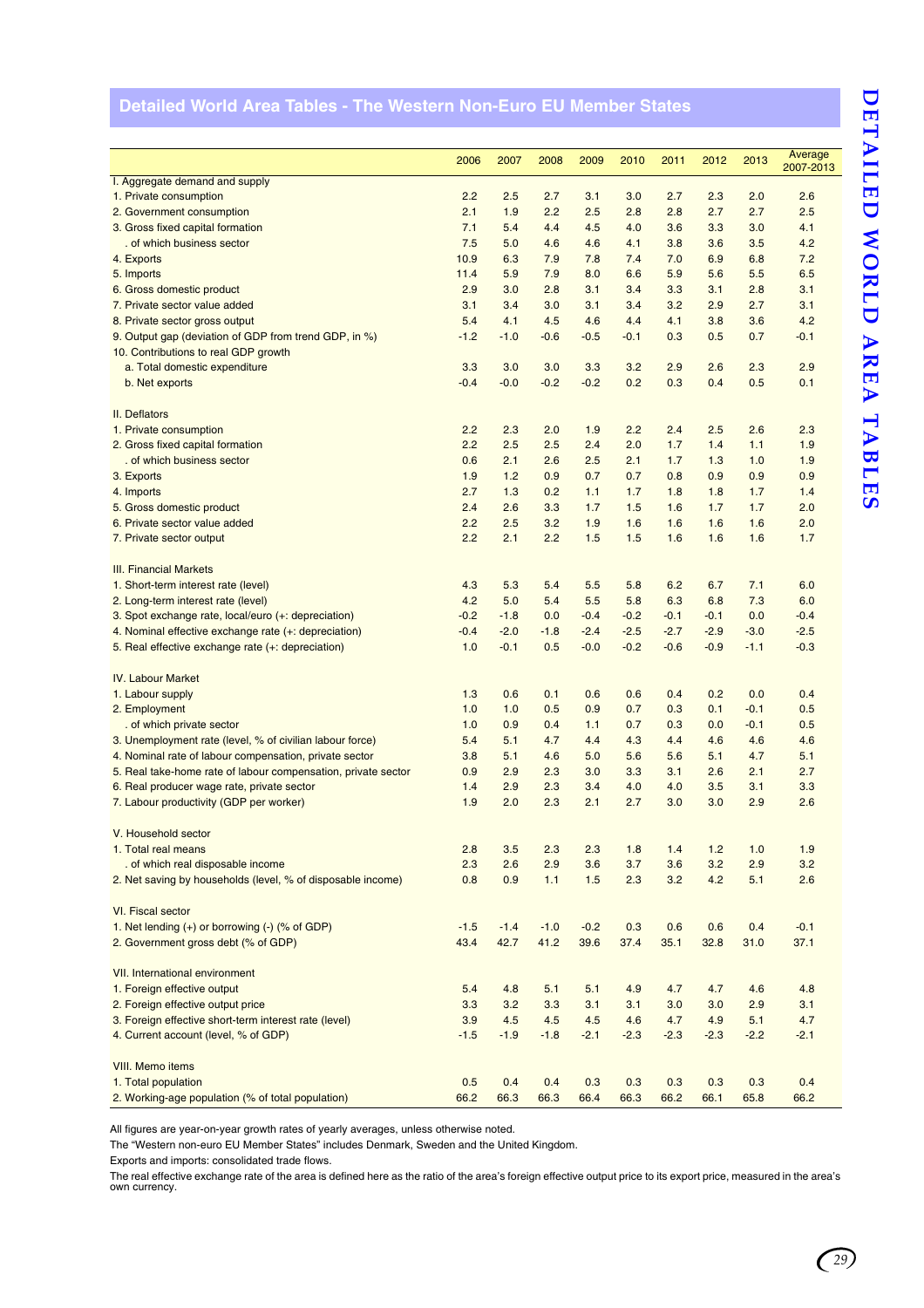# <span id="page-33-0"></span>**Detailed World Area Tables - The United States**

|                                                               | 2006   | 2007   | 2008   | 2009   | 2010   | 2011   | 2012   | 2013   | Average   |
|---------------------------------------------------------------|--------|--------|--------|--------|--------|--------|--------|--------|-----------|
| I. Aggregate demand and supply                                |        |        |        |        |        |        |        |        | 2007-2013 |
| 1. Private consumption                                        | 3.1    | 2.3    | 3.3    | 3.8    | 2.9    | 1.7    | 2.0    | 2.4    | 2.6       |
| 2. Government consumption                                     | 1.8    | 2.4    | 1.9    | 2.3    | 2.5    | 2.5    | 2.4    | 2.2    | 2.3       |
| 3. Gross fixed capital formation                              | 2.9    | $-3.0$ | 3.8    | 5.2    | 4.1    | 2.5    | 3.0    | 3.6    | 2.7       |
| . of which business sector                                    | 6.6    | 1.0    | 5.2    | 3.7    | 3.4    | 2.9    | 2.9    | 3.0    | 3.1       |
| 4. Exports                                                    | 8.4    | 9.6    | 10.4   | 7.7    | 7.6    | 7.6    | 7.5    | 7.3    | 8.2       |
| 5. Imports                                                    | 5.9    | 3.4    | 6.4    | 7.2    | 6.5    | 5.5    | 5.9    | 6.1    | 5.8       |
| 6. Gross domestic product                                     | 2.9    | 1.9    | 3.5    | 3.8    | 3.0    | 2.1    | 2.3    | 2.6    | 2.8       |
| 7. Private sector value added                                 | 3.2    | 2.0    | 3.6    | 3.8    | 3.0    | 1.9    | 2.2    | 2.6    | 2.7       |
| 8. Private sector gross output                                | 3.6    | 2.2    | 4.1    | 4.4    | 3.6    | 2.5    | 2.9    | 3.2    | 3.3       |
| 9. Output gap (deviation of GDP from trend GDP, in %)         | 0.7    | $-0.5$ | 0.0    | 0.7    | 0.8    | 0.5    | 0.5    | 0.6    | 0.4       |
| 10. Contributions to real GDP growth                          |        |        |        |        |        |        |        |        |           |
| a. Total domestic expenditure                                 | 3.3    | 1.2    | 3.3    | 4.0    | 3.2    | 2.1    | 2.4    | 2.7    | 2.7       |
| b. Net exports                                                | $-0.1$ | 0.5    | 0.2    | $-0.3$ | $-0.1$ | 0.0    | $-0.0$ | $-0.1$ | 0.0       |
| <b>II.</b> Deflators                                          |        |        |        |        |        |        |        |        |           |
| 1. Private consumption                                        | 2.8    | 2.1    | 2.2    | 1.9    | 2.0    | 2.0    | 2.0    | 2.0    | 2.0       |
| 2. Gross fixed capital formation                              | 3.5    | 1.9    | 2.5    | 2.7    | 2.4    | 2.1    | 2.0    | 2.1    | 2.2       |
| . of which business sector                                    | 4.0    | 2.3    | 2.3    | 2.3    | 2.3    | 2.3    | 2.3    | 2.3    | 2.3       |
| 3. Exports                                                    | 3.4    | 2.3    | 1.0    | 0.8    | 1.3    | 2.2    | 2.4    | 2.3    | 1.8       |
| 4. Imports                                                    | 4.0    | 1.8    | 1.3    | 1.1    | 1.1    | 1.2    | 1.3    | 1.5    | 1.3       |
| 5. Gross domestic product                                     | 3.2    | 2.1    | 2.5    | 1.9    | 1.9    | 2.0    | 2.1    | 2.1    | 2.1       |
| 6. Private sector value added                                 | 3.3    | 1.8    | 2.6    | 1.8    | 2.0    | 2.1    | 2.1    | 2.2    | 2.1       |
| 7. Private sector output                                      | 3.4    | 1.8    | 2.4    | 1.7    | 1.9    | 1.9    | 2.0    | 2.0    | 2.0       |
| <b>III. Financial Markets</b>                                 |        |        |        |        |        |        |        |        |           |
| 1. Short-term interest rate (level)                           | 5.2    | 5.3    | 4.9    | 4.6    | 4.5    | 4.5    | 4.5    | 4.6    | 4.7       |
| 2. Long-term interest rate (level)                            | 4.8    | 4.8    | 4.9    | 4.9    | 5.1    | 5.2    | 5.4    | 5.6    | 5.1       |
| 3. Spot exchange rate, \$US/euro (level x 100)                | 125.6  | 135.0  | 131.4  | 128.2  | 126.9  | 127.0  | 127.8  | 129.3  | 129.4     |
| 4. Spot exchange rate, \$US/euro (+: depreciation)            | 0.9    | 7.5    | $-2.7$ | $-2.5$ | $-1.0$ | 0.1    | 0.6    | 1.2    | 0.5       |
| 5. Nominal effective exchange rate (+: depreciation)          | 0.4    | 7.9    | $-6.0$ | $-5.8$ | $-4.6$ | $-3.7$ | $-3.5$ | $-3.3$ | $-2.7$    |
| 6. Real effective exchange rate (+: depreciation)             | 0.8    | 9.5    | $-3.4$ | $-3.0$ | $-2.4$ | $-2.3$ | $-2.3$ | $-2.1$ | $-0.8$    |
| <b>IV. Labour Market</b>                                      |        |        |        |        |        |        |        |        |           |
| 1. Labour supply                                              | 1.4    | 1.4    | 1.3    | 1.2    | 1.1    | 1.0    | 0.7    | 0.5    | 1.0       |
| 2. Employment                                                 | 1.9    | 1.3    | 1.6    | 1.4    | 1.1    | 0.2    | 0.3    | 0.5    | 0.9       |
| . of which private sector                                     | 1.9    | 1.3    | 1.7    | 1.5    | 1.2    | 0.0    | 0.2    | 0.5    | 0.9       |
| 3. Unemployment rate (level, % of civilian labour force)      | 4.6    | 4.7    | 4.4    | 4.3    | 4.2    | 5.0    | 5.4    | 5.5    | 4.8       |
| 4. Nominal rate of labour compensation, private sector        | 4.8    | 4.4    | 4.0    | 4.1    | 3.9    | 4.6    | 4.3    | 4.1    | 4.2       |
| 5. Real take-home rate of labour compensation, private sector | 1.6    | 1.4    | 1.1    | 2.4    | 1.6    | 0.8    | 1.2    | 1.8    | 1.5       |
| 6. Real producer wage rate, private sector                    | 1.3    | 2.4    | 1.5    | 2.3    | 2.0    | 2.6    | 2.3    | 2.0    | 2.2       |
| 7. Labour productivity (GDP per worker)                       | 1.0    | 0.6    | 1.9    | 2.3    | 1.9    | 1.9    | 2.1    | 2.1    | 1.8       |
| V. Household sector                                           |        |        |        |        |        |        |        |        |           |
| 1. Total real means                                           | 2.3    | 3.2    | 3.2    | 2.7    | 2.2    | 1.7    | 1.6    | 1.7    | 2.3       |
| . of which real disposable income                             | 1.9    | 2.3    | 2.8    | 3.8    | 3.0    | 1.9    | 2.4    | 3.0    | 2.8       |
| 2. Net saving by households (level, % of disposable income)   | 1.4    | 1.9    | 1.6    | 1.7    | 2.0    | 2.2    | 2.6    | 3.3    | 2.2       |
| VI. Fiscal sector                                             |        |        |        |        |        |        |        |        |           |
| Net lending (+) or borrowing (-) (% of GDP)                   | $-2.6$ | $-2.6$ | $-2.1$ | $-1.9$ | $-1.5$ | $-0.7$ | $-0.3$ | $-0.3$ | $-1.4$    |
| <b>VII.</b> International environment                         |        |        |        |        |        |        |        |        |           |
| 1. Foreign effective output                                   | 6.0    | 5.7    | 5.8    | 5.6    | 5.5    | 5.4    | 5.3    | 5.2    | 5.5       |
| 2. Foreign effective output price                             | 3.9    | 3.8    | 3.8    | 3.8    | 3.7    | 3.7    | 3.7    | 3.6    | 3.7       |
| 3. Foreign effective short-term interest rate (level)         | 3.6    | 4.2    | 4.3    | 4.4    | 4.5    | 4.6    | 4.7    | 4.9    | 4.5       |
| 4. Current account (level, % of GDP)                          | $-6.0$ | $-5.7$ | $-5.3$ | $-5.4$ | $-5.4$ | $-5.1$ | $-4.8$ | $-4.6$ | $-5.2$    |
| <b>VIII.</b> Memo items                                       |        |        |        |        |        |        |        |        |           |
| 1. Total population                                           | 0.9    | 0.9    | 0.9    | 0.9    | 0.9    | 0.9    | 0.9    | 0.9    | 0.9       |
| 2. Working-age population (% of total population)             | 67.0   | 67.0   | 67.1   | 67.0   | 66.9   | 66.7   | 66.4   | 66.0   | 66.7      |

All figures are year-on-year growth rates of yearly averages, unless otherwise noted.

US data for 2006 depart from source AMECO data following the release on 27 July 2007 of the annual revision of the NIPAs.

The real effective exchange rate of the country is defined here as the ratio of the country's foreign effective output price to its export price, measured in the country's own currency.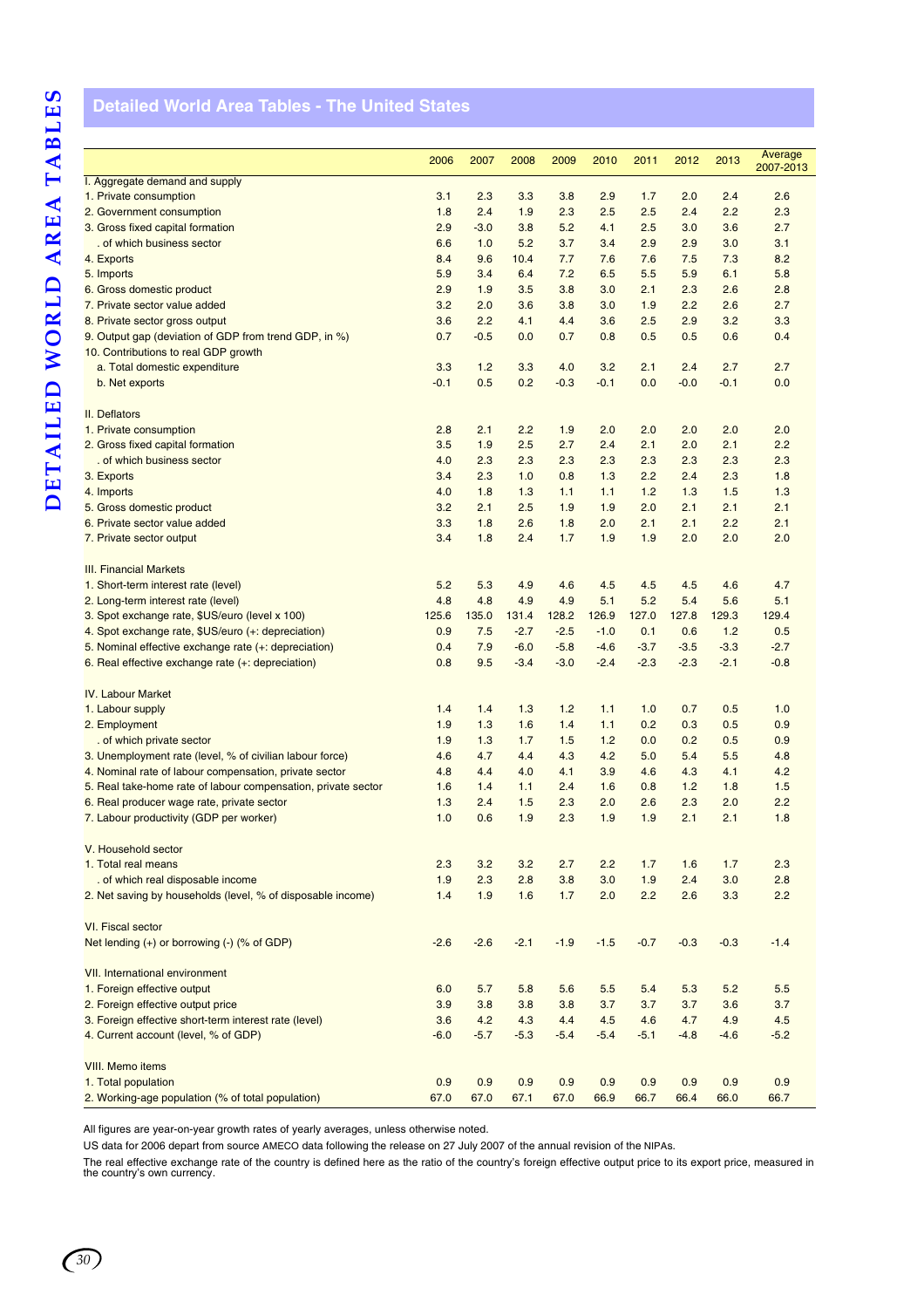# DETAILED WORLD AREA TABLES **DETAILED WORLD AREA TABLES**

# <span id="page-34-0"></span>**Detailed World Area Tables - Japan**

|                                                               |        |        |        |        |        |        |        |        | Average   |
|---------------------------------------------------------------|--------|--------|--------|--------|--------|--------|--------|--------|-----------|
|                                                               | 2006   | 2007   | 2008   | 2009   | 2010   | 2011   | 2012   | 2013   | 2007-2013 |
| I. Aggregate demand and supply                                |        |        |        |        |        |        |        |        |           |
| 1. Private consumption                                        | 0.9    | 1.6    | 2.0    | 1.7    | 1.2    | 0.9    | 0.6    | 0.2    | 1.2       |
| 2. Government consumption                                     | 0.3    | 0.5    | $-0.4$ | 1.0    | 0.9    | 1.4    | 1.4    | 0.6    | 0.8       |
| 3. Gross fixed capital formation                              | 3.5    | 5.2    | 3.7    | 1.1    | 0.6    | 0.5    | 0.7    | 0.4    | 1.7       |
| . of which business sector                                    | 7.5    | 8.0    | 4.7    | 0.8    | 0.4    | 0.5    | 0.7    | 0.7    | 2.3       |
| 4. Exports                                                    | 9.5    | 7.6    | 7.8    | 6.1    | 4.8    | 3.6    | 3.4    | 3.5    | 5.3       |
| 5. Imports                                                    | 4.5    | 7.3    | 6.2    | 6.6    | 6.4    | 5.5    | 4.7    | 3.9    | 5.8       |
| 6. Gross domestic product                                     | 2.2    | 2.4    | 2.4    | 1.6    | 1.0    | 0.7    | 0.7    | 0.4    | 1.3       |
| 7. Private sector value added                                 | $-0.3$ | 2.5    | 2.8    | 1.6    | 0.9    | 0.6    | 0.5    | 0.3    | 1.3       |
| 8. Private sector gross output                                | 0.2    | 3.0    | 3.2    | 2.2    | 1.6    | 1.2    | 1.1    | 0.8    | 1.9       |
| 9. Output gap (deviation of GDP from trend GDP, in %)         | 1.3    | 1.6    | 2.3    | 2.5    | 2.1    | 1.3    | 1.0    | 0.7    | 1.7       |
| 10. Contributions to real GDP growth                          |        |        |        |        |        |        |        |        |           |
| a. Total domestic expenditure                                 | 1.4    | 1.9    | 1.9    | 1.4    | 1.0    | 0.8    | 0.7    | 0.3    | 1.1       |
| b. Net exports                                                | 0.8    | 0.3    | 0.5    | 0.2    | 0.0    | $-0.1$ | $-0.0$ | 0.1    | 0.1       |
| II. Deflators                                                 |        |        |        |        |        |        |        |        |           |
| 1. Private consumption                                        | $-0.3$ | $-0.1$ | $-0.0$ | 0.5    | 1.1    | 1.6    | 1.9    | 1.9    | 1.0       |
| 2. Gross fixed capital formation                              | 0.8    | 0.3    | 0.1    | $-0.1$ | $-0.1$ | $-0.1$ | 0.1    | 0.2    | 0.1       |
| . of which business sector                                    | 0.6    | 0.2    | $-0.0$ | $-0.1$ | $-0.1$ | $-0.1$ | $-0.1$ | 0.0    | $-0.0$    |
| 3. Exports                                                    | 3.7    | 6.1    | 2.9    | 2.1    | 0.8    | $-0.4$ | $-1.2$ | $-1.7$ | 1.2       |
| 4. Imports                                                    | 11.0   | 5.4    | 0.5    | $-0.6$ | $-0.9$ | $-0.5$ | $-0.2$ | 0.1    | 0.5       |
| 5. Gross domestic product                                     | $-0.9$ | 0.2    | 0.4    | 0.7    | 0.8    | 0.9    | 0.9    | 0.7    | 0.7       |
| 6. Private sector value added                                 | 1.6    | 0.2    | 0.3    | 1.0    | 0.9    | 0.9    | 0.9    | 0.7    | 0.7       |
| 7. Private sector output                                      | 2.9    | 1.1    | 0.4    | 0.9    | 0.8    | 0.9    | 0.9    | 0.8    | 0.8       |
|                                                               |        |        |        |        |        |        |        |        |           |
| <b>III. Financial Markets</b>                                 |        |        |        |        |        |        |        |        |           |
| 1. Short-term interest rate (level)                           | 0.3    | 0.7    | 1.7    | 2.8    | 3.5    | 4.0    | 4.2    | 4.2    | 3.0       |
| 2. Long-term interest rate (level)                            | 1.8    | 1.8    | 2.6    | 3.7    | 4.6    | 5.3    | 5.8    | 5.8    | 4.2       |
| 3. Spot exchange rate, yen/euro (level)                       | 146.0  | 159.0  | 162.2  | 162.0  | 159.0  | 155.3  | 151.9  | 149.1  | 156.9     |
| 4. Spot exchange rate, yen/euro (+: depreciation)             | 6.7    | 8.9    | 2.0    | $-0.1$ | $-1.9$ | $-2.3$ | $-2.2$ | $-1.8$ | 0.4       |
| 5. Nominal effective exchange rate (+: depreciation)          | 6.4    | 7.2    | 0.5    | $-1.9$ | $-4.3$ | $-5.2$ | $-5.5$ | $-5.5$ | $-2.1$    |
| 6. Real effective exchange rate (+: depreciation)             | 6.5    | 4.4    | 1.2    | $-0.7$ | $-1.9$ | $-1.7$ | $-1.2$ | $-0.7$ | $-0.1$    |
|                                                               |        |        |        |        |        |        |        |        |           |
| <b>IV. Labour Market</b>                                      |        |        |        |        |        |        |        |        |           |
| 1. Labour supply                                              | 0.1    | 0.3    | $-0.2$ | $-0.4$ | $-0.3$ | $-0.3$ | $-0.6$ | $-0.9$ | $-0.4$    |
| 2. Employment                                                 | 0.4    | 0.3    | $-0.2$ | $-0.6$ | $-0.6$ | $-0.5$ | $-0.8$ | $-1.1$ | $-0.5$    |
| . of which private sector                                     | 0.4    | 0.3    | $-0.2$ | $-0.6$ | $-0.6$ | $-0.5$ | $-0.8$ | $-1.1$ | $-0.5$    |
| 3. Unemployment rate (level, % of civilian labour force)      | 4.1    | 4.1    | 4.1    | 4.3    | 4.5    | 4.8    | 4.9    | 5.1    | 4.5       |
| 4. Nominal rate of labour compensation, private sector        | 0.7    | 1.5    | 3.0    | 2.9    | 2.7    | 2.5    | 2.5    | 2.4    | 2.5       |
| 5. Real take-home rate of labour compensation, private sector | 0.3    | 1.2    | 2.9    | 2.4    | 1.5    | 0.8    | 0.6    | 0.5    | 1.4       |
| 6. Real producer wage rate, private sector                    | $-1.7$ | 0.5    | 2.5    | 2.0    | 1.8    | 1.6    | 1.6    | 1.6    | 1.7       |
| 7. Labour productivity (GDP per worker)                       | 1.8    | 2.1    | 2.6    | 2.2    | 1.6    | 1.3    | 1.5    | 1.5    | 1.8       |
|                                                               |        |        |        |        |        |        |        |        |           |
| V. Household sector                                           |        |        |        |        |        |        |        |        |           |
| 1. Total real means                                           | 0.8    | 1.5    | 1.5    | 1.2    | 0.6    | 0.2    | $-0.2$ | $-0.4$ | 0.6       |
| . of which real disposable income                             | 0.6    | 1.4    | 2.3    | 2.2    | 1.9    | 1.6    | 1.4    | 1.0    | 1.7       |
| 2. Net saving by households (level, % of disposable income)   | 3.0    | 3.2    | 3.6    | 4.2    | 4.9    | 5.7    | 6.7    | 7.5    | 5.1       |
|                                                               |        |        |        |        |        |        |        |        |           |
| VI. Fiscal sector                                             |        |        |        |        |        |        |        |        |           |
| Net lending (+) or borrowing (-) (% of GDP)                   | $-4.6$ | $-3.8$ | $-3.0$ | $-3.0$ | $-3.1$ | $-3.4$ | $-3.9$ | $-4.5$ | $-3.5$    |
|                                                               |        |        |        |        |        |        |        |        |           |
| VII. International environment                                |        |        |        |        |        |        |        |        |           |
| 1. Foreign effective output                                   | 5.6    | 4.7    | 5.4    | 5.4    | 5.1    | 4.7    | 4.8    | 4.8    | 5.0       |
| 2. Foreign effective output price                             | 3.8    | 3.4    | 3.6    | 3.3    | 3.3    | 3.3    | 3.3    | 3.3    | 3.3       |
| 3. Foreign effective short-term interest rate (level)         | 4.8    | 5.1    | 4.8    | 4.6    | 4.6    | 4.6    | 4.7    | 4.9    | 4.8       |
| 4. Current account (level, % of GDP)                          | 4.0    | 4.1    | 4.6    | 4.9    | 4.9    | 4.5    | 3.9    | 3.4    | 4.3       |
|                                                               |        |        |        |        |        |        |        |        |           |
| VIII. Memo items                                              |        |        |        |        |        |        |        |        |           |
| 1. Total population                                           | $-0.1$ | $-0.1$ | $-0.1$ | $-0.1$ | $-0.1$ | $-0.1$ | $-0.2$ | $-0.2$ | $-0.1$    |
| 2. Working-age population (% of total population)             | 66.4   | 66.2   | 66.0   | 65.6   | 65.4   | 65.2   | 64.5   | 63.8   | 65.3      |
| 3. GDP per capita                                             | 2.3    | 2.5    | 2.5    | 1.6    | 1.1    | 0.9    | 0.8    | 0.6    | $1.4$     |

All figures are year-on-year growth rates of yearly averages, unless otherwise noted.

The real effective exchange rate of the country is defined here as the ratio of the country's foreign effective output price to its export price, measured in the country's own currency.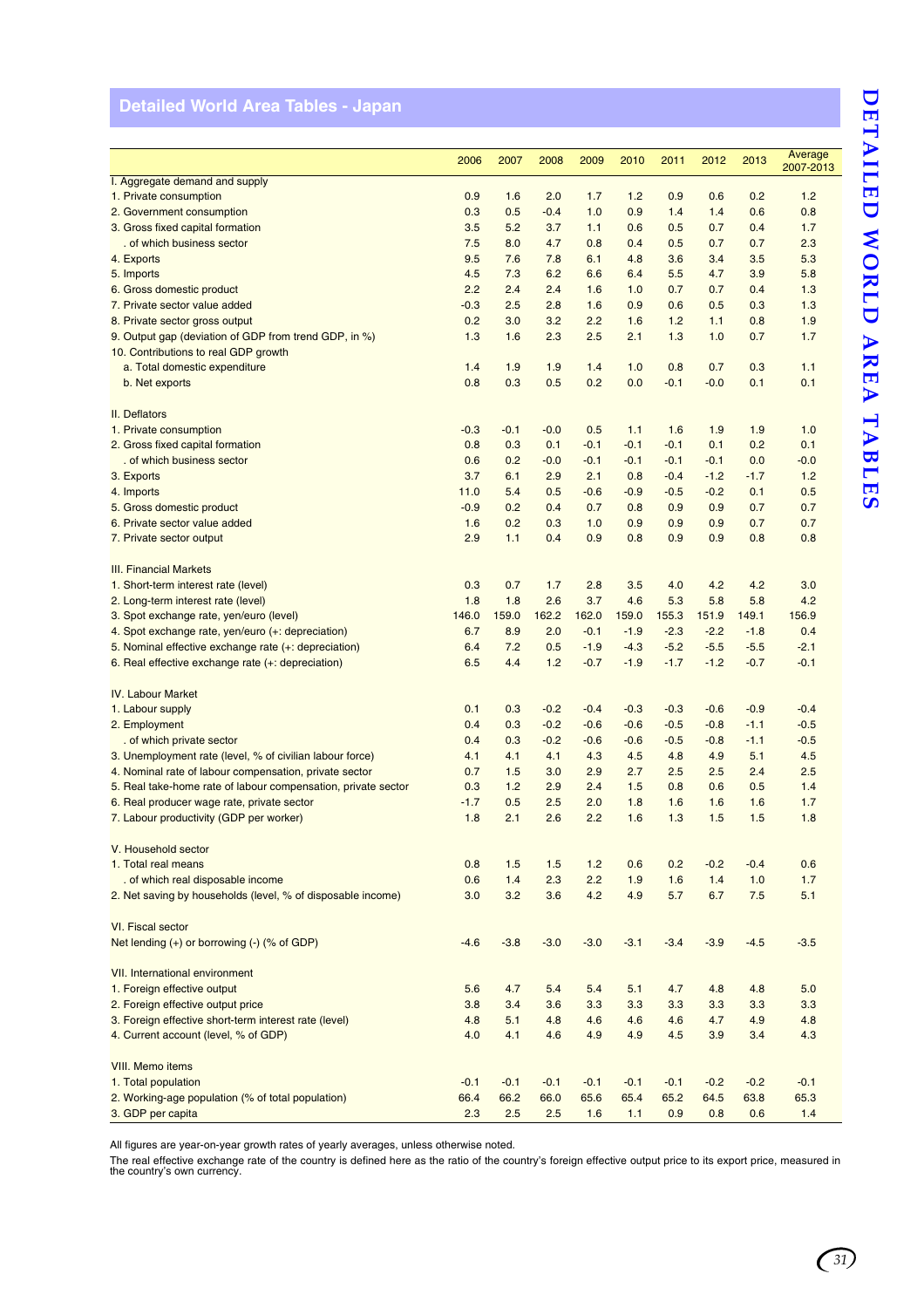### <span id="page-35-0"></span>**Detailed World Area Tables - The Eastern EU Member States**

|                                                        | 2006   | 2007   | 2008   | 2009   | 2010   | 2011   | 2012   | 2013   | Average<br>2007-2013 |
|--------------------------------------------------------|--------|--------|--------|--------|--------|--------|--------|--------|----------------------|
| I. Aggregate demand and supply                         |        |        |        |        |        |        |        |        |                      |
| 1. Private consumption                                 | 6.7    | 6.4    | 6.7    | 6.9    | 5.7    | 4.5    | 3.6    | 3.1    | 5.3                  |
| 2. Gross fixed capital formation                       | 11.6   | 11.9   | 8.3    | 8.3    | 8.3    | 8.3    | 8.3    | 8.3    | 8.8                  |
| 3. Exports                                             | 14.2   | 11.0   | 13.1   | 12.4   | 11.6   | 11.0   | 10.8   | 10.6   | 11.5                 |
| 4. Imports                                             | 14.8   | 12.7   | 12.6   | 12.0   | 10.9   | 10.0   | 9.5    | 9.2    | 11.0                 |
| 5. Gross domestic product                              | 6.2    | 5.7    | 6.4    | 6.5    | 6.0    | 5.6    | 5.4    | 5.3    | 5.8                  |
| II. Deflators                                          |        |        |        |        |        |        |        |        |                      |
| 1. Private consumption                                 | 1.2    | 3.8    | 3.9    | 4.0    | 4.1    | 4.2    | 4.2    | 4.3    | 4.1                  |
| 2. Gross fixed capital formation                       | 1.9    | 4.1    | 2.6    | 1.8    | 1.7    | 1.9    | 2.0    | 2.1    | 2.3                  |
| 3. Exports                                             | 1.1    | 3.4    | 4.6    | 1.9    | 0.7    | 0.1    | $-0.2$ | $-0.3$ | 1.5                  |
| 4. Imports                                             | 1.4    | 0.7    | 2.0    | 2.0    | 2.0    | 2.0    | 2.0    | 2.0    | 1.8                  |
| 5. Gross domestic product                              | 1.9    | 5.8    | 5.0    | 3.2    | 2.5    | 2.2    | 1.9    | 1.8    | 3.2                  |
| III. Financial variables                               |        |        |        |        |        |        |        |        |                      |
| 1. Short-term interest rate (level)                    | 3.6    | 4.1    | 5.3    | 6.3    | 7.1    | 7.8    | 8.4    | 8.9    | 6.8                  |
| 2. Long-term interest rate (level)                     | 4.3    | 4.3    | 7.2    | 8.5    | 9.5    | 10.4   | 11.2   | 11.8   | 9.0                  |
| 3. Nominal exchange rate, local/euro (+: depreciation) | $-3.2$ | $-3.0$ | $-0.4$ | $-0.9$ | $-0.9$ | $-0.8$ | $-0.7$ | $-0.5$ | $-1.0$               |
| 4. Nominal exchange rate, local/\$US (+: depreciation) | $-4.1$ | $-9.8$ | 2.3    | 1.6    | 0.1    | $-1.0$ | $-1.3$ | $-1.6$ | $-1.4$               |
| 5. Nominal effective exchange rate (+: depreciation)   | $-3.3$ | $-2.8$ | $-1.7$ | $-2.2$ | $-2.5$ | $-2.5$ | $-2.5$ | $-2.5$ | $-2.4$               |
| 6. Real effective exchange rate (+: depreciation)      | $-1.6$ | $-3.4$ | $-3.4$ | $-1.5$ | $-0.7$ | $-0.2$ | $-0.0$ | 0.1    | $-1.3$               |
| IV. International environment                          |        |        |        |        |        |        |        |        |                      |
| 1. Foreign effective output                            | 5.0    | 4.5    | 4.6    | 4.6    | 4.5    | 4.3    | 4.3    | 4.2    | 4.4                  |
| 2. Foreign effective output price                      | 2.8    | 2.7    | 2.8    | 2.7    | 2.6    | 2.5    | 2.4    | 2.4    | 2.6                  |
| 3. Foreign effective short-term interest rate (level)  | 3.7    | 4.5    | 4.5    | 4.5    | 4.7    | 4.9    | 5.2    | 5.5    | 4.8                  |
| 4. Current account (level, % of GDP)                   | $-3.5$ | $-3.0$ | $-1.5$ | $-1.4$ | $-1.8$ | $-2.4$ | $-3.1$ | $-3.8$ | $-2.4$               |

All figures are year-on-year growth rates of yearly averages, unless otherwise noted.

Slovenia became a full member of the euro area on 1 January 2007. On 10 July 2007, the Council of the European Union decided to allow Cyprus and Malta to join the euro area as of 1 January 2008. For practical purposes however, Cyprus, Malta and Slovenia remain integrated within the NIME model's aggregate representing the twelve Eastern EU Member States.

Exports and imports: consolidated trade flows.

The real effective exchange rate of the area is defined here as the ratio of the area's foreign effective output price to its export price, measured in the area's own currency.

### <span id="page-35-1"></span>**Detailed World Area Tables - The Rest of the World**

|                                                        | 2006   | 2007   | 2008   | 2009   | 2010   | 2011   | 2012   | 2013   | Average<br>2007-2013 |
|--------------------------------------------------------|--------|--------|--------|--------|--------|--------|--------|--------|----------------------|
| I. Aggregate demand and supply                         |        |        |        |        |        |        |        |        |                      |
| 1. Gross output                                        | 7.4    | 6.8    | 7.0    | 6.8    | 6.7    | 6.6    | 6.6    | 6.5    | 6.7                  |
| 2. Exports                                             | 7.5    | 5.7    | 5.4    | 8.6    | 8.2    | 6.7    | 6.4    | 5.9    | 6.7                  |
| 3. Imports                                             | 11.2   | 9.9    | 8.1    | 7.7    | 7.3    | 7.0    | 6.7    | 6.4    | 7.6                  |
| II. Deflators                                          |        |        |        |        |        |        |        |        |                      |
| 1. Output                                              | 4.8    | 4.9    | 4.9    | 4.9    | 4.9    | 4.9    | 4.9    | 4.9    | 4.9                  |
| 2. Exports, in euro                                    | 3.9    | $-0.0$ | $-0.8$ | $-0.4$ | $-0.2$ | $-0.4$ | $-0.1$ | 0.1    | $-0.3$               |
| 3. Imports, in euro                                    | $-0.7$ | 2.6    | 0.4    | 0.3    | $-0.0$ | $-0.3$ | $-0.7$ | $-1.0$ | 0.2                  |
| 4. Price of oil (Brent, \$US/bbl)                      | 66.2   | 67.7   | 70.9   | 70.3   | 70.0   | 69.8   | 69.6   | 69.4   | 69.7                 |
| III. Financial variables                               |        |        |        |        |        |        |        |        |                      |
| 1. Nominal exchange rate, local/euro (+: depreciation) | $-0.0$ | $-1.5$ | 5.1    | 5.5    | 6.1    | 6.5    | 7.0    | 7.4    | 5.2                  |
| 2. Nominal exchange rate, local/\$US (+: depreciation) | $-0.9$ | $-8.4$ | 8.0    | 8.2    | 7.2    | 6.4    | 6.3    | 6.2    | 4.8                  |
| 3. Nominal effective exchange rate (+: depreciation)   | $-0.9$ | $-4.8$ | 5.9    | 6.6    | 6.9    | 6.9    | 7.2    | 7.3    | 5.1                  |
| 4. Real effective exchange rate (+: depreciation)      | $-2.1$ | $-1.2$ | 3.8    | 3.3    | 2.7    | 2.4    | 1.9    | 1.3    | 2.0                  |
| IV. International environment                          |        |        |        |        |        |        |        |        |                      |
| 1. Foreign effective output                            | 3.6    | 3.3    | 4.0    | 4.0    | 3.6    | 3.0    | 3.1    | 3.1    | 3.5                  |
| 2. Foreign effective output price                      | 2.7    | 2.2    | 2.2    | 1.8    | 1.7    | 1.7    | 1.6    | 1.6    | 1.8                  |
| 3. Foreign effective short-term interest rate (level)  | 5.2    | 5.3    | 4.9    | 4.6    | 4.5    | 4.5    | 4.5    | 4.6    | 4.7                  |

All figures are year-on-year growth rates of yearly averages, unless otherwise noted.

Exports and imports: consolidated trade flows.

The real effective exchange rate of the area is defined here as the ratio of the area's foreign effective output price to its export price, measured in the area's own currency.

The 25 largest economic areas that are included in the NIME model's "rest of the world" are the following, by decreasing size of current \$US GDP in 2006 :<br>PR China (mainland), Canada, Brazil, Russia, South Korea, India, Me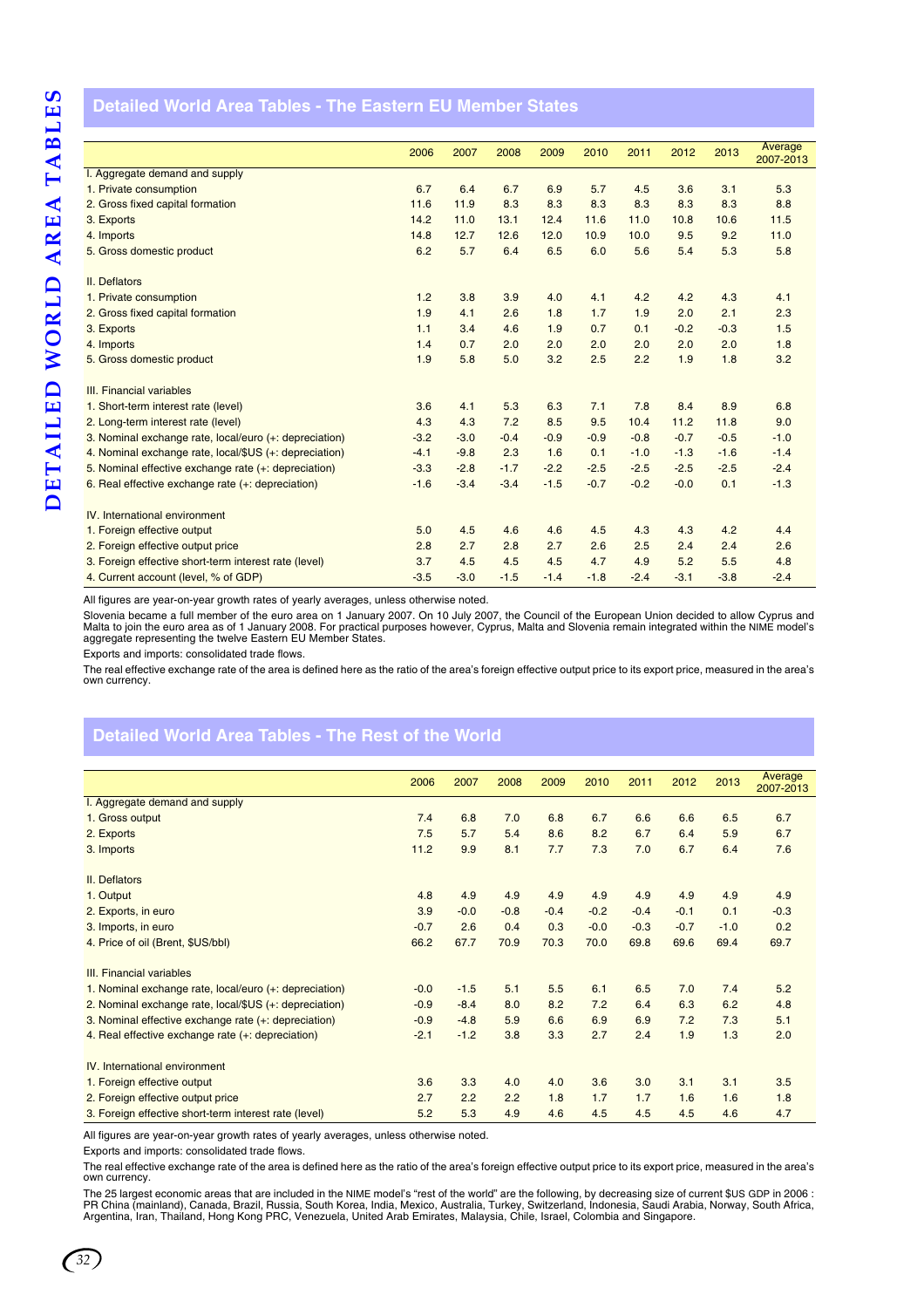# <span id="page-36-0"></span>**95% confidence intervals for selected variables** (variables in growth rates)

|                                       |                    | 2008   | 2009   | 2010   | 2011                | 2012   | 2013   |
|---------------------------------------|--------------------|--------|--------|--------|---------------------|--------|--------|
|                                       | Confidence bounds  |        |        |        | <b>Growth rates</b> |        |        |
| The euro area                         |                    |        |        |        |                     |        |        |
|                                       | <b>Upper bound</b> | 2.8    | 2.8    | 2.6    | 2.8                 | 2.9    | 2.9    |
| <b>Gross domestic product</b>         | Sample mean        | 2.1    | 1.9    | 1.6    | 1.8                 | 1.7    | 1.7    |
|                                       | Lower bound        | 1.5    | 1.0    | 0.7    | 0.7                 | 0.6    | 0.5    |
|                                       | <b>Upper bound</b> | 2.6    | 2.3    | 2.4    | 2.5                 | 2.5    | 2.5    |
| Deflator of private consumption       | Sample mean        | 2.1    | 1.8    | 1.8    | 1.9                 | 1.9    | 1.9    |
|                                       | Lower bound        | 1.6    | 1.2    | 1.3    | 1.3                 | 1.3    | 1.4    |
| The Western non-euro EU Member States |                    |        |        |        |                     |        |        |
|                                       | <b>Upper bound</b> | 3.6    | 4.0    | 4.4    | 4.4                 | 4.2    | 4.0    |
| Gross domestic product                | Sample mean        | 2.8    | 3.1    | 3.4    | 3.3                 | 3.1    | 2.8    |
|                                       | Lower bound        | 2.0    | 2.1    | 2.4    | 2.2                 | 1.9    | 1.8    |
|                                       | <b>Upper bound</b> | 2.7    | 2.6    | 2.9    | 3.1                 | 3.3    | 3.4    |
| Deflator of private consumption       | Sample mean        | 2.0    | 1.9    | 2.2    | 2.4                 | 2.5    | 2.6    |
|                                       | Lower bound        | 1.4    | 1.2    | 1.5    | 1.6                 | 1.7    | 1.9    |
| <b>The United States</b>              |                    |        |        |        |                     |        |        |
|                                       | <b>Upper bound</b> | 4.3    | 4.7    | 3.9    | 3.0                 | 3.3    | 3.5    |
| Gross domestic product                | Sample mean        | 3.5    | 3.8    | 3.0    | 2.1                 | 2.3    | 2.6    |
|                                       | Lower bound        | 2.7    | 2.9    | 2.1    | 1.1                 | 1.4    | 1.6    |
|                                       | <b>Upper bound</b> | 2.5    | 2.2    | 2.3    | 2.4                 | 2.4    | 2.5    |
| Deflator of private consumption       | Sample mean        | 2.2    | 1.9    | 2.0    | 2.0                 | 2.0    | 2.0    |
|                                       | Lower bound        | 1.8    | 1.5    | 1.6    | 1.6                 | 1.6    | 1.6    |
| Japan                                 |                    |        |        |        |                     |        |        |
|                                       | <b>Upper bound</b> | 3.7    | 2.9    | 2.3    | 2.2                 | 2.1    | 1.8    |
| Gross domestic product                | Sample mean        | 2.4    | 1.6    | 1.0    | 0.7                 | 0.7    | 0.4    |
|                                       | Lower bound        | 1.1    | 0.3    | $-0.4$ | $-0.7$              | $-0.8$ | $-1.1$ |
|                                       | <b>Upper bound</b> | 0.7    | 1.4    | 2.1    | 2.7                 | 3.0    | 3.0    |
| Deflator of private consumption       | Sample mean        | $-0.0$ | 0.5    | 1.1    | 1.6                 | 1.9    | 1.9    |
|                                       | Lower bound        | $-0.7$ | $-0.3$ | 0.2    | 0.6                 | 0.9    | 0.9    |

# **Euro area: Detailed probability distributions for selected variables**

|                                 |                    | 2008 | 2009 | 2010 | 2011                 | 2012 | 2013 |
|---------------------------------|--------------------|------|------|------|----------------------|------|------|
|                                 | Growth rates (YoY) |      |      |      | <b>Probabilities</b> |      |      |
|                                 | > 3                | 1.6  | 2.1  | 1.0  | 2.9                  | 3.7  | 3.7  |
|                                 | $2.5 - 3.0$        | 19.3 | 11.5 | 6.0  | 9.8                  | 9.0  | 10.7 |
| Real gross domestic product     | $2.0 - 2.5$        | 42.3 | 29.9 | 20.0 | 22.1                 | 24.4 | 20.8 |
|                                 | $1.5 - 2.0$        | 31.4 | 32.1 | 34.0 | 31.0                 | 28.6 | 25.9 |
|                                 | $1.0 - 1.5$        | 5.2  | 19.7 | 25.4 | 22.7                 | 20.5 | 21.9 |
|                                 | $0.5 - 1.0$        | 0.2  | 4.3  | 11.4 | 8.8                  | 10.1 | 12.2 |
|                                 | $0.0 - 0.5$        | 0.0  | 0.4  | 2.0  | 2.6                  | 3.3  | 4.0  |
|                                 | < 0                | 0.0  | 0.0  | 0.2  | 0.1                  | 0.4  | 0.8  |
|                                 | > 3                | 0.0  | 0.0  | 0.0  | 0.0                  | 0.0  | 0.0  |
|                                 | $2.5 - 3.0$        | 11.0 | 0.7  | 2.1  | 2.8                  | 4.0  | 7.5  |
|                                 | $2.0 - 2.5$        | 43.4 | 29.4 | 32.8 | 35.2                 | 36.6 | 40.1 |
| Deflator of private consumption | $1.5 - 2.0$        | 43.3 | 45.7 | 42.6 | 45.8                 | 45.9 | 42.8 |
|                                 | $1.0 - 1.5$        | 2.3  | 24.1 | 22.3 | 16.1                 | 13.3 | 9.6  |
|                                 | $0.5 - 1.0$        | 0.0  | 0.1  | 0.2  | 0.1                  | 0.2  | 0.0  |
|                                 | $0.0 - 0.5$        | 0.0  | 0.0  | 0.0  | 0.0                  | 0.0  | 0.0  |
|                                 | < 0                | 0.0  | 0.0  | 0.0  | 0.0                  | 0.0  | 0.0  |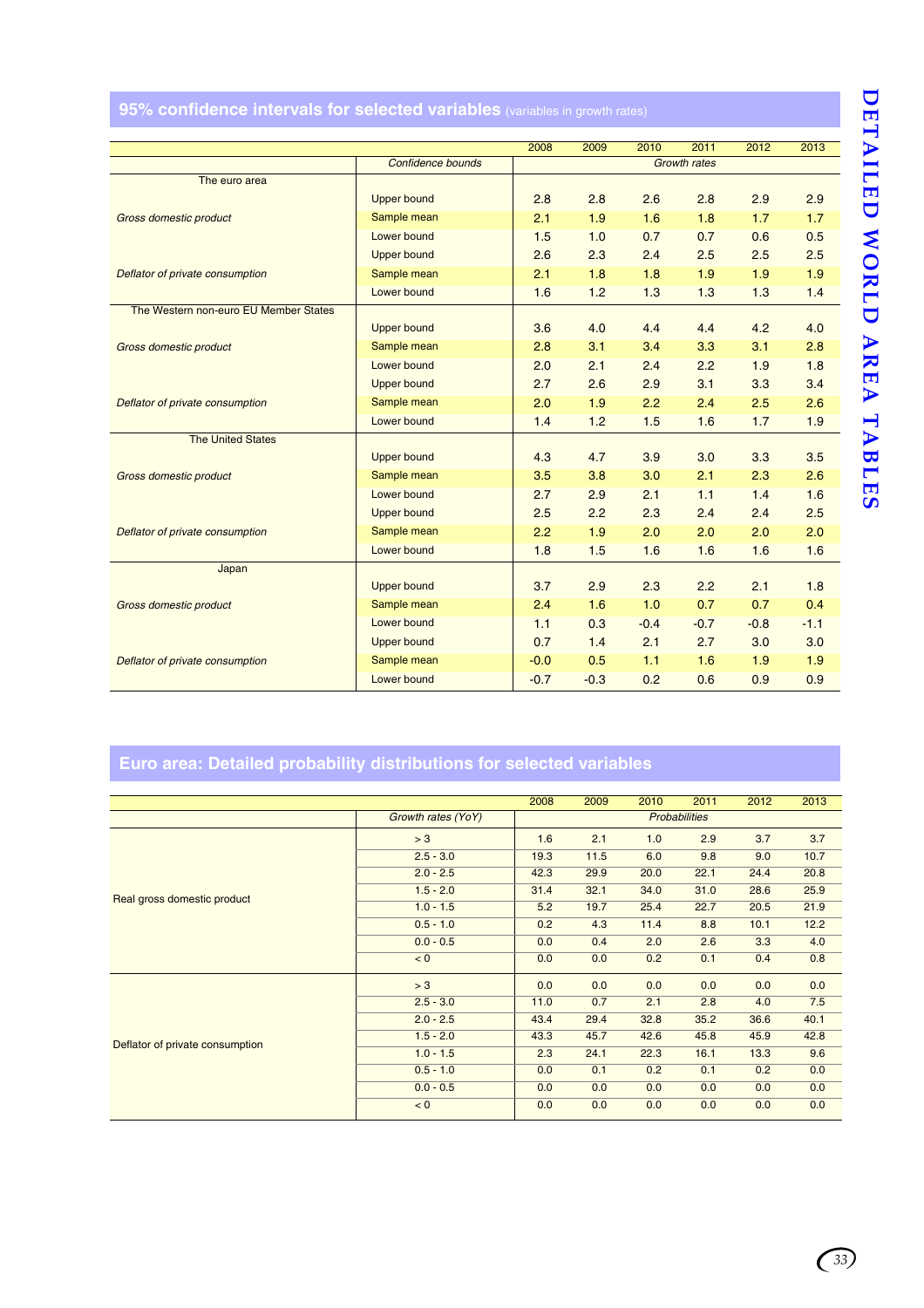### <span id="page-37-0"></span>**Underlying Technical Assumptions of the 2007-2013 NIME Economic Outlook**

The August 2007 NIME Economic Outlook is produced with a version of the NIME model which is based on historical data from the most recent AMECO database of the European Commission, data from the Direction of Trade Statistics and the International Financial Statistics of the International Monetary Fund, and the World Population Prospects of the United Nations as well as demographic projections from various national sources. The AMECO database $<sup>1</sup>$  provides historical data for</sup> the 1970-2006 period and forecasts for 2007 and 2008, as published in the European Commission's Spring 2007 Economic Forecasts.

### Calibration of the projection for 2007

In mid-August 2007, we updated the NIME model's data for variables such as GDP growth, oil prices, interest rates and exchange rates, on the basis of the latest available historical data, short-term indicators, soft data, forecasts and futures data. It is on the basis of these revised estimates for 2007 that we ran our macroeconometric model to generate the current projection for the entire 2007-2013 period.

### Medium-term trends

The NIME model's underlying trend values, such as trend productivity growth (i.e. growth in private sector gross output per worker), the equilibrium real interest rate (i.e. the long-term nominal interest rate deflated by the consumer price index) and secular inflation (with the exception of secular inflation in Japan, which is assumed to rise gradually as of 2007), were set to their latest available estimates and maintained constant over the projection period. These estimates were obtained by applying a Hodrick-Prescott filter to the historical data. Trend values for population are based on the latest official data from national sources, Eurostat, and the latest 2005 revision of the United Nations' "World Population Prospects". The outlook's oil price scenario is based on long-dated oil price futures for Brent Crude, as quoted on the IntercontinentalExchange (ICE) global commodities market in mid-August 2007.

The table below shows the medium-term trend values for labour productivity growth, the equilibrium real interest rate, secular inflation, population growth, labour supply growth and the price of oil. These trend values are kept constant throughout the simulation period, except for oil prices and population data.

| Main medium-term trend values for the                                                |      |      |      |                  |  |  |  |  |  |  |  |
|--------------------------------------------------------------------------------------|------|------|------|------------------|--|--|--|--|--|--|--|
| 2007-2013 World Economic Outlook                                                     |      |      |      |                  |  |  |  |  |  |  |  |
| Western<br><b>United</b><br>Japan<br>Euro<br><b>States</b><br>non-euro<br>area<br>EU |      |      |      |                  |  |  |  |  |  |  |  |
| Labour productivity growth a, b                                                      | 1.1  | 2.4  | 1.8  | 1.8              |  |  |  |  |  |  |  |
| Equilibrium real interest rate<br>2.2<br>1.9<br>2.4<br>2.2                           |      |      |      |                  |  |  |  |  |  |  |  |
| Secular inflation                                                                    | 1.9  | 1.8  | 2.2  | 1.0 <sup>b</sup> |  |  |  |  |  |  |  |
| Population growth b                                                                  | 0.3  | 0.4  | 0.9  | $-0.1$           |  |  |  |  |  |  |  |
| Trend labour supply growth b                                                         | 0.6  | 0.4  | 0.8  | $-0.6$           |  |  |  |  |  |  |  |
| Price of oil (Brent, \$US/bbl) b                                                     | 69.7 | 69.7 | 69.7 | 69.7             |  |  |  |  |  |  |  |
| a GDP per worker<br>$b$ 2007-2013 average                                            |      |      |      |                  |  |  |  |  |  |  |  |

The main changes that have been made to the long-term structural determinants of the model, as compared with the January 2007 edition, are the following. Trend labour productivity growth has been revised upward by 0.2 percentage point (p.p.) for the euro area; it has been reduced by 0.7 p.p. for Japan; it is unchanged for the Western non-euro EU Member States and for the US. The real natural rate of interest in the US is raised by 20 basis points. Trend labour supply growth is reduced by 0.2 p.p. for the US and the decline is increased by 0.1 p.p. for Japan. The world price of oil is raised from a period average of 66.5 \$US/bbl to 69.7 \$US/bbl.

### Monetary and fiscal policies

With respect to the conduct of fiscal policy, we make a usual constant policy assumption. However, wherever possible, the anticipated effects of existing legislation are taken into account. This is of particular relevance for the United States where, under current laws and policies, various tax cut provisions should expire over the projection horizon<sup>2</sup>. For Japan, we also assume that the government will effectively implement its medium-term fiscal package<sup>3</sup> and reach its target of a primary budgetary surplus by fiscal year 2011. With respect to monetary policy, we assume that short-term interest rates follow a Taylor rule, embedded in a partial adjustment scheme.



The AMECO database is available on the Commission's website. http://ec.europa.eu/economy\_finance/indicators/annual\_macro \_economic\_database/ameco\_en.htm The European Commission's *Spring 2007 Economic Forecasts* are

available on the Commission's website. http://ec.europa.eu/econ omy\_finance/publications/european\_economy/forecasts\_en.htm

<sup>2.</sup> See the US Congressional Budget Office's analysis: "An Analysis of the President's Budgetary Proposals for Fiscal Year 2008", March 2007. Internet: http://www.cbo.gov/Index.cfm

See the Japanese government's "Economic and Fiscal Reform 2007" of 19 June 2007. Internet: http://www.keizai-shimon.go.jp/englis h/publication/pdf/070628\_basic\_policies\_summary.pdf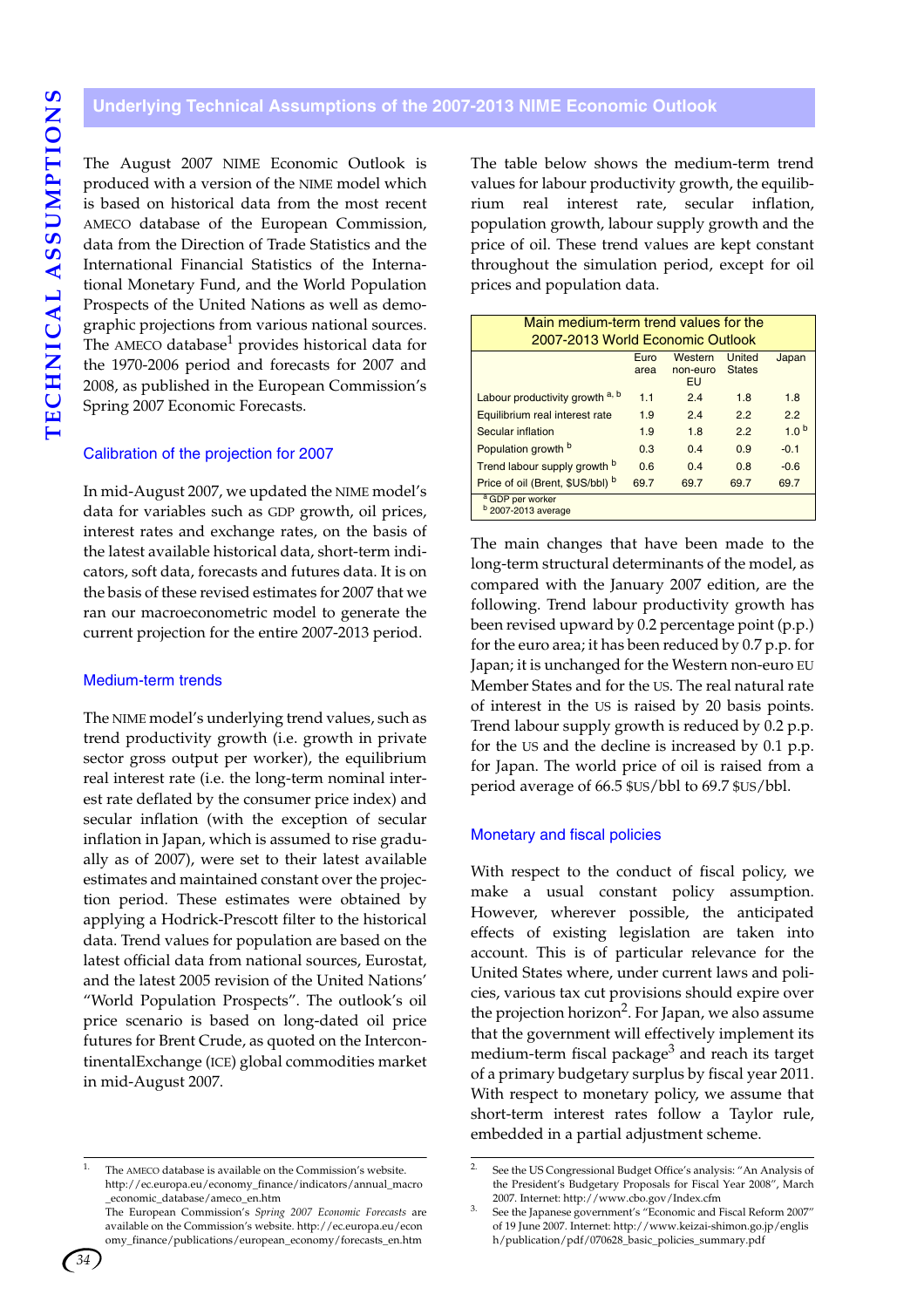### <span id="page-38-0"></span>**The NIME Model of the World Economy**

The NIME model is a macroeconometric world model developed by economists at the Belgian Federal Planning Bureau. The model is used to make medium-term projections for the international economy, as well as to study the transmission mechanisms of economic policies and exogenous shocks.

In the current version of the NIME model, the world is divided into six blocs, i.e. the euro-12 area, the bloc consisting of the three Western non-euro EU Member States, the twelve Eastern EU Member States, the United States, Japan and a bloc representing the rest of the world. All of these areas are linked together through trade and financial flows. Data for the euro area is aggregated using ECU/euro exchange rates. Data for the Western and for the Eastern EU Member States are aggregated into synthetic currency units.

In all of these blocs but two, i.e. the Eastern EU Member States and the rest of the world, we distinguish a household sector, an enterprise sector, a government sector and a monetary sector. A similar set of behavioural equations and accounting identities is specified for each sector across blocs, while the parameter values of the equations are obtained using econometric techniques applied to the aggregated, annual data of the different blocs.

The household sector allocates its total available means over goods and services, real money balances, residential buildings and other assets as a function of the nominal interest rate, the real interest rate, the user cost of residential buildings and a scale variable. This scale variable consists of the household sector's assets (including bonds and residential buildings), its current income from assets, its current and expected future take-home labour income and its transfers. Error correction mechanisms and partial adjustment schemes are used to capture sluggish adjustment in household's expenditure plans. Moreover, households are liquidity-constrained in the short-run, implying that a fraction of its expenditures must be financed by disposable income.

The enterprise sector maximises its profits by hiring production factors and selling its output to final users. Gross output consists of goods for private consumption, investment and exports.

There are three production factors: labour, fixed capital and intermediary imports. Error correction mechanisms and partial adjustment schemes are used to model short-run demand for the production factors. In these demand schemes, the long-run factor demand equations are derived from a Cobb-Douglas production function with constant returns to scale.

Prices and wages are not fully flexible and clear the markets only in the long run. Moreover, country blocs are engaged in multilateral trade where importers are price setters and exporters are price takers, except for the price of oil which is determined outside the model. The (equilibrium) real wage rate is a weighted average of labour productivity and the reservation wage, while the natural rate of unemployment is determined by the gap between the take-home wage and the reservation wage of the employees.

Government income is determined by endogenous tax bases and predetermined tax rates, while its expenditures are to a large extent determined by the business cycle and trend growth. The automatic fiscal stabilisers operate on the expenditure side mainly through unemployment benefits and interest payments on government gross debt and, on the revenue side, mainly through direct wage income taxes, profit taxes, social security contributions and indirect taxes.

Short-term interest rates are set according to the Taylor principle. This implies that the monetary authorities increase (decrease) the short-term nominal interest rate more than proportionally to increases (decreases) in inflation, thus increasing (decreasing) real interest rates when inflationary pressures arise (subside). It also implies that the monetary authorities keep the short-term interest rate below (above) the equilibrium interest rate if demand is below (above) potential output. Long-term interest rates are determined by the term structure theory of interest rates. In this outlook, changes in an area's nominal effective exchange rate are determined by changes in the interest rate differential and the (expected) inflation differential. The risk premia in the financial markets are assumed to remain constant.